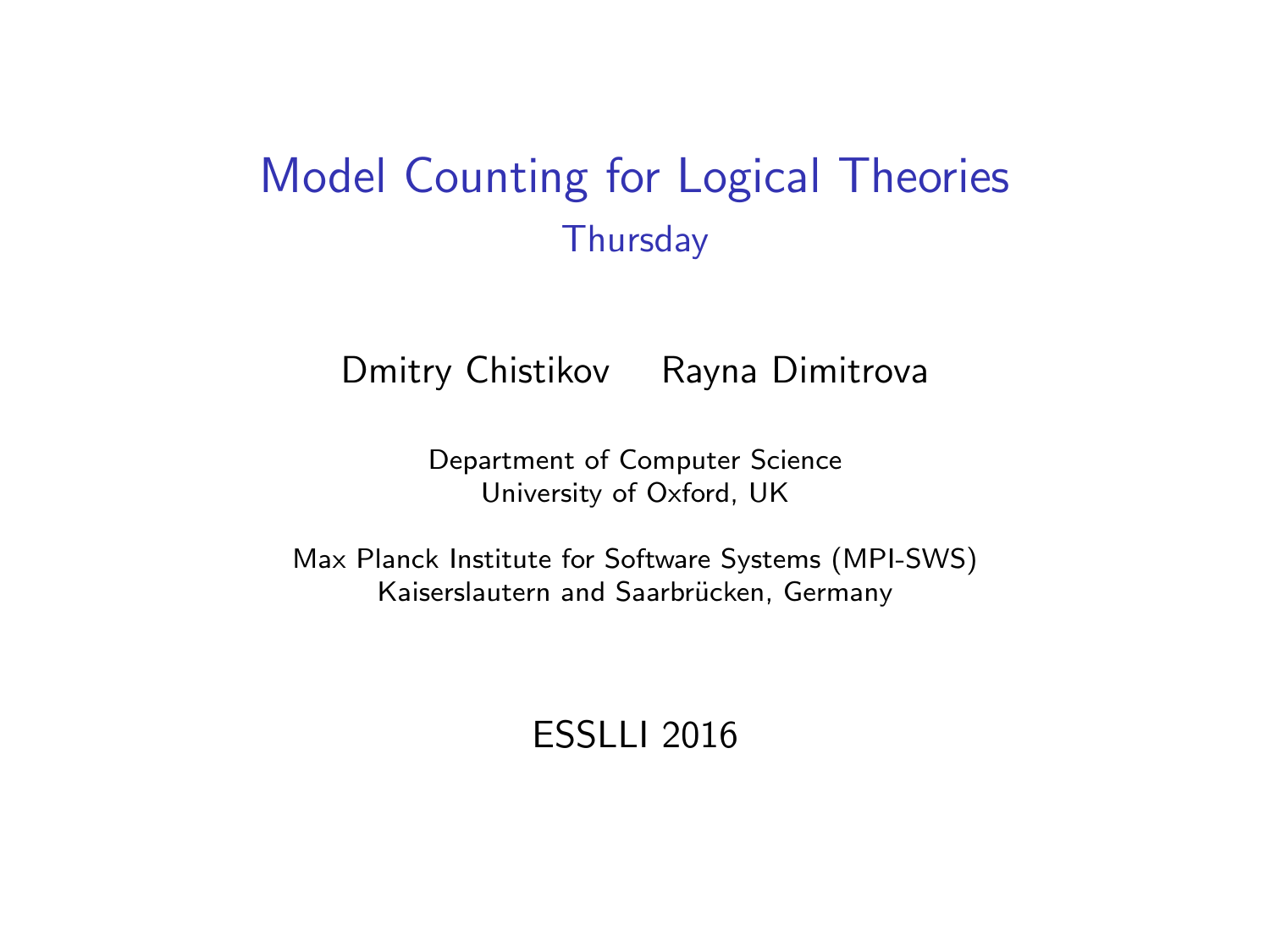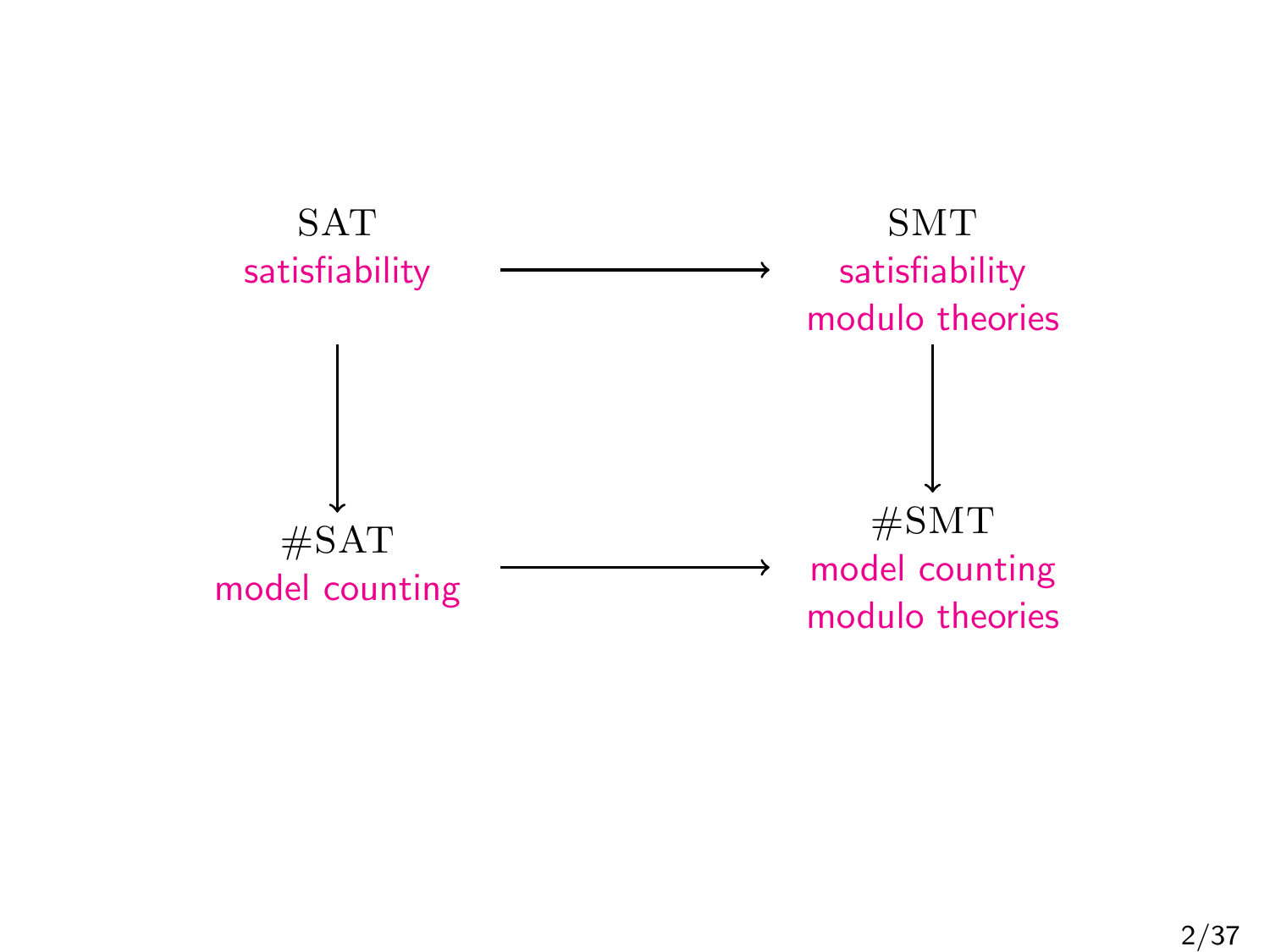

# **Tuesday** computational complexity, probability theory Wednesday randomized algorithms, Monte Carlo methods **Thursday** hashing-based approach to model counting **Friday** from discrete to continuous model counting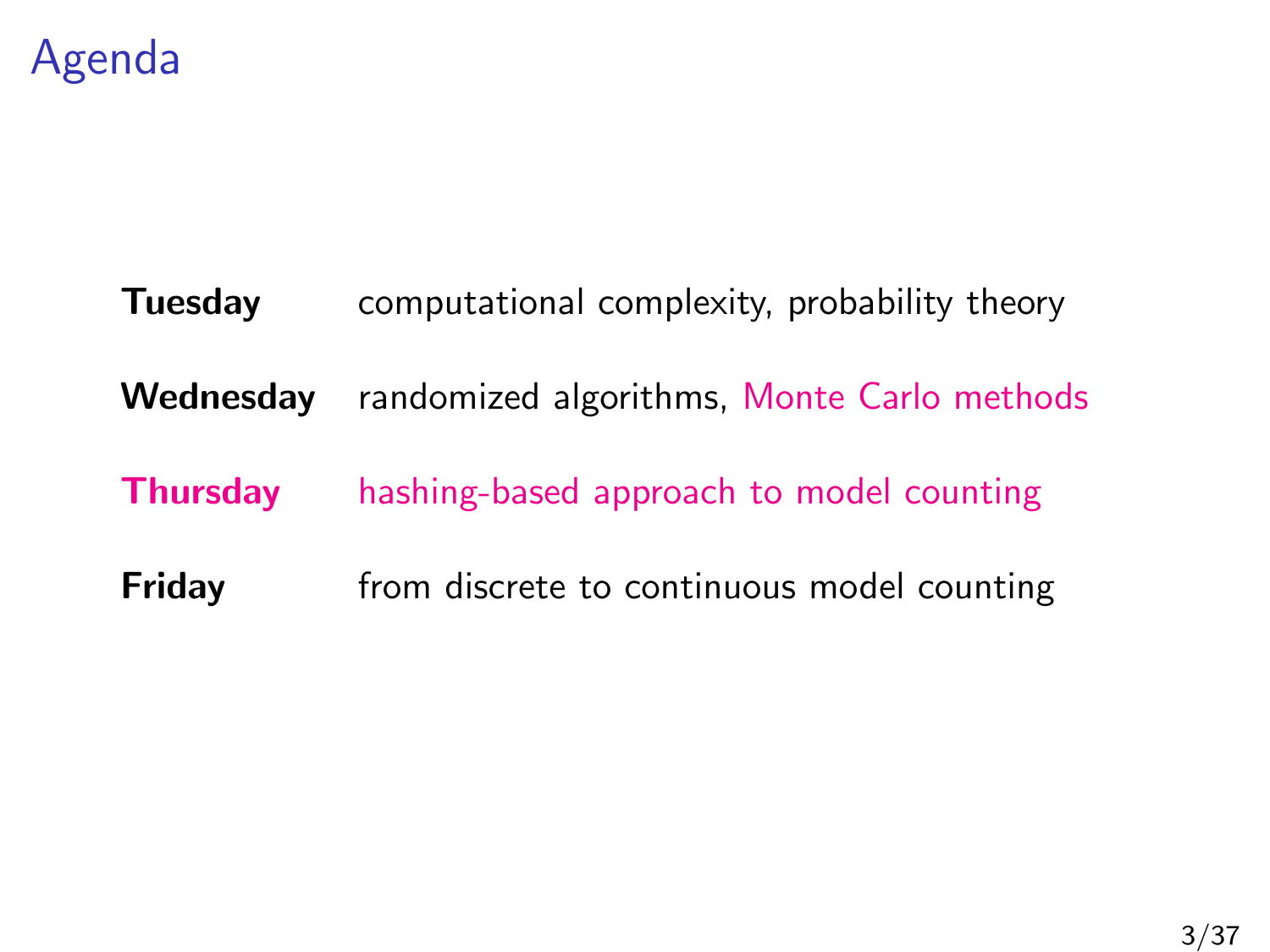

#### 1. [Markov chain Monte Carlo method \(continued\)](#page-3-0)

2. [Approximate model counting for](#page-15-0) #SAT

<span id="page-3-0"></span>3. [Universal hashing](#page-28-0)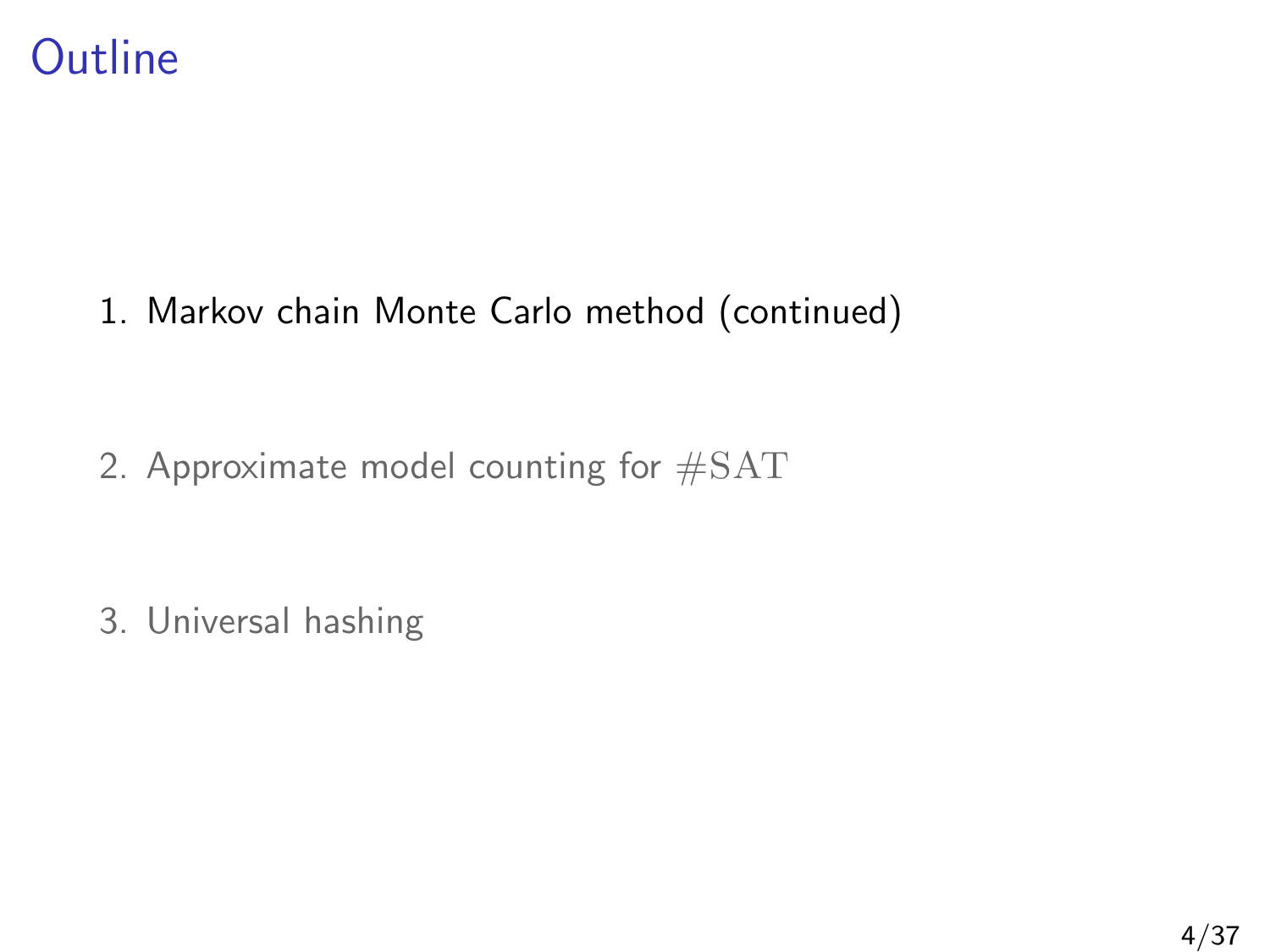## Markov chain Monte Carlo recap

**Goal:** Sample from a probability distribution P over a set  $\Omega$ . **Problem:** We cannot sample directly from P, but we can evaluate queries  $P(s)$  for any state s in the universe.

#### MCMC:

- 1. Construct a Markov chain whose stationary distribution is  $P$ . We implicitly define a graph and the transition probabilities on its edges to make the stationary distribution  $P$ .
- 2. Take a random walk of sufficient length on the Markov chain.
- 3. Output the reached state  $s$ .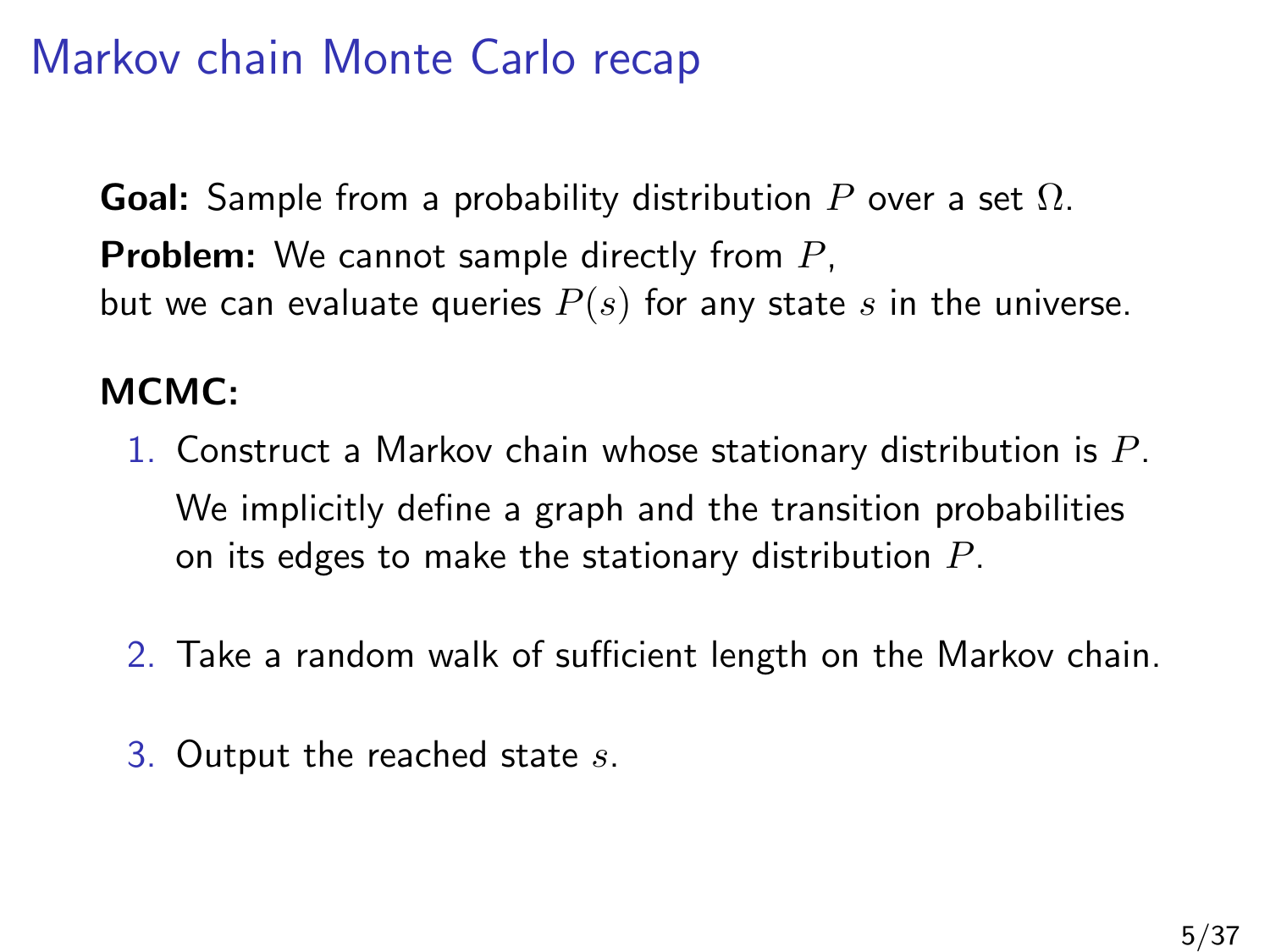Markov chain Monte Carlo (MCMC) is a technique for sampling from a complicated distribution using local information.

The main challenge is to obtain good bounds on the number of steps a Markov chain takes to converge to the desired distribution.

MCMC may provide efficient (i.e., polynomial time) solution techniques.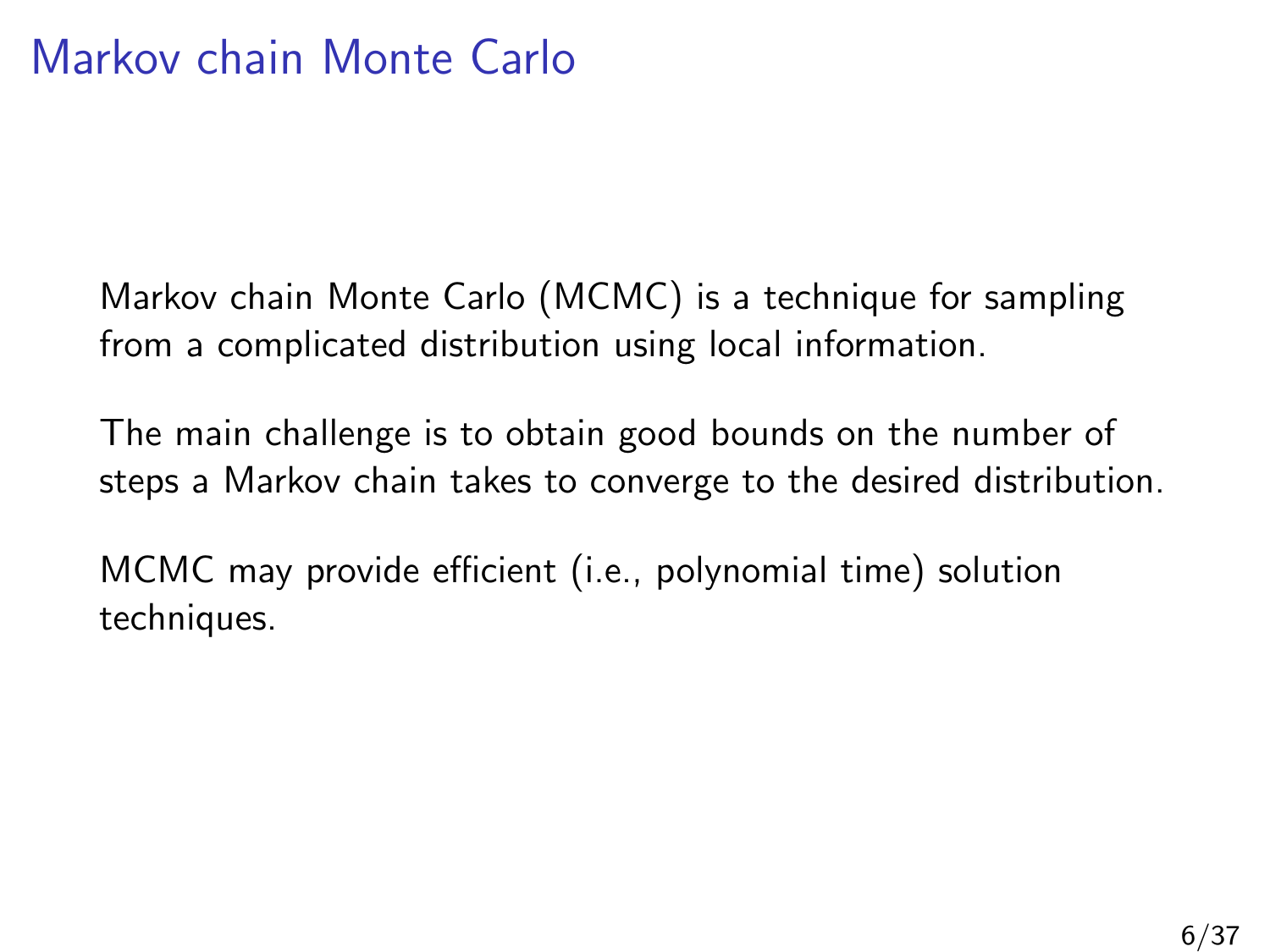#### Computing the volume of a convex body

Given a convex body  $K \subseteq \mathbb{R}^n$ , compute its volume  $\mathit{Vol}(K)$ .

The computational effort required increases as  $n$  increases.

[Dyer and Frieze'88] Computing the volume exactly is  $\#P$ -hard.

[Dyer, Frieze and Kannan'91] Polynomial randomized approximation algorithm via Markov chain Monte Carlo.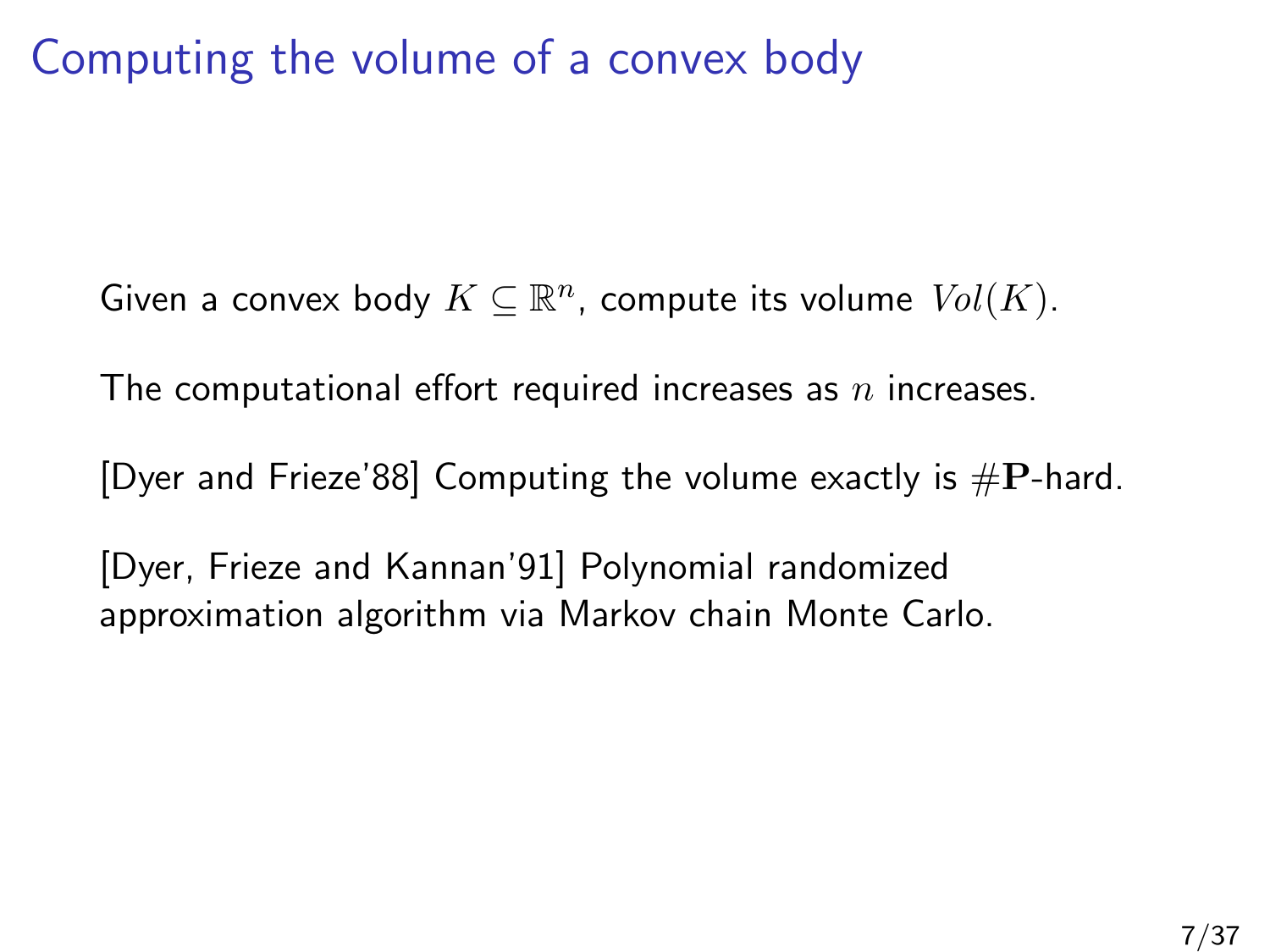$K$  is given as a membership oracle.

Two *n*-dimensional balls  $B_0 \subseteq K \subseteq B_r$  of non-zero radius.

By simple transformations of K it can be ensured that  $B_0$  is the unit ball and that  $B_r$  has radius  $cn \log n$  for some constant c.

Note: The volume of the smallest ball containing  $K$  might be exponential in  $Vol(K)$ , hence naive Monte Carlo is hopeless.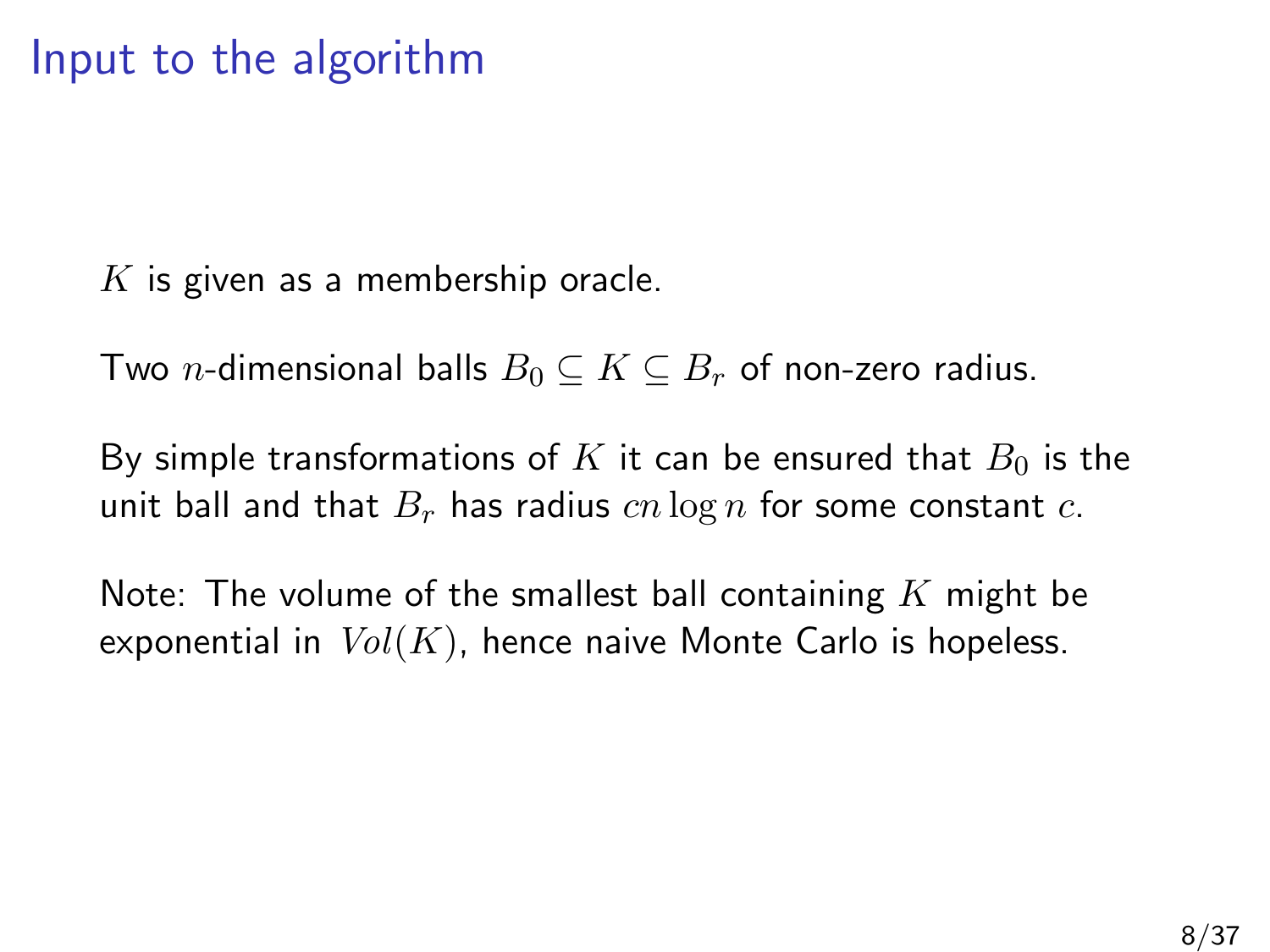#### From volume computation to uniform sampling

Construct a sequence of concentric balls  $B_0 \subseteq B_1 \subseteq \ldots \subseteq K \subseteq B_r$ .

$$
Vol(K) = \frac{Vol(K \cap B_r)}{Vol(K \cap B_{r-1})} \cdot \frac{Vol(K \cap B_{r-1})}{Vol(K \cap B_{r-2})} \cdot \ldots \cdot \frac{Vol(K \cap B_1)}{Vol(K \cap B_0)} \cdot Vol(K \cap B_0)
$$

 $Vol(K \cap B_0) = Vol(B_0)$  known.

Estimate each ratio  $\frac{Vol(K \cap B_i)}{Vol(K \cap B_{i-1})}$ . Sample uniformly at random from  $K \cap B_i$  using MCMC and count the proportion of samples falling into  $B_{i-1}$ .

To ensure that the number of samples needed is small, ensure that the ratio  $\frac{Vol(K \cap B_i)}{Vol(K \cap B_{i-1})}$  is small by making the balls grow slowly. This implies  $r = cn \log n$  for some constant c.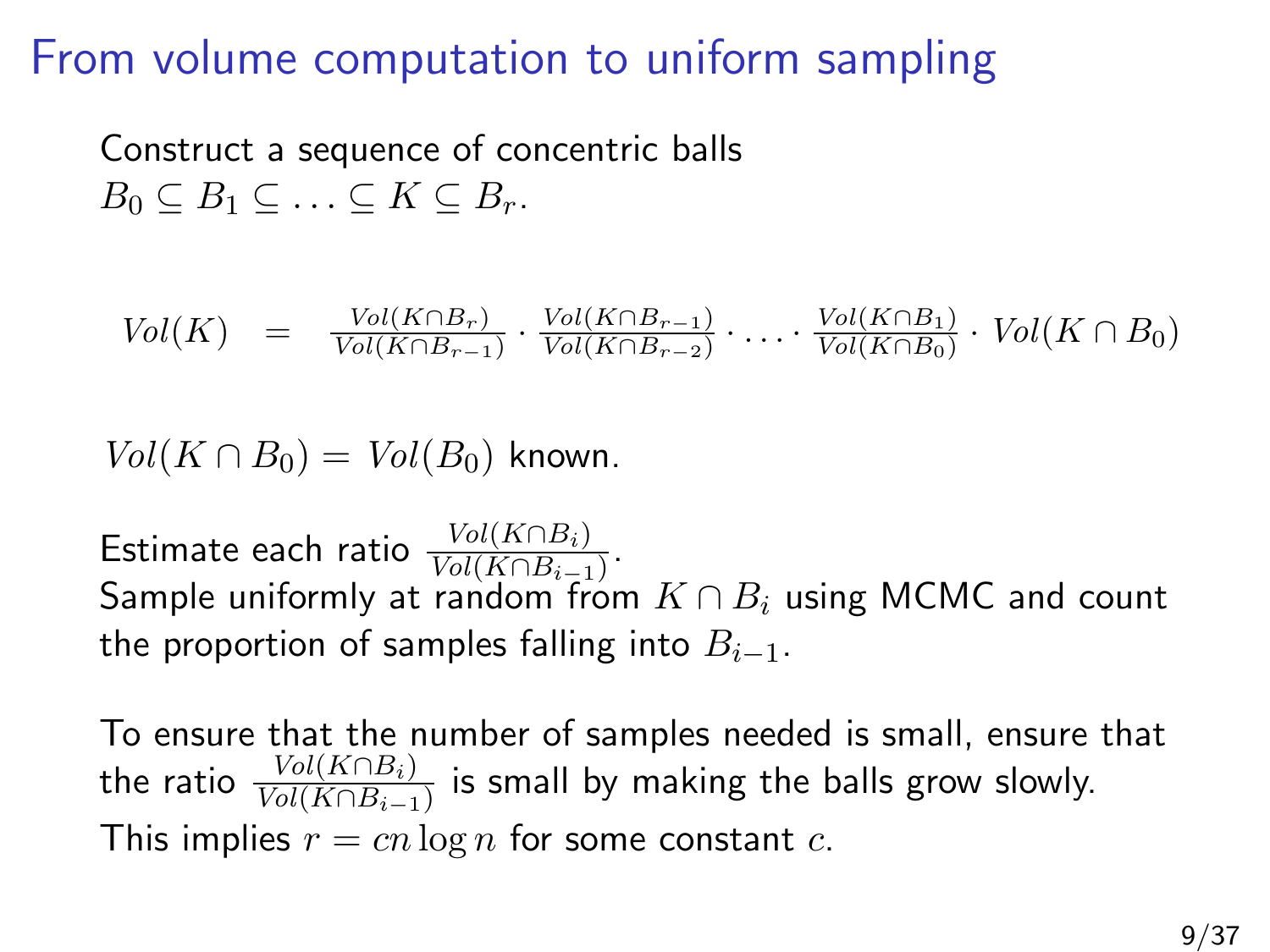The original algorithm has time complexity  $O(n^{23})$ .

Later it was improved to  $O(n^4)$ .

Key ingredient: sample uniformly at random from from the points in a convex body in polynomial time. For this, the Markov chain has to converge in polynomial time to the uniform distribution.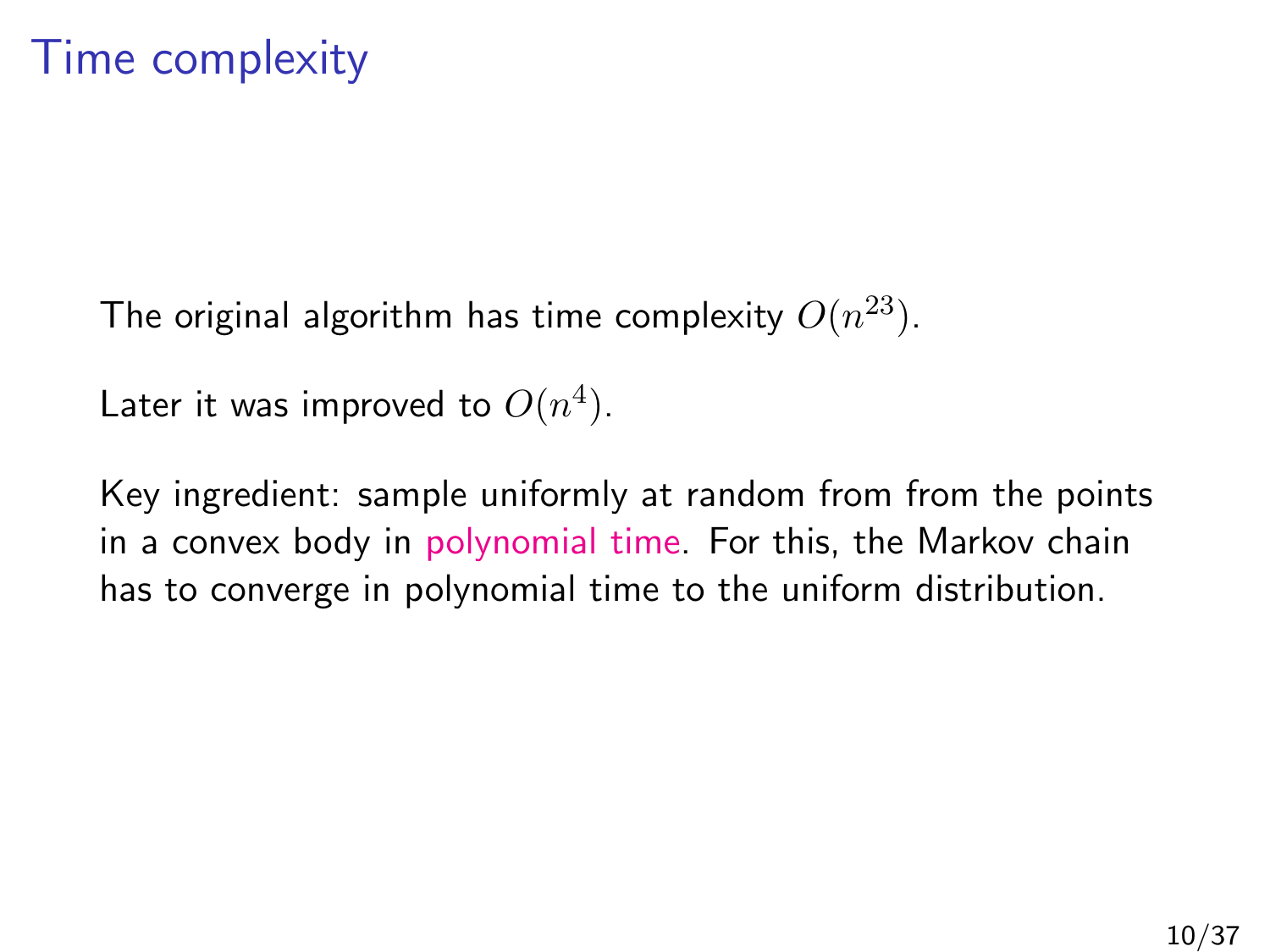#### Markov chains

Recall the definition of finite (discrete) Markov chains.

Finite Markov chain  $\mathfrak{M} = (\Omega, T)$ 

- $\blacktriangleright$  finite set of states  $\Omega$ ,
- $\blacktriangleright$  transition probability matrix  $T$  where

$$
T_{s,s'} = \mathsf{P}(\text{next state will be } s' \mid \text{ the current state is } s)
$$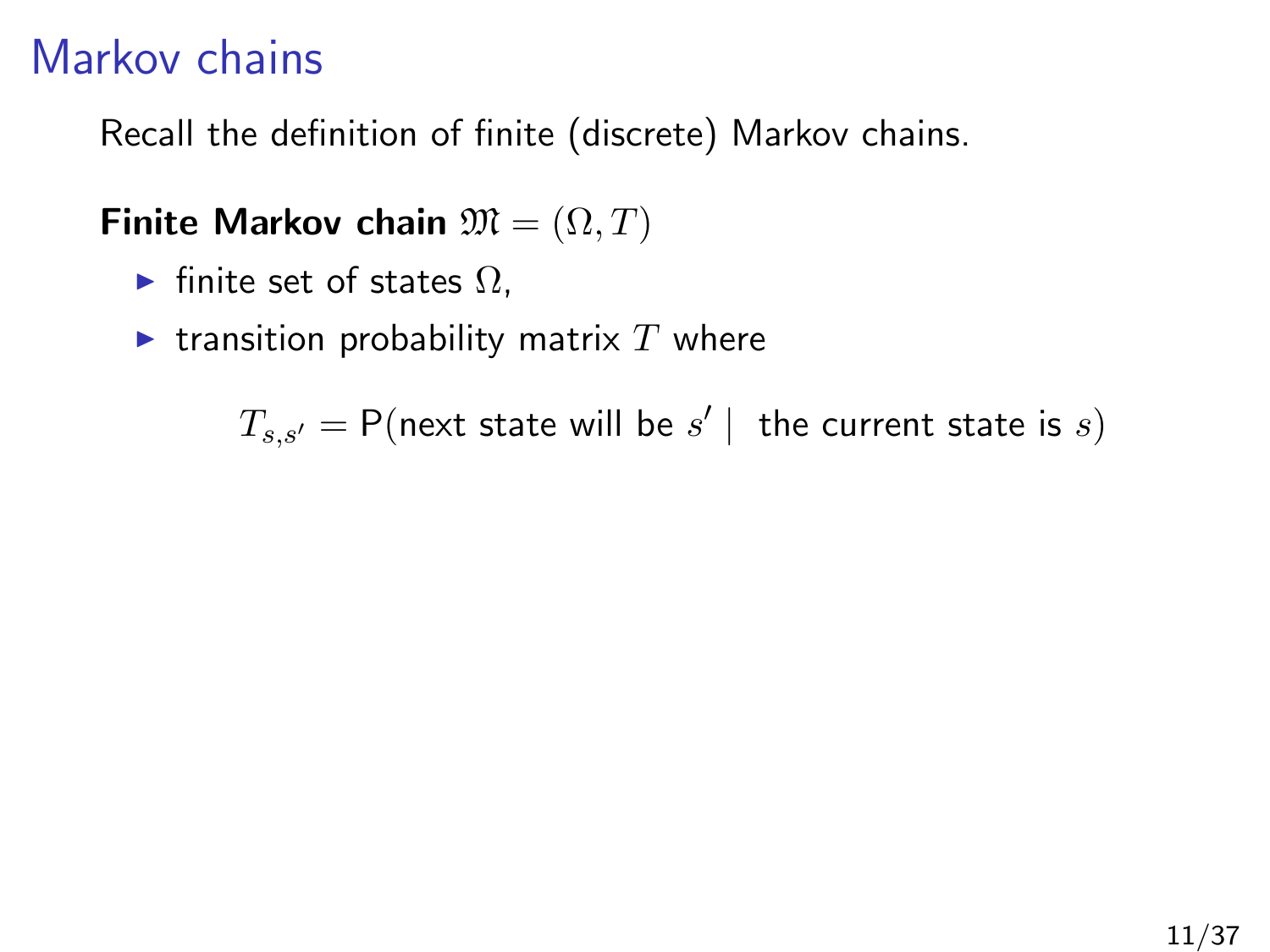#### Markov chains

#### Markov chain with continuous state-space  $\mathfrak{M} = (\Omega, T)$

- ► continuous set of states  $\Omega$ ,
- ► transition kernel  $T(s, A)$  which for  $s \in \Omega$  and measurable set  $A \subseteq \Omega$  defines the probability of reaching A from state s

$$
T(s, A) = \int_{x \in A} p(s, x) dx,
$$

where  $p : \Omega \times \Omega \to \mathbb{R}$  is a non-negative function. For a given s,  $p(s, \cdot)$  is a probability density function

$$
T(s,\Omega) = \int_{x \in \Omega} p(s,x)dx = 1
$$

The concepts of irreducibility and aperiodicity can be redefined for continuous state spaces.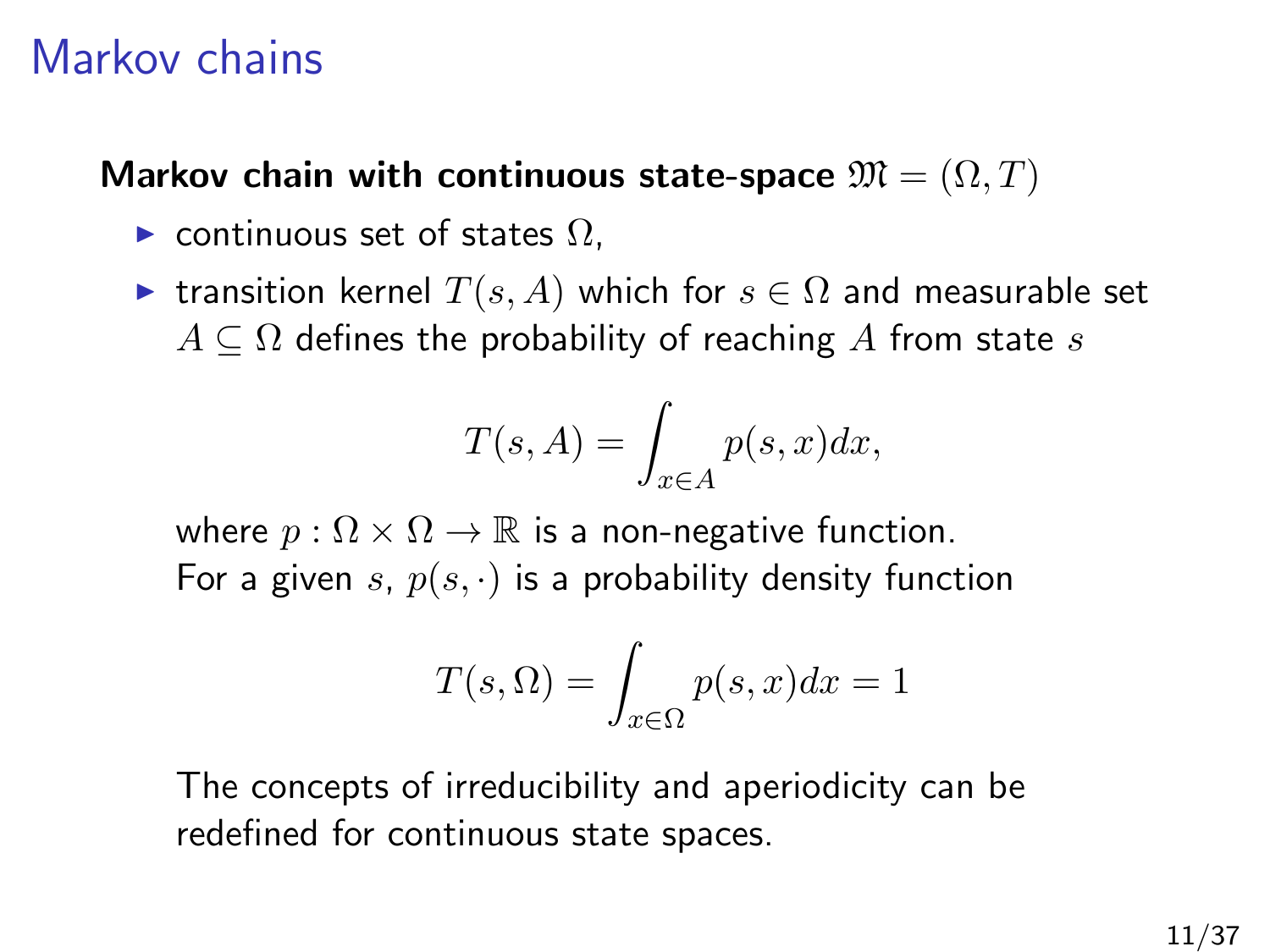#### The random walk on cubes

- 1. Divide the space into *n*-dimensional (hyper)cubes of side  $\delta$ . Choose  $\delta$  such to provide a good approximation of K, while permitting the random walk on the Markov chain to converge to the stationary distribution in reasonable time.
- 2. Perform a random walk as follows. If C is the cube at time t, select uniformly at random an orthogonally adjacent cube  $C^{\prime}.$ If  $C'$  is in  $K$ , then move to  $C'$ , otherwise stay at  $C$ .

Properties:

- $\blacktriangleright$  The uniform distribution is the unique stationary distribution.
- $\triangleright$  Rapid mixing: The Markov chain converges to the stationary distribution in number of steps polynomial in  $n$ .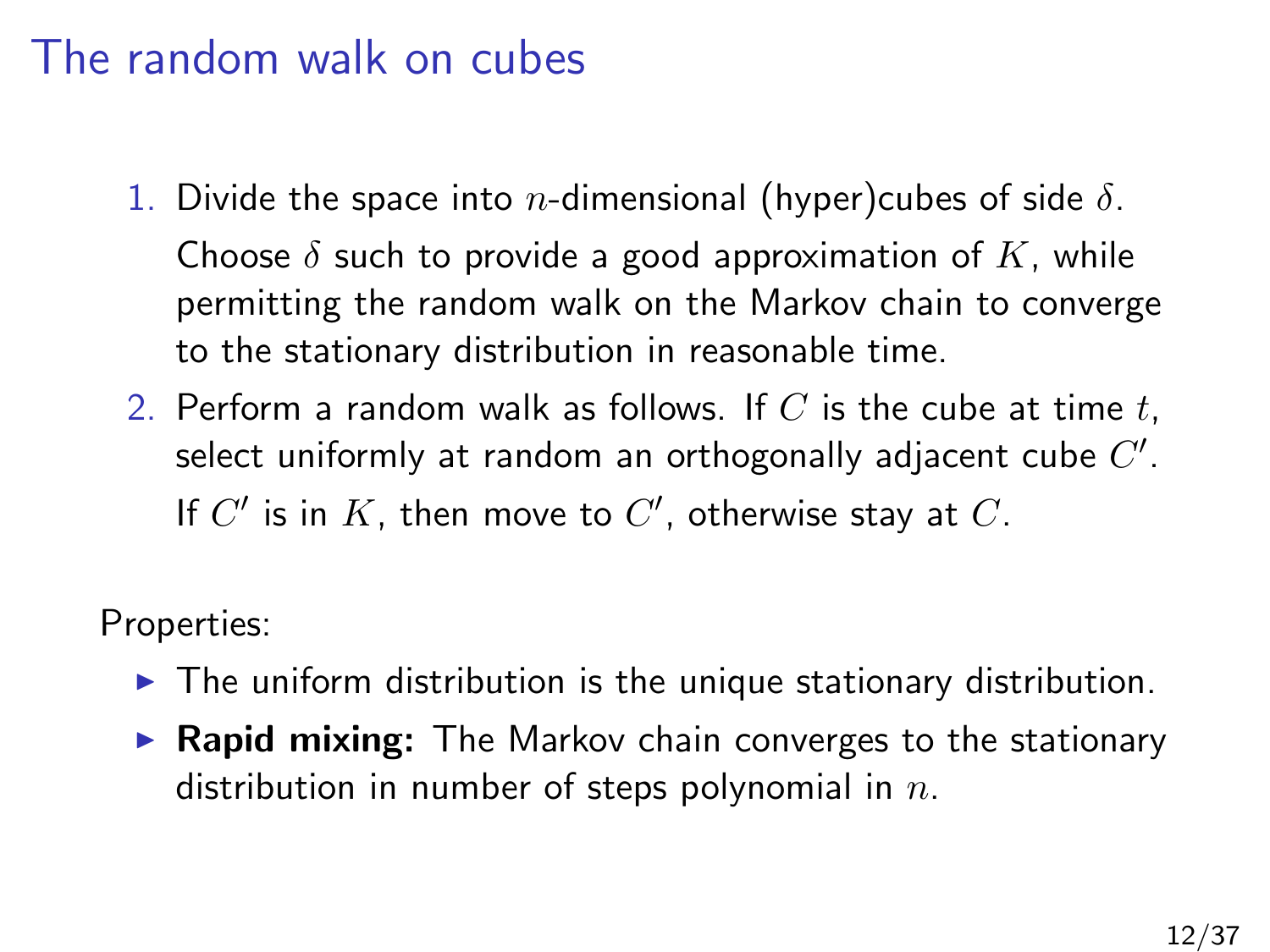#### A ball walk

Lovász and Simonovits proposed a walk with continuous space.

- 1. Pick  $\delta \in \mathbb{R}$  by the same criteria as before.
- 2. Perform a random walk as follows.

If at time t the walk is at  $x \in \mathbb{R}^n$ , the probability density function at time  $t+1$  is uniform over  $K \cap B(x, \delta)$  and 0 outside.

Properties:

- $\triangleright$  Rapid mixing argument similar to the walk on cubes.
- $\triangleright$  Saves a factor n in the number of oracle calls.
- $\triangleright$  Moves more complex, so no saving in time complexity.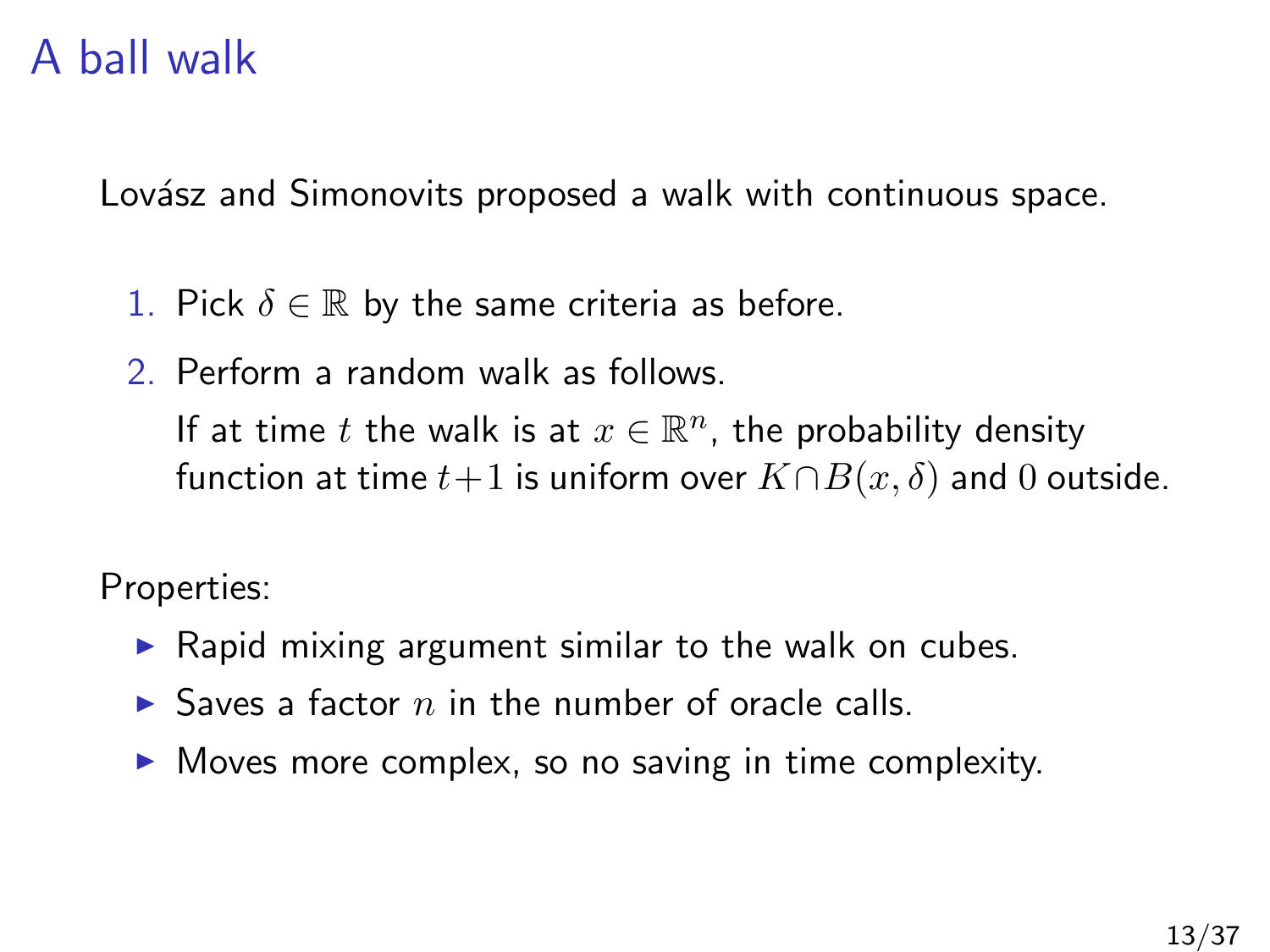# Approximate model counting via MCMC

#### Theorem

If we can sample almost uniformly at random from  $\Omega_{\text{KNAPSACK}}$  in polynomial time, then there is a polynomial-time randomized approximation algorithm for the knapsack counting problem.

#### Theorem

There exists a polynomial time randomized approximation algorithm A for computing mc( $\varphi$ ) for Real Arithmetic formulas of the form  $\varphi = \bigwedge_i \big( \sum_{j=1}^n a_{i,j} x_{i,j} \leq b_i \big).$  That is,

$$
\mathsf{P}[(1+\varepsilon)^{-1}\mathsf{mc}(\varphi)\leq\mathcal{A}(\varphi,\alpha,\varepsilon)\leq (1+\varepsilon)\mathsf{mc}(\varphi)]\geq 1-\alpha,
$$

and the running time of  ${\cal A}$  is polynomial in  $n, \, \frac{1}{1+2}$  $\frac{1}{1+\varepsilon}$  and  $\log(\frac{1}{\alpha})$ .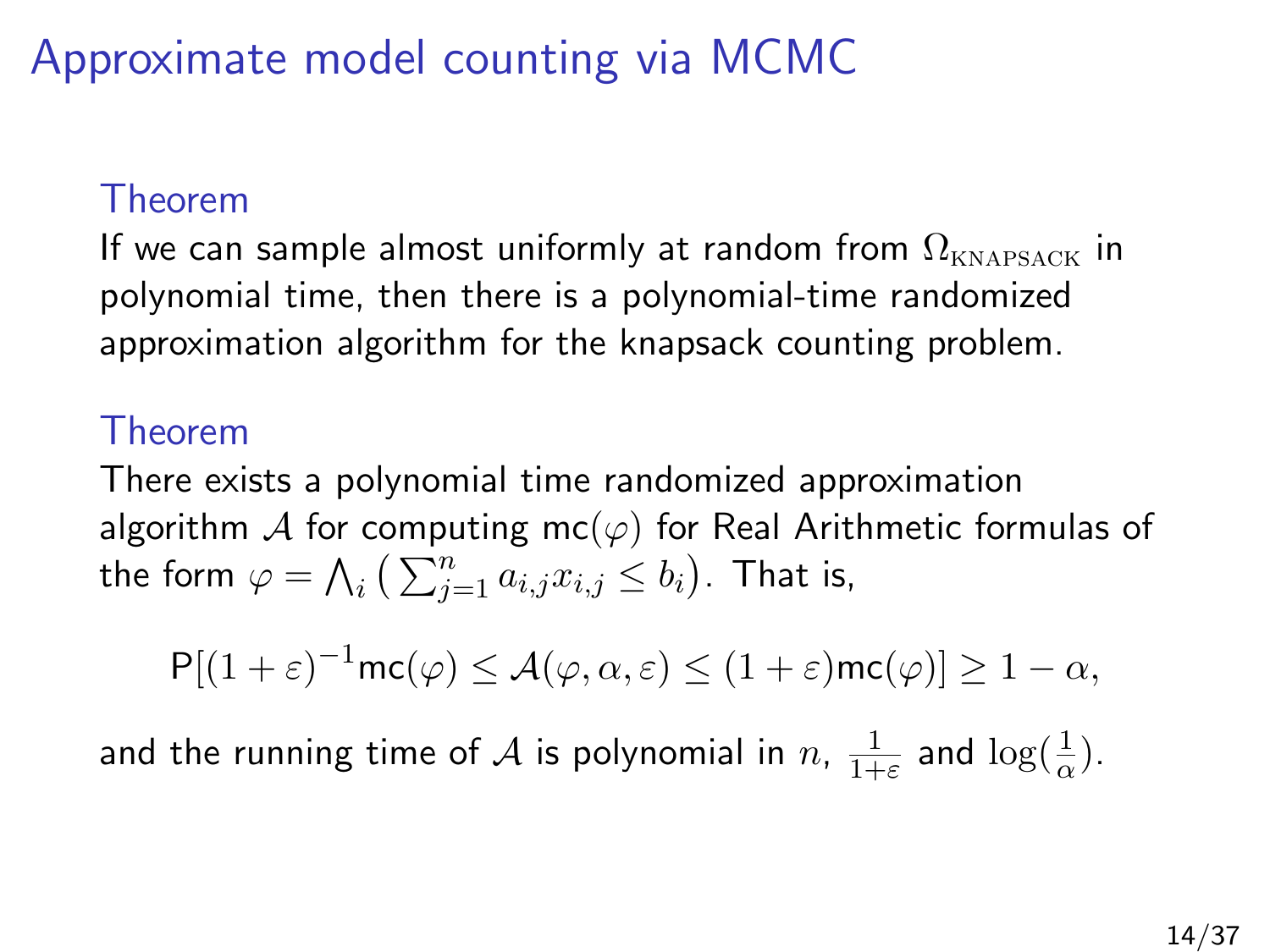

1. [Markov chain Monte Carlo method \(continued\)](#page-3-0)

2. [Approximate model counting for](#page-15-0)  $\#SAT$ 

<span id="page-15-0"></span>3. [Universal hashing](#page-28-0)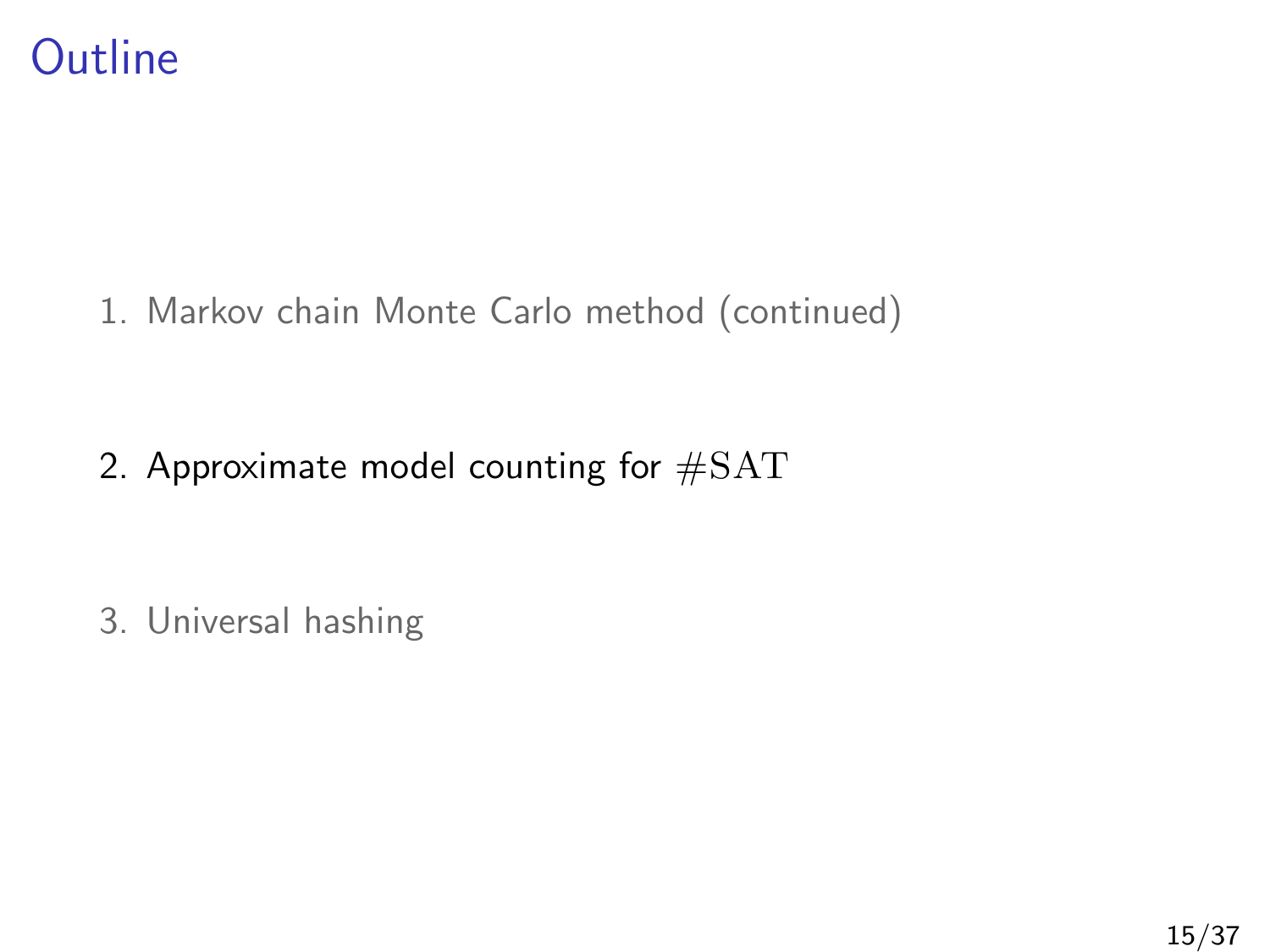### Counting with an NP oracle

Recall the problem #SAT. **Given** a propositional formula  $\varphi(x_1, \ldots, x_n)$ **Compute** mc( $\varphi$ ), i.e., the number of models of  $\varphi$ .

The decision problem is in NP and the counting problem is in  $\#P$ .

We will devise a randomized approximation algorithm for  $\#SAT$ 

- $\triangleright$  randomized polynomial time algorithm,
- $\triangleright$  with bounded two-sided error.
- $\triangleright$  with access to an NP oracle (SAT oracle).

The number of queries to the NP oracle is at most polynomial.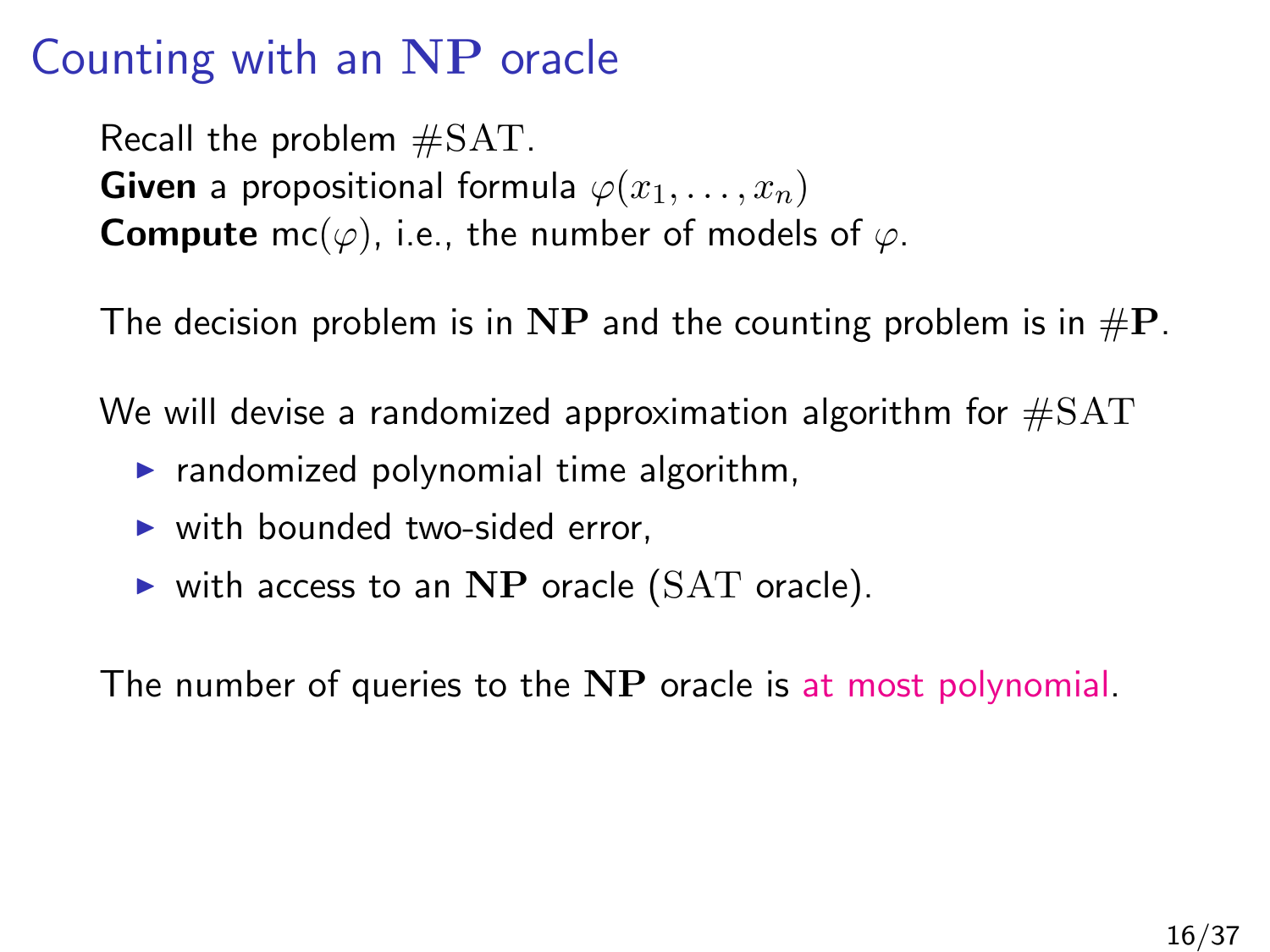### Counting with an NP oracle

Recall the problem #SAT. **Given** a propositional formula  $\varphi(x_1, \ldots, x_n)$ **Compute** mc( $\varphi$ ), i.e., the number of models of  $\varphi$ .

We will devise a randomized approximation algorithm for  $\#SAT$ .

Given

- $\blacktriangleright \varphi(x_1, \ldots, x_n)$ : propositional formula,
- $\triangleright \alpha \in [0,1]$ : probability of error,
- $\triangleright$   $\varepsilon \in \mathbb{R}$ : approximation factor,

the algorithm will compute a value  $\mathcal{A}(\varphi, \alpha, \varepsilon)$  such that

 $P[(1+\varepsilon)^{-1}mc(\varphi)\leq\mathcal{A}(\varphi,\alpha,\varepsilon)\leq(1+\varepsilon)mc(\varphi)]\geq1-\alpha.$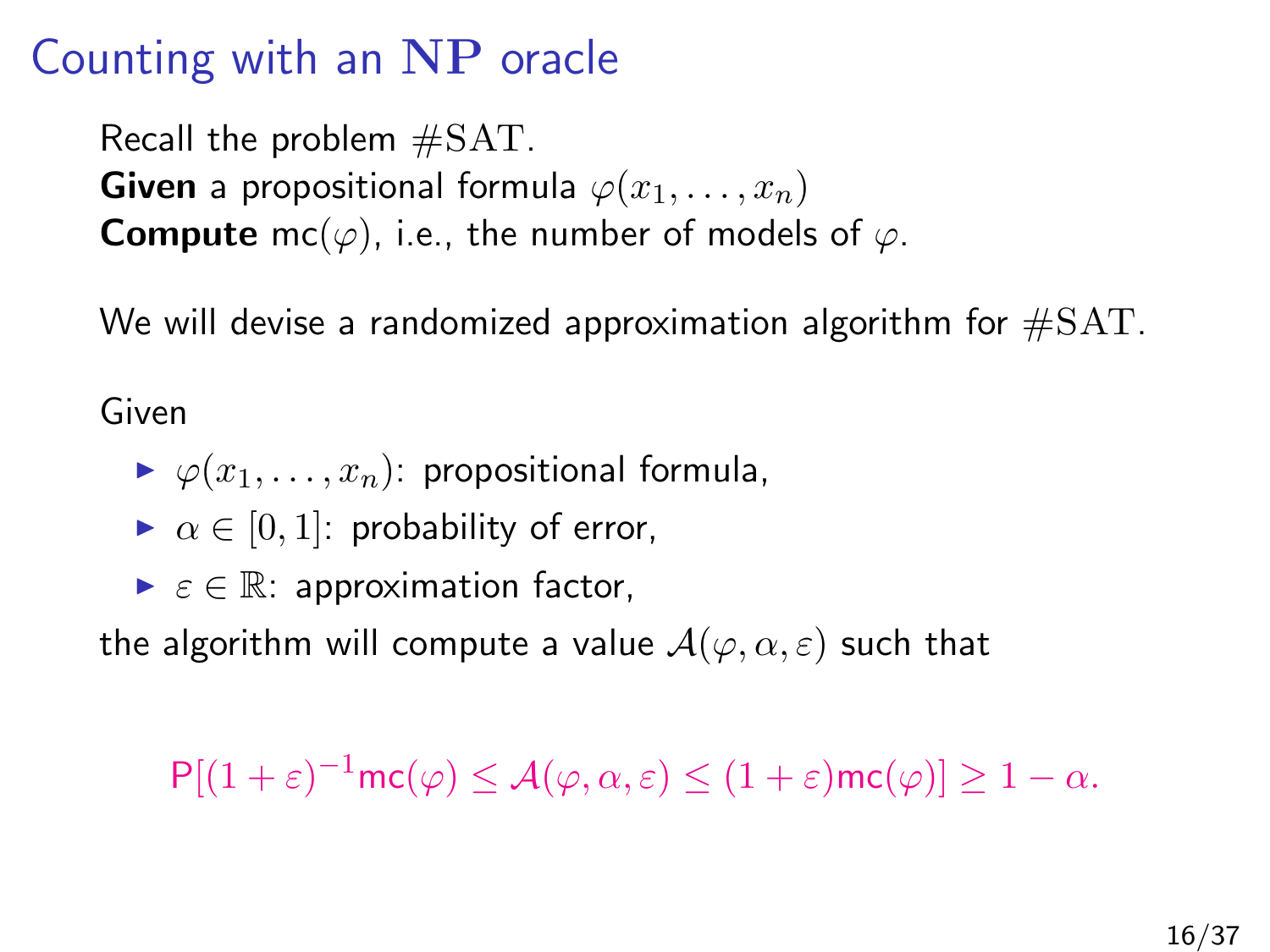#### An Estimate oracle  $\mathcal E$

Suppose we have an **Estimate oracle**  $\mathcal{E}$  that takes a formula  $\varphi$  and an integer  $m \in \mathbb{N}$  and returns YES or NO so that

$$
\mathsf{mc}(\varphi) \ge 2^{m+1} \Longrightarrow \mathsf{P}[\mathcal{E}(\varphi, n) = \mathsf{YES}] \ge \frac{3}{4}
$$

$$
\mathsf{mc}(\varphi) \le 2^m \Longrightarrow \mathsf{P}[\mathcal{E}(\varphi, n) = \mathsf{NO}] \ge \frac{3}{4}
$$

Note that if  $2^m < \mathsf{mc}(\varphi) < 2^{m+1}$ , the oracle provides no guarantees. This is the oracle's **blind spot**.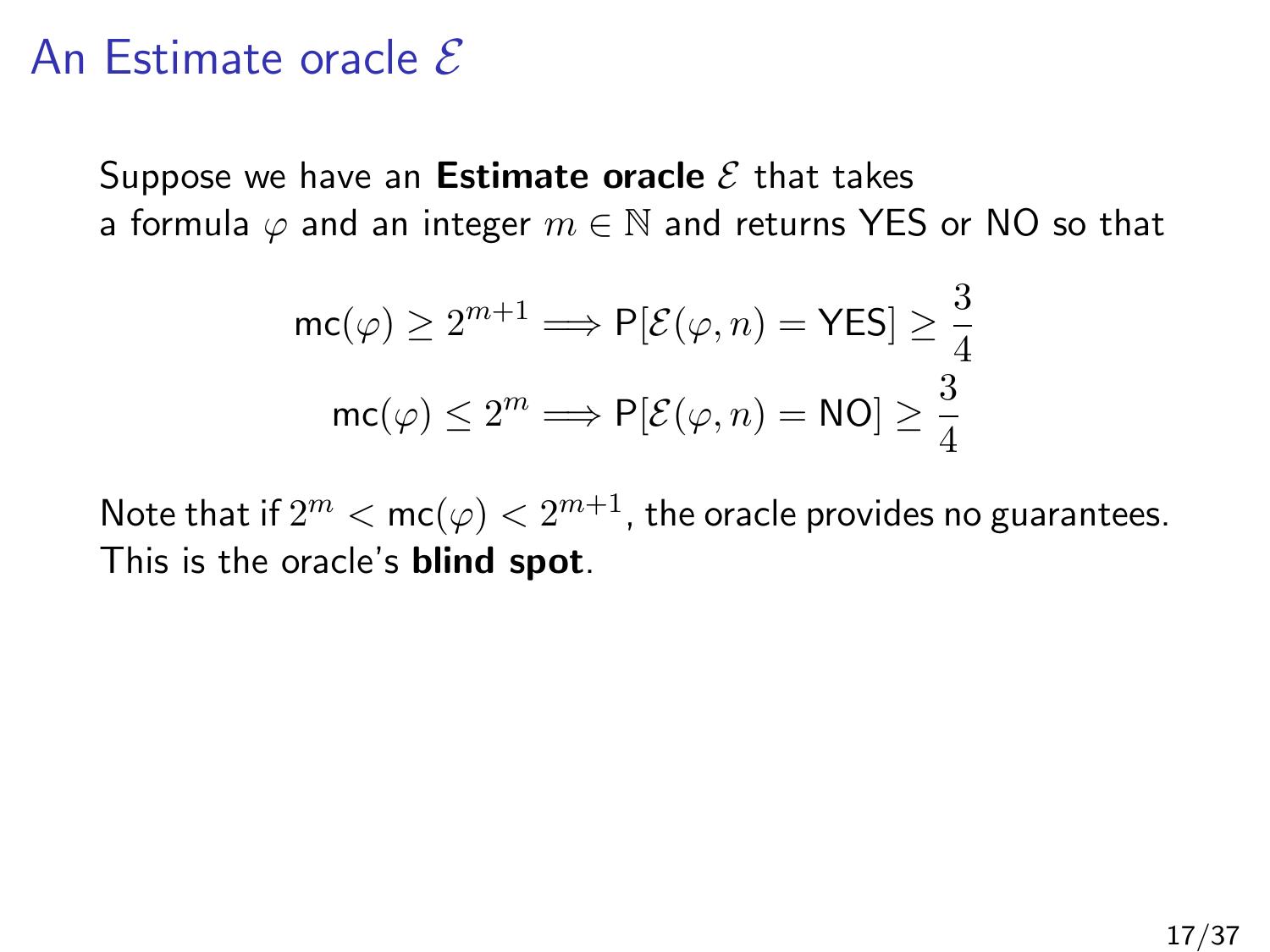#### An Estimate oracle  $\mathcal E$

Suppose we have an **Estimate oracle**  $\mathcal{E}$  that takes a formula  $\varphi$  and an integer  $m \in \mathbb{N}$  and returns YES or NO so that

$$
\mathsf{mc}(\varphi) \ge 2^{m+1} \Longrightarrow \mathsf{P}[\mathcal{E}(\varphi, n) = \mathsf{YES}] \ge \frac{3}{4}
$$

$$
\mathsf{mc}(\varphi) \le 2^m \Longrightarrow \mathsf{P}[\mathcal{E}(\varphi, n) = \mathsf{NO}] \ge \frac{3}{4}
$$

We make a sequence of calls to  $\mathcal E$  to compute the value  $v$ 

$$
\mathcal{E}(\varphi,0),\mathcal{E}(\varphi,1),\ldots,\mathcal{E}(\varphi,m-1),\mathcal{E}(\varphi,m),\ldots,\mathcal{E}(\varphi,n+1)
$$

until we get the first  $NO$  answer and then determine  $v$ .

- ► NO answer for  $m = 0$ , let  $v = 0$  if  $\varphi$  is unsat., else  $v = 1$ ,
- $\blacktriangleright$  NO answer for  $m > 0$ , let  $v = 2^m$ .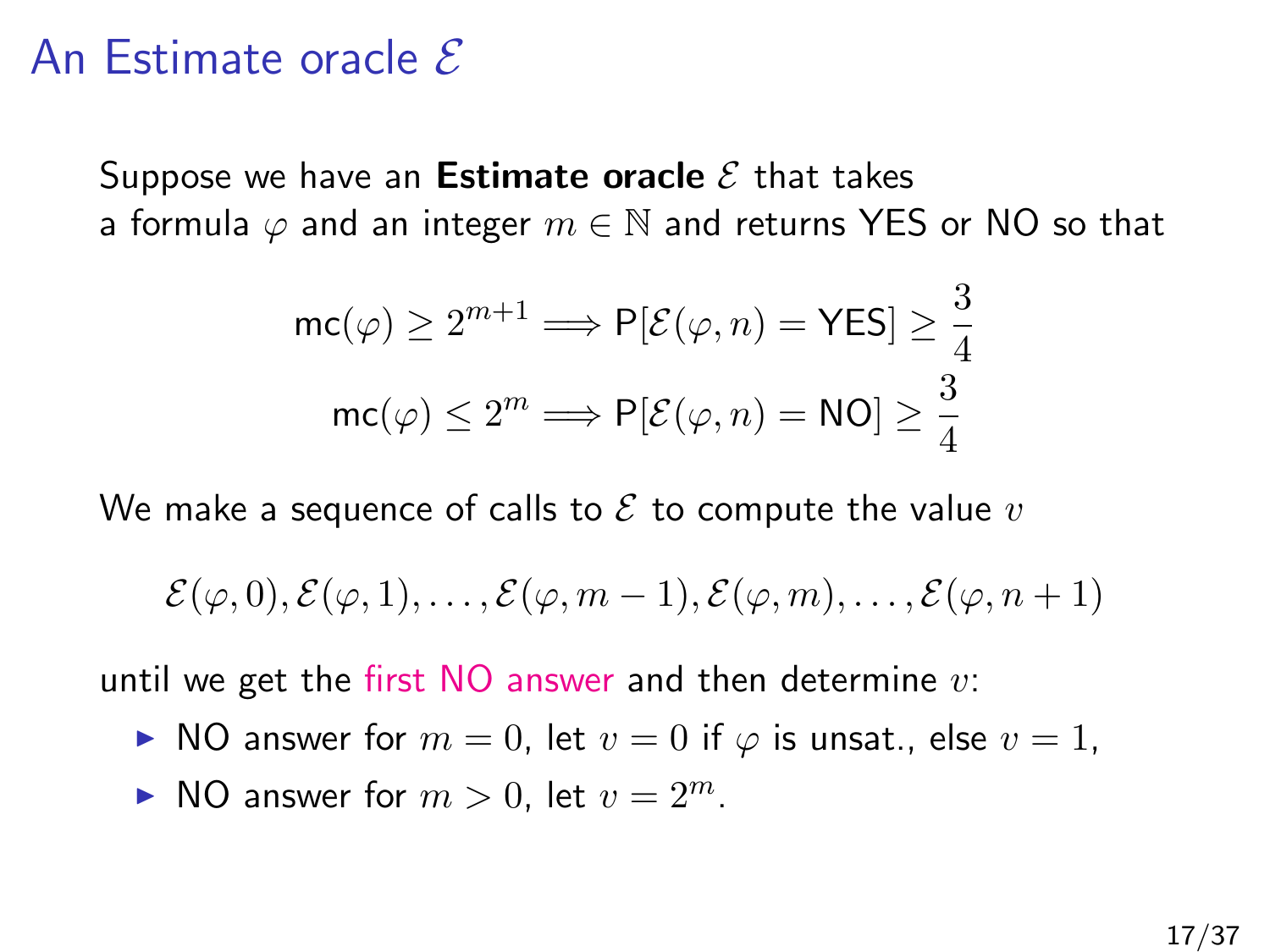#### 2-Approximation

The above procedure with an oracle  $\mathcal E$  such that

$$
\mathsf{mc}(\varphi) \ge 2^{m+1} \Longrightarrow \mathsf{P}[\mathcal{E}(\varphi, n) = \mathsf{YES}] \ge \frac{3}{4}
$$

$$
\mathsf{mc}(\varphi) \le 2^m \Longrightarrow \mathsf{P}[\mathcal{E}(\varphi, n) = \mathsf{NO}] \ge \frac{3}{4}
$$

gives a 2-approximation of mc( $\varphi$ ) with high probability.

#### Cases

- 1. If first NO is for  $m = 0$  then  $v \in \{0, 1\}$  and  $mc(\varphi) < 2$  with high probability.
- 2. If first NO is for  $m > 0$  then with high probability

$$
2^{m-1}<\mathsf{mc}(\varphi)<2^{m+1}
$$

which implies

$$
\frac{1}{2}\mathrm{mc}(\varphi)<2^m<2\mathrm{mc}(\varphi).
$$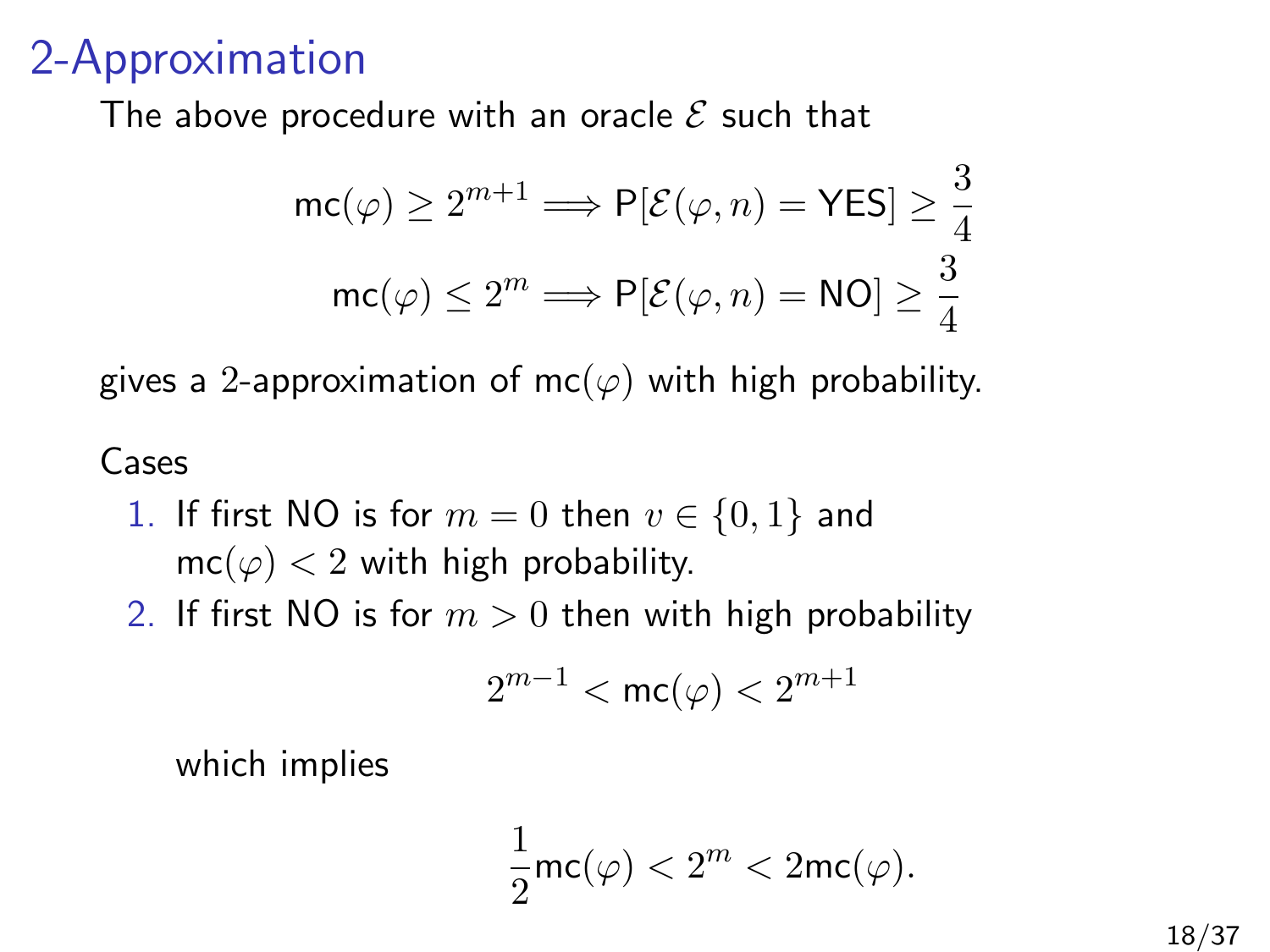#### 2-Approximation

The above procedure with an oracle  $\mathcal E$  such that

$$
\mathsf{mc}(\varphi) \ge 2^{m+1} \Longrightarrow \mathsf{P}[\mathcal{E}(\varphi, n) = \mathsf{YES}] \ge \frac{3}{4}
$$

$$
\mathsf{mc}(\varphi) \le 2^m \Longrightarrow \mathsf{P}[\mathcal{E}(\varphi, n) = \mathsf{NO}] \ge \frac{3}{4}
$$

gives a 2-approximation of mc( $\varphi$ ) with high probability.

#### Cases

- 1. If first NO is for  $m = 0$  then  $v \in \{0, 1\}$  and  $mc(\varphi) < 2$  with high probability.
- 2. If first NO is for  $m > 0$  then with high probability

$$
2^{m-1}<\mathsf{mc}(\varphi)<2^{m+1}
$$

which implies

$$
\frac{1}{2}\mathsf{mc}(\varphi) \le v \le 2\mathsf{mc}(\varphi).
$$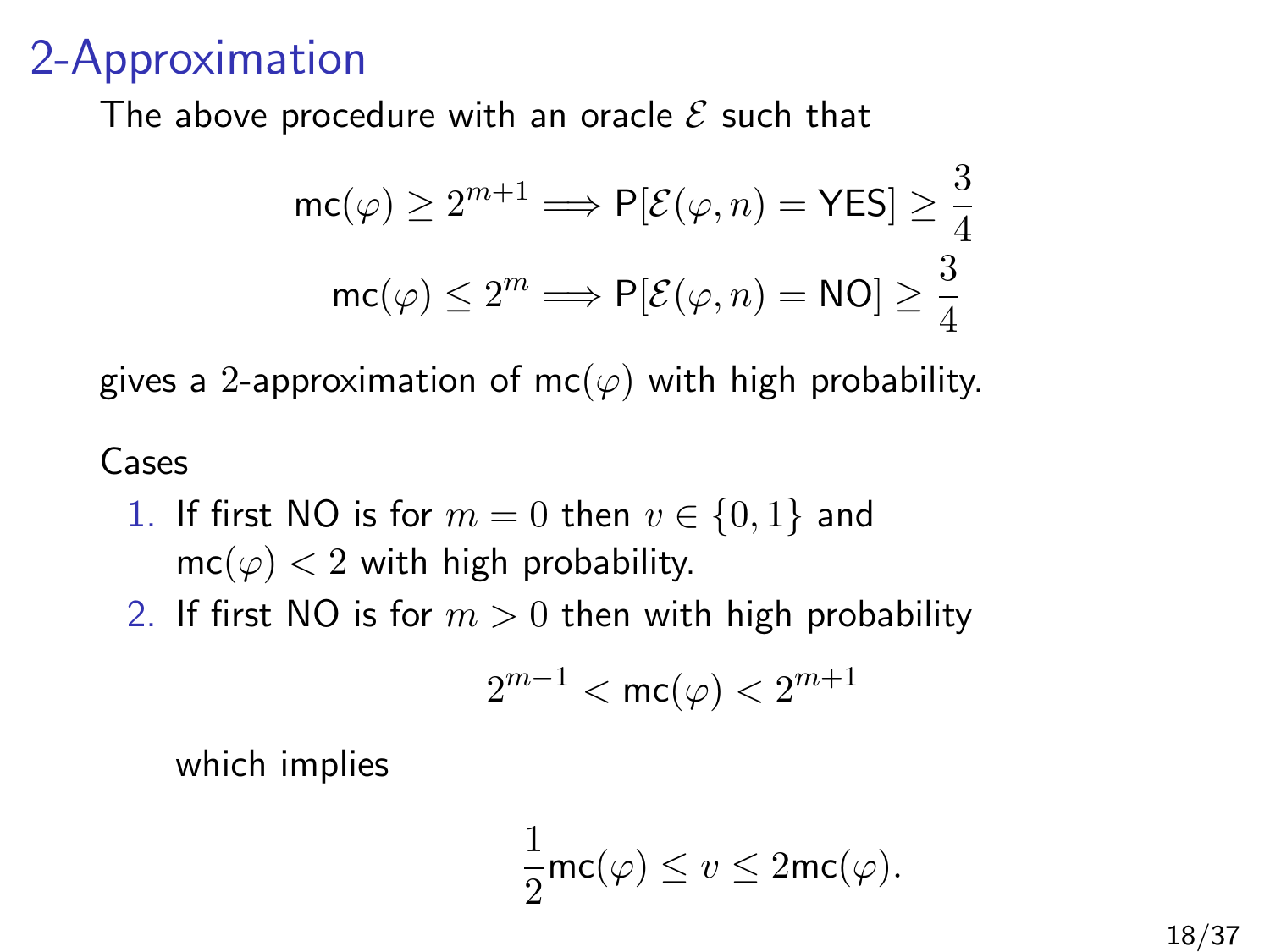From 2-approximation to  $(1 + \varepsilon)$ -approximation

If we have an algorithm  $A'$  such that

$$
\frac{1}{2} \mathsf{mc}(\varphi) \leq \mathcal{A}'(\varphi) \leq 2 \mathsf{mc}(\varphi),
$$

we can construct an algorithm  $\mathcal A$  such that

$$
(1+\varepsilon)^{-1}\mathrm{mc}(\varphi)\leq \mathcal{A}(\varphi,\varepsilon)\leq (1+\varepsilon)\mathrm{mc}(\varphi).
$$

Let 
$$
\mathcal{A}(\varphi, \varepsilon) = \sqrt[q]{\mathcal{A}'(\varphi')}
$$
,  
where  $\varphi' = \bigwedge_{i=1}^q \varphi(x_1^i, \dots, x_n^i)$  and  $q = \frac{1}{\log(1+\varepsilon)}$ .

The formula  $\varphi'$  is a conjunction of  $q$  copies of  $\varphi$ , with pairwise disjoint sets of variables. Thus  $\mathsf{mc}(\varphi') = \mathsf{mc}(\varphi)^q$ .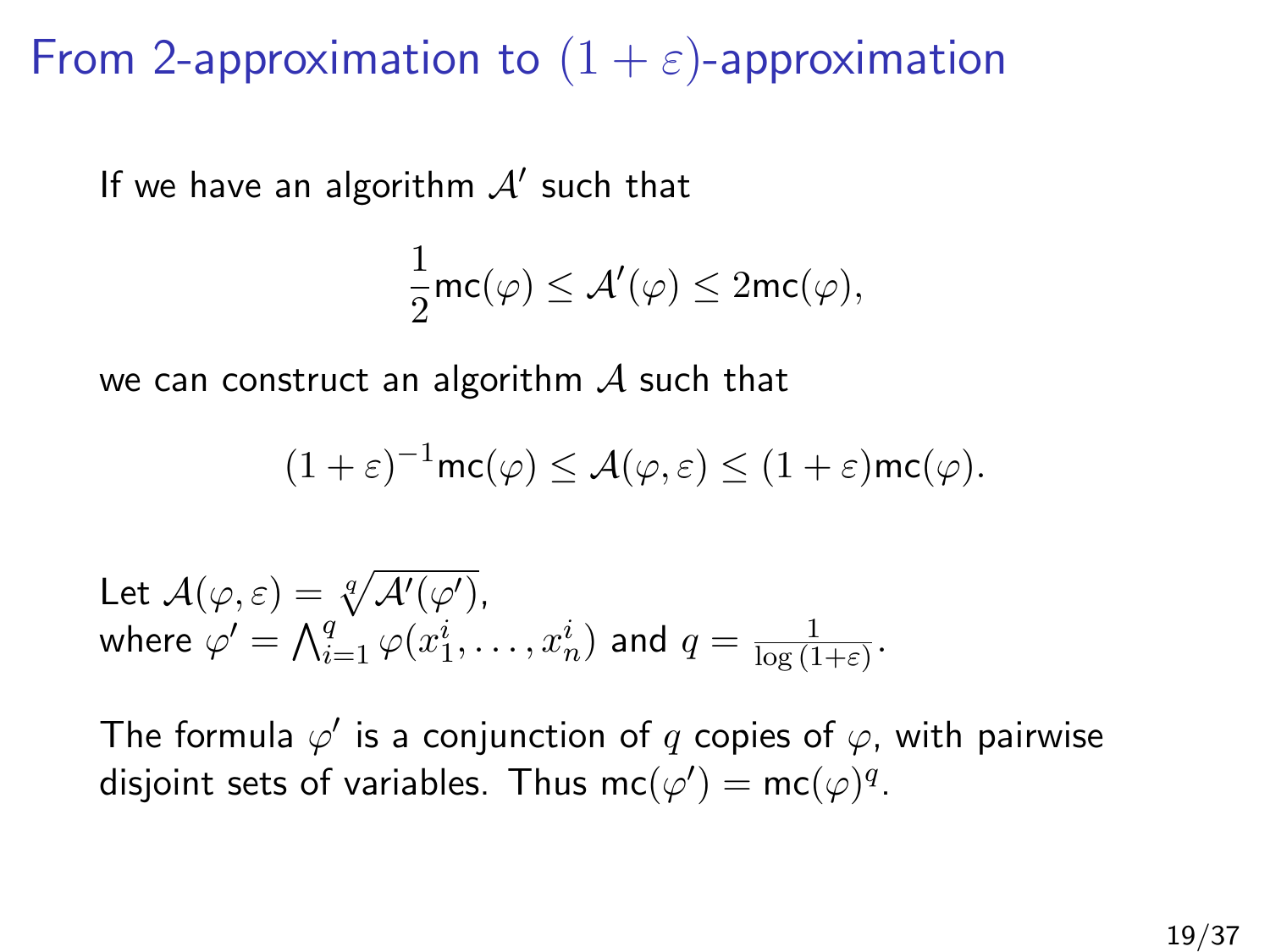#### The blind spot of  $\mathcal E$

Thus, it suffices to have an Estimate oracle  $\mathcal E$  such that for some constants  $0 < c < C$  the oracle satisfies the conditions

$$
\mathsf{mc}(\varphi) \ge C \cdot 2^m \Longrightarrow \mathsf{P}[\mathcal{E}(\varphi, n) = \mathsf{YES}] \ge \frac{3}{4}
$$

$$
\mathsf{mc}(\varphi) \le c \cdot 2^m \Longrightarrow \mathsf{P}[\mathcal{E}(\varphi, n) = \mathsf{NO}] \ge \frac{3}{4}
$$

The blind spot of  $\mathcal E$  is  $(c \cdot 2^m, C \cdot 2^m)$ .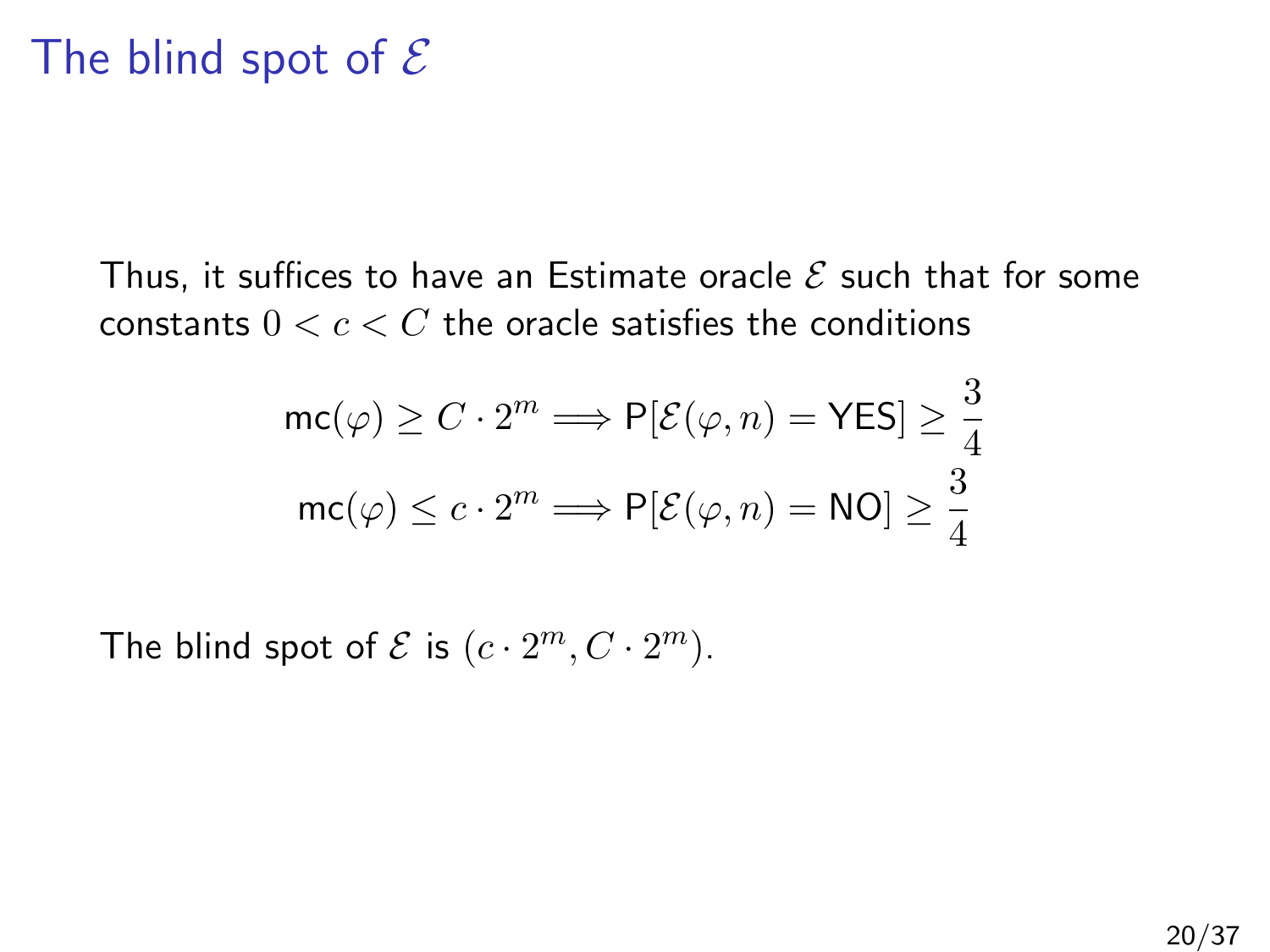# Probability amplification

Recall that we want an algorithm  $\mathcal{A}(\varphi,\alpha,\varepsilon)$  such that

$$
\mathsf{P}[(1+\varepsilon)^{-1}\mathsf{mc}(\varphi) \leq \mathcal{A}(\varphi,\alpha,\varepsilon) \leq (1+\varepsilon)\mathsf{mc}(\varphi)] \geq 1-\alpha.
$$

We can amplify the probability of the described method by doing multiple runs and a majority vote for each call to  $\mathcal{E}$ .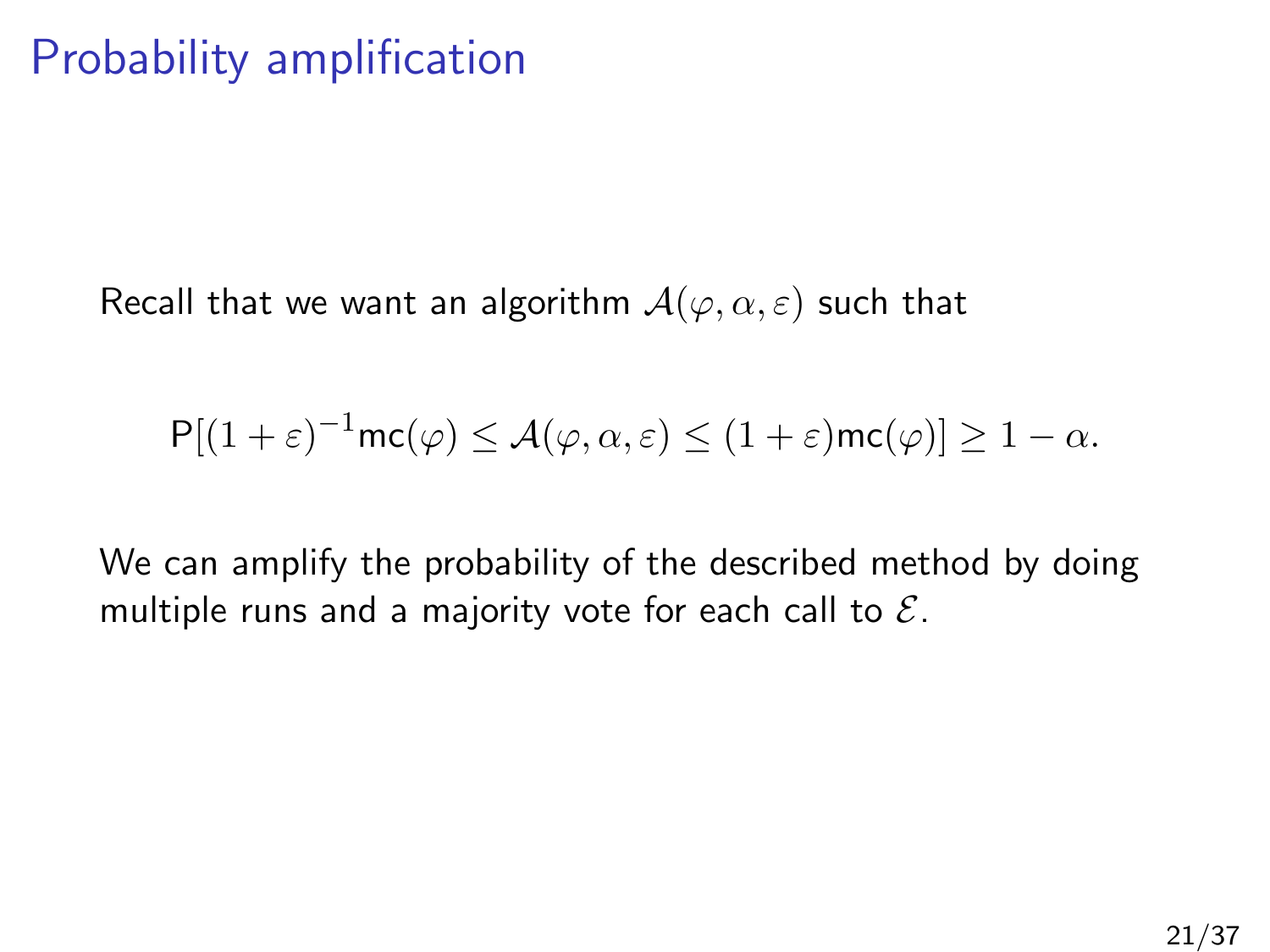#### Approximate counting with an Estimate oracle

Assume we have an **Estimate oracle**  $\mathcal E$  such that

$$
\mathsf{mc}(\varphi) \ge C \cdot 2^m \Longrightarrow \mathsf{P}[\mathcal{E}(\varphi, n) = \mathsf{YES}] \ge \frac{3}{4}
$$

$$
\mathsf{mc}(\varphi) \le c \cdot 2^m \Longrightarrow \mathsf{P}[\mathcal{E}(\varphi, n) = \mathsf{NO}] \ge \frac{3}{4}
$$

Make a sequence of calls to  $\mathcal E$ 

$$
\mathcal{E}(\varphi,0),\mathcal{E}(\varphi,1),\ldots,\mathcal{E}(\varphi,m-1),\mathcal{E}(\varphi,m),\ldots,\mathcal{E}(\varphi,n+1)
$$

until for some  $m$  we get the first NO answer.

- If  $m = 0$ , return 0 if  $\varphi$  is unsat., else return 1,
- if  $m > 0$ , return  $c \cdot 2^m$ .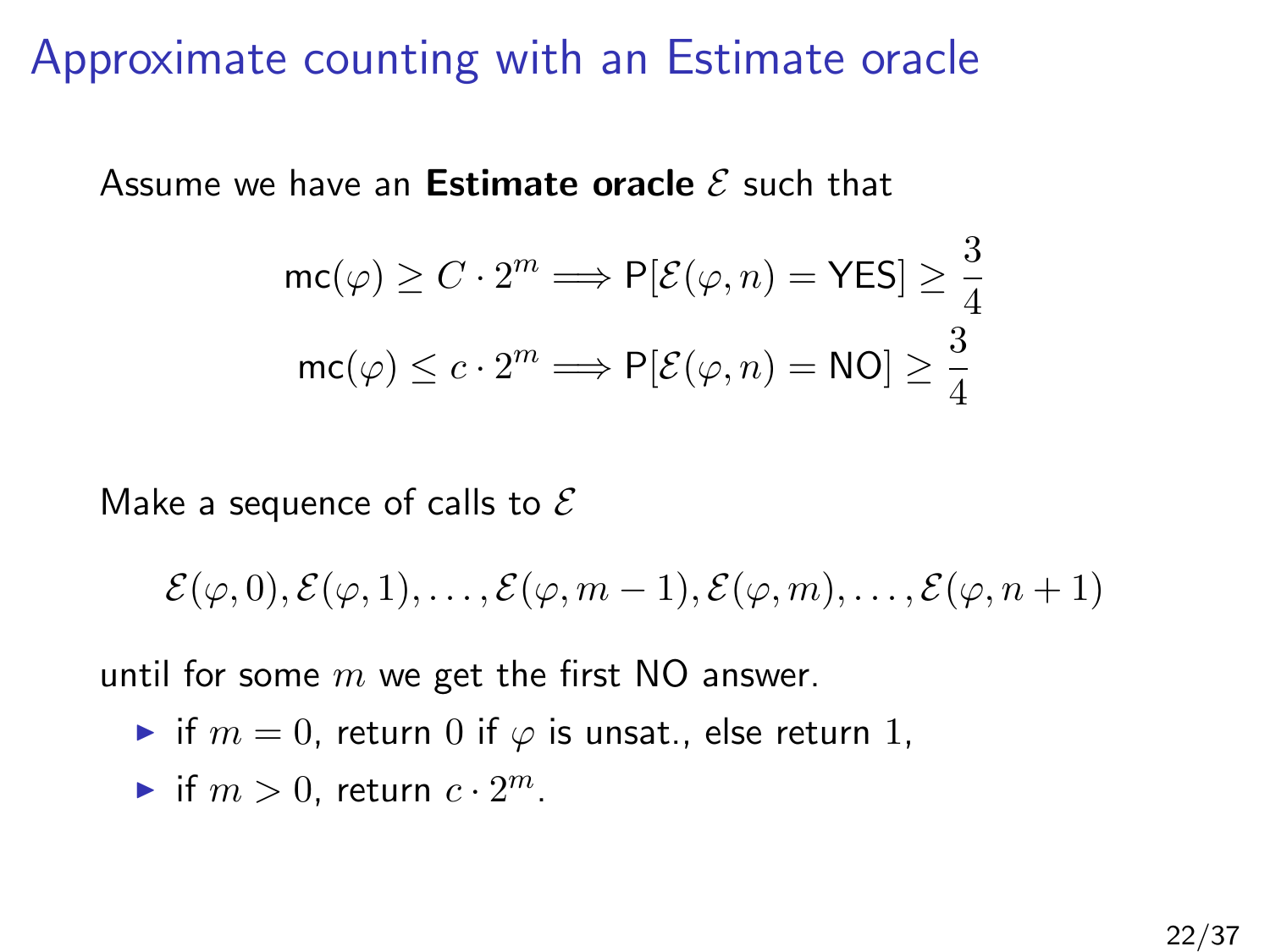#### Approximate counting with an Estimate oracle

Assume we have an **Estimate oracle**  $\mathcal E$  such that

$$
\mathsf{mc}(\varphi) \ge C \cdot 2^m \Longrightarrow \mathsf{P}[\mathcal{E}(\varphi, n) = \mathsf{YES}] \ge \frac{3}{4}
$$

$$
\mathsf{mc}(\varphi) \le c \cdot 2^m \Longrightarrow \mathsf{P}[\mathcal{E}(\varphi, n) = \mathsf{NO}] \ge \frac{3}{4}
$$

The difficult part: provide an Estimate oracle  $\mathcal E$  that makes at most polynomial number of queries to the SAT oracle.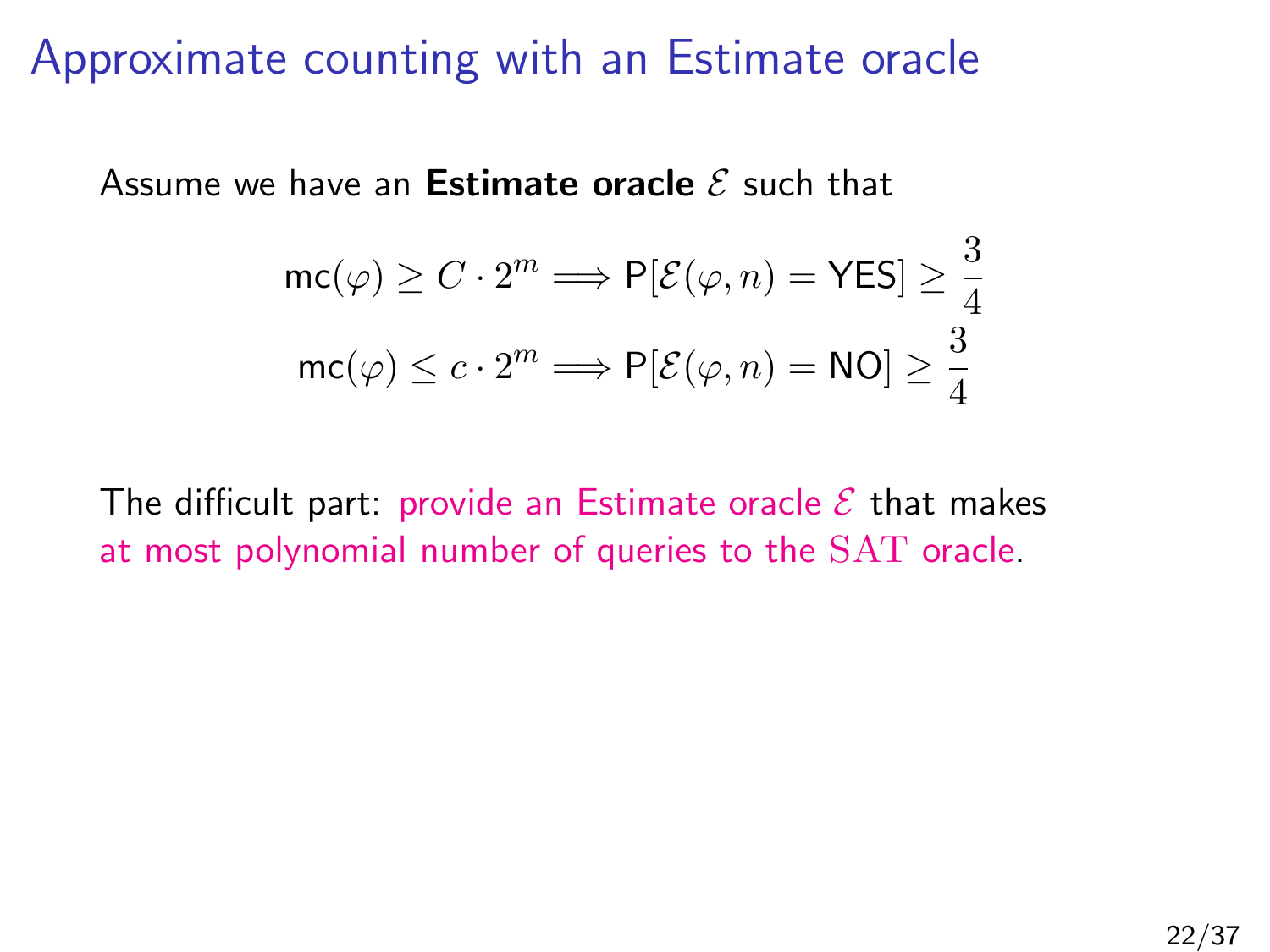#### Approximate counting with an Estimate oracle

Assume we have an **Estimate oracle**  $\mathcal E$  such that

$$
\mathsf{mc}(\varphi) \ge C \cdot 2^m \Longrightarrow \mathsf{P}[\mathcal{E}(\varphi, n) = \mathsf{YES}] \ge \frac{3}{4}
$$

$$
\mathsf{mc}(\varphi) \le c \cdot 2^m \Longrightarrow \mathsf{P}[\mathcal{E}(\varphi, n) = \mathsf{NO}] \ge \frac{3}{4}
$$

The difficult part: provide an Estimate oracle  $\mathcal E$  that makes at most polynomial number of queries to the SAT oracle.

Use hashing.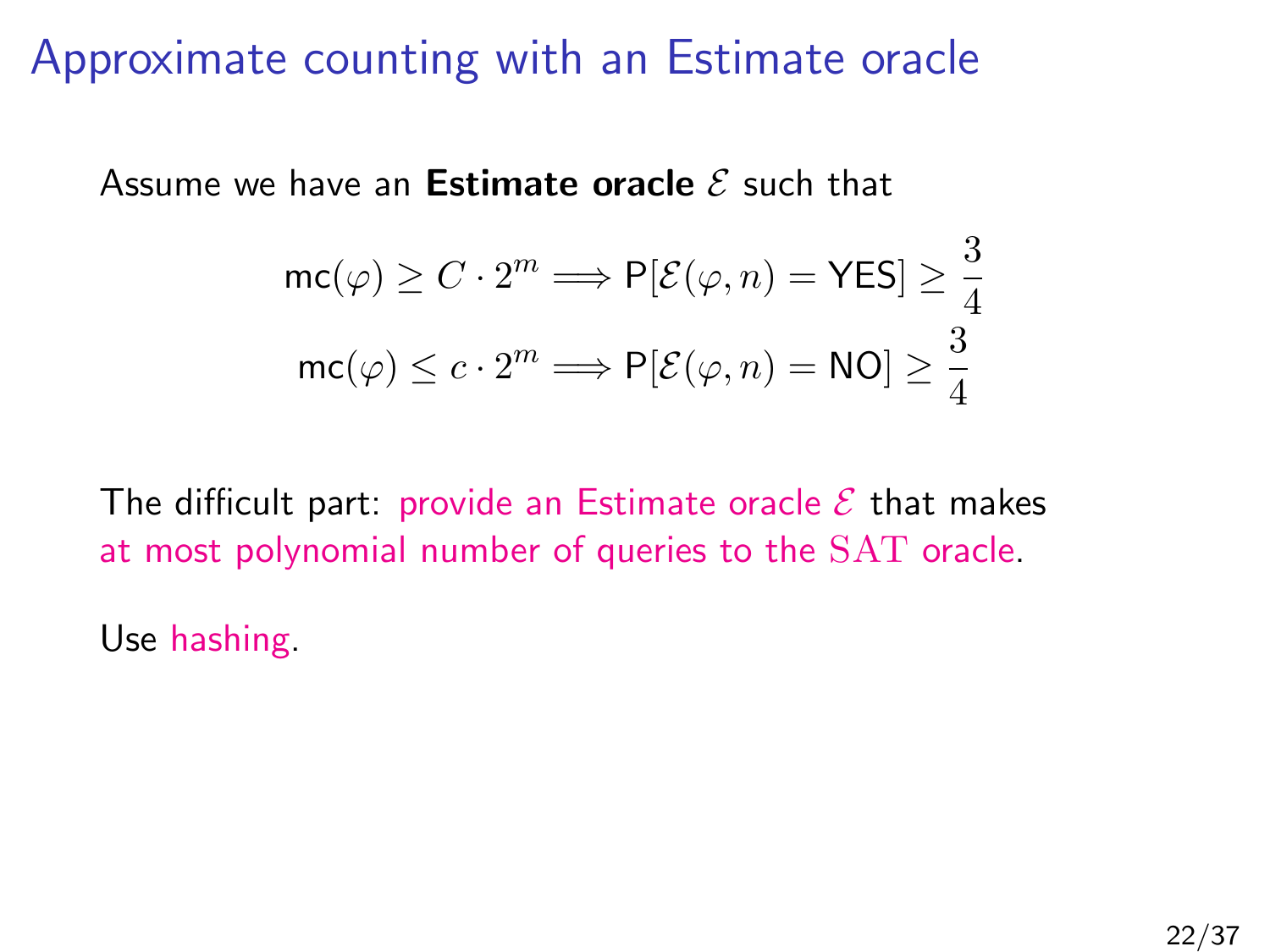

1. [Markov chain Monte Carlo method \(continued\)](#page-3-0)

2. [Approximate model counting for](#page-15-0) #SAT

<span id="page-28-0"></span>3. [Universal hashing](#page-28-0)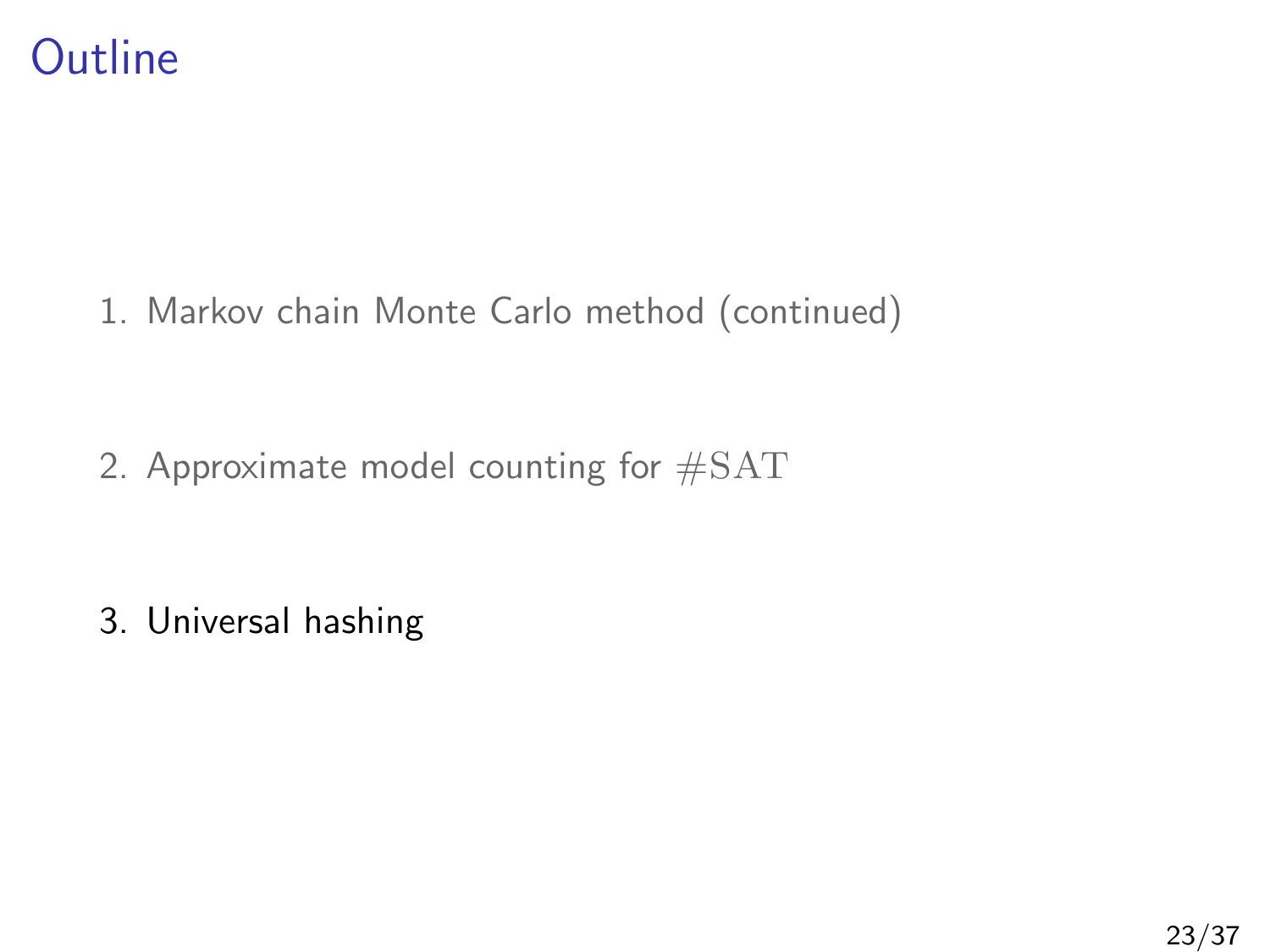# Simple dictionary problem

[<http://cs.au.dk/~bromille/Notes/un.pdf>]

Develop a data structure that implements a set and supports  $Insert(e)$ ,  $Delete(e)$ , and  $Lookup(e)$  operations.

- 1. Elements come from universe  $U$ .
- 2. Operations should be performed online.
- 3. The set will never grow beyond size N, where  $N < |U|$ .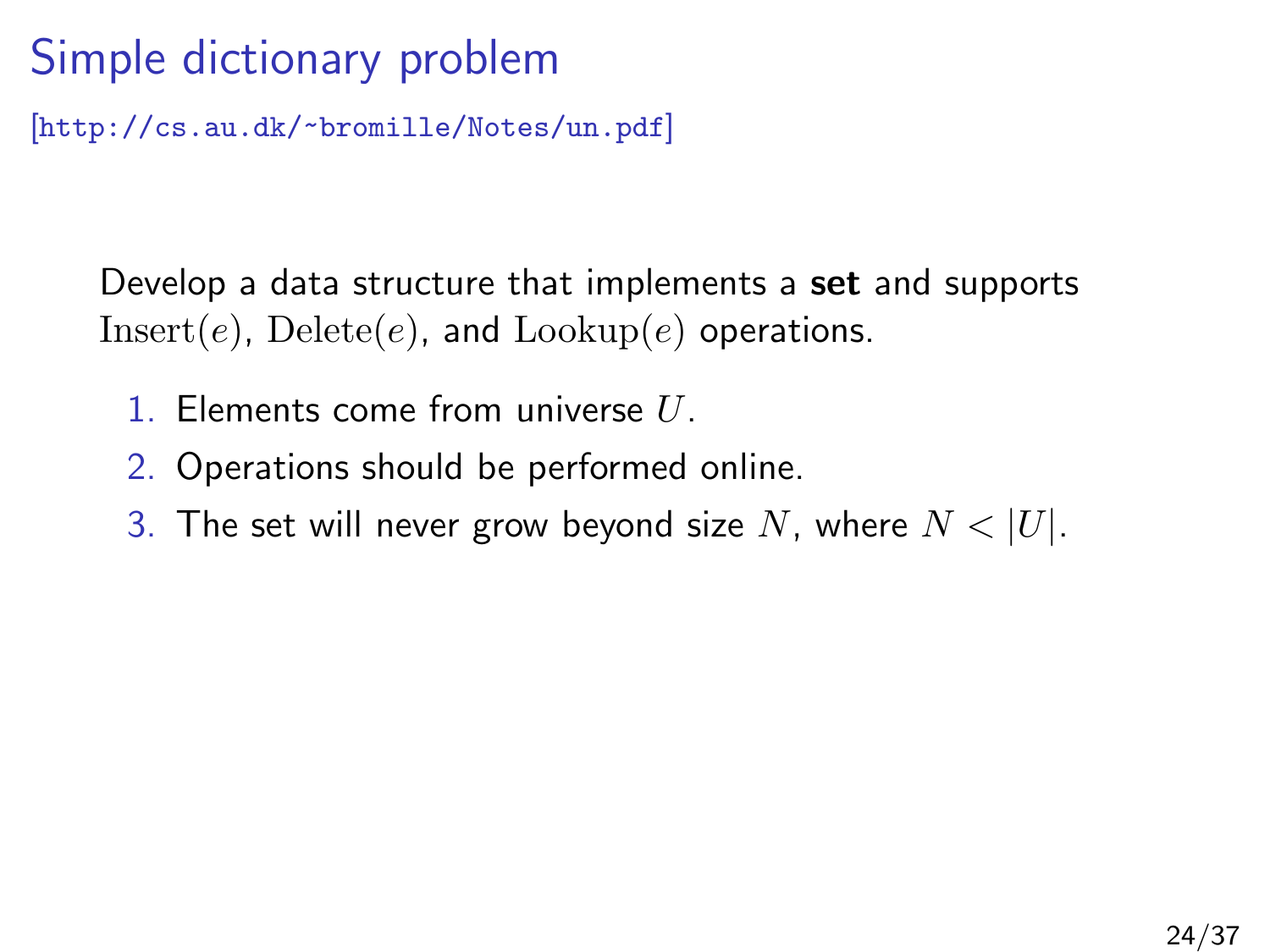# Simple dictionary problem

[<http://cs.au.dk/~bromille/Notes/un.pdf>]

Develop a data structure that implements a **set** and supports  $Insert(e)$ ,  $Delete(e)$ , and  $Lookup(e)$  operations.

- 1. Elements come from universe  $U$ .
- 2. Operations should be performed online.
- 3. The set will never grow beyond size N, where  $N < |U|$ .

#### Solution:

Use an array  $A[1..N]$  and **hash function**  $h: U \rightarrow \{1, ..., N\}$ . Chained hashing:  $A[j]$  keeps a linked list of e for which  $h(e) = j$ .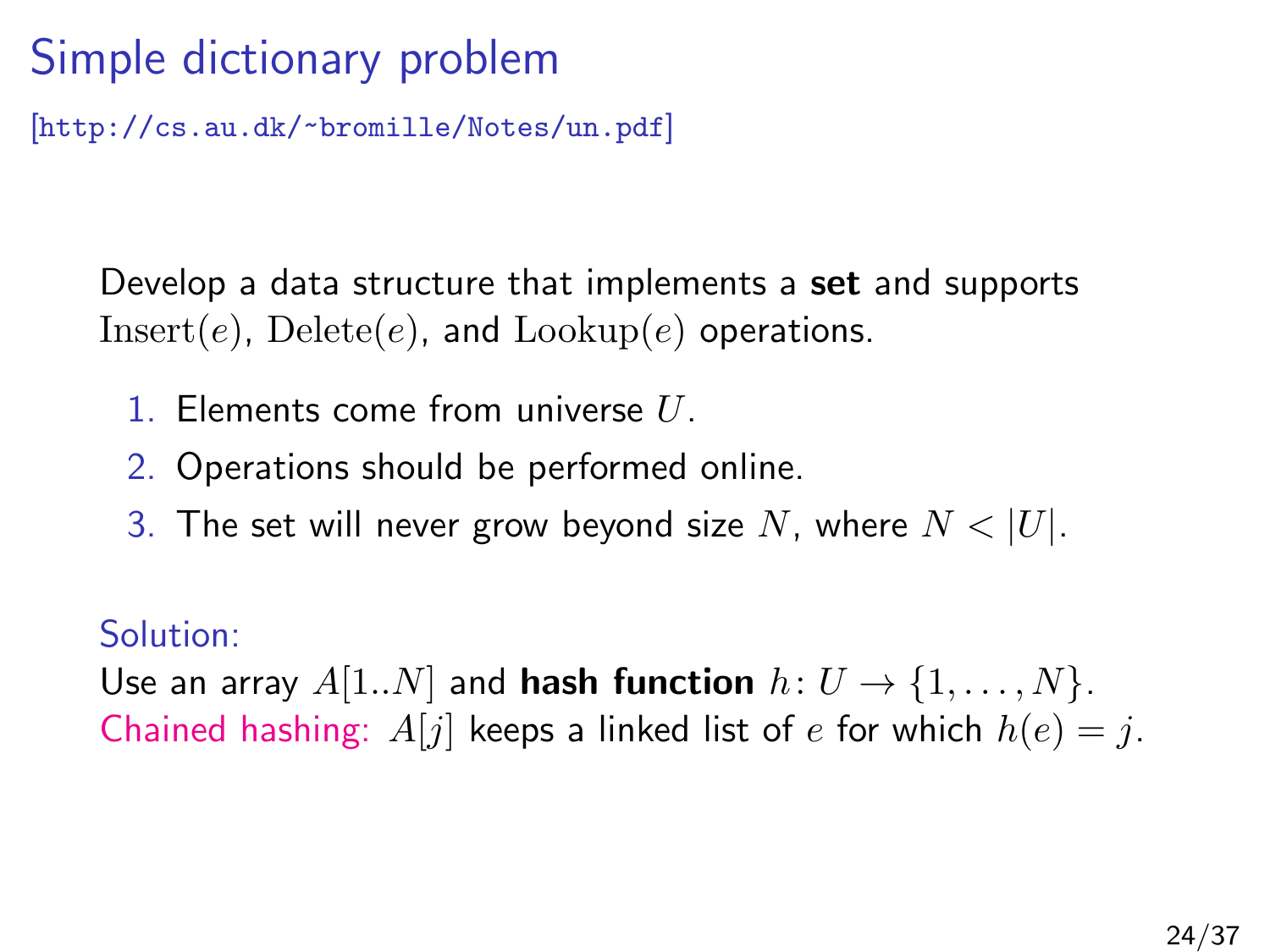# Chained hashing

Use an array  $A[1..N]$  and **hash function**  $h: U \rightarrow \{1, ..., N\}$ . Chained hashing:  $A[j]$  keeps a linked list of e for which  $h(e) = j$ .

How to analyze the efficiency of this solution?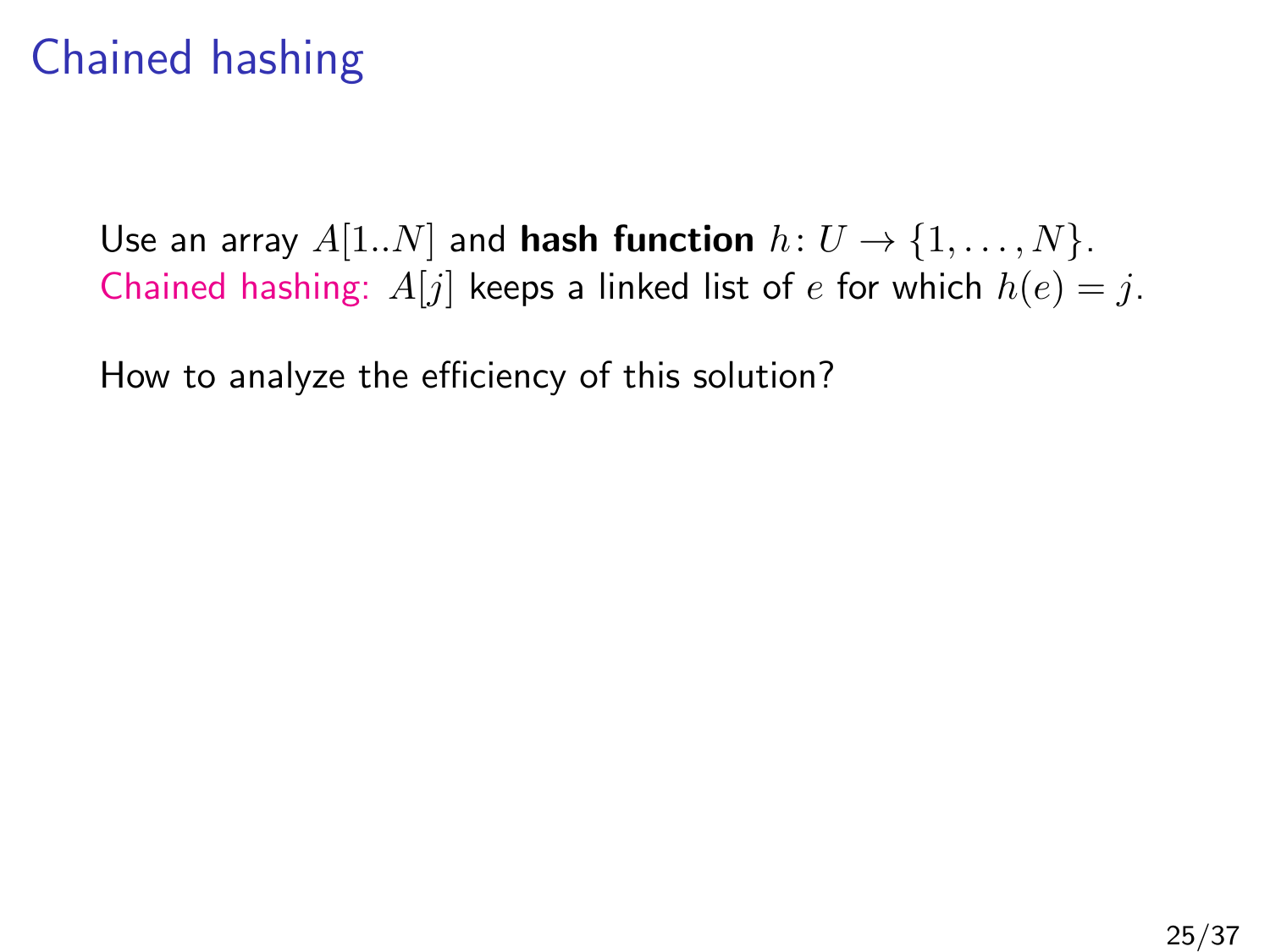# Chained hashing

Use an array  $A[1..N]$  and **hash function**  $h: U \rightarrow \{1, ..., N\}$ . Chained hashing:  $A[j]$  keeps a linked list of e for which  $h(e) = j$ .

How to analyze the efficiency of this solution?

- Input = sequence of  $Insert(e_i)$ ,  $Delete(e_i)$ , and  $Lookup(e_i)$
- $\triangleright$  Cannot assume anything about input structure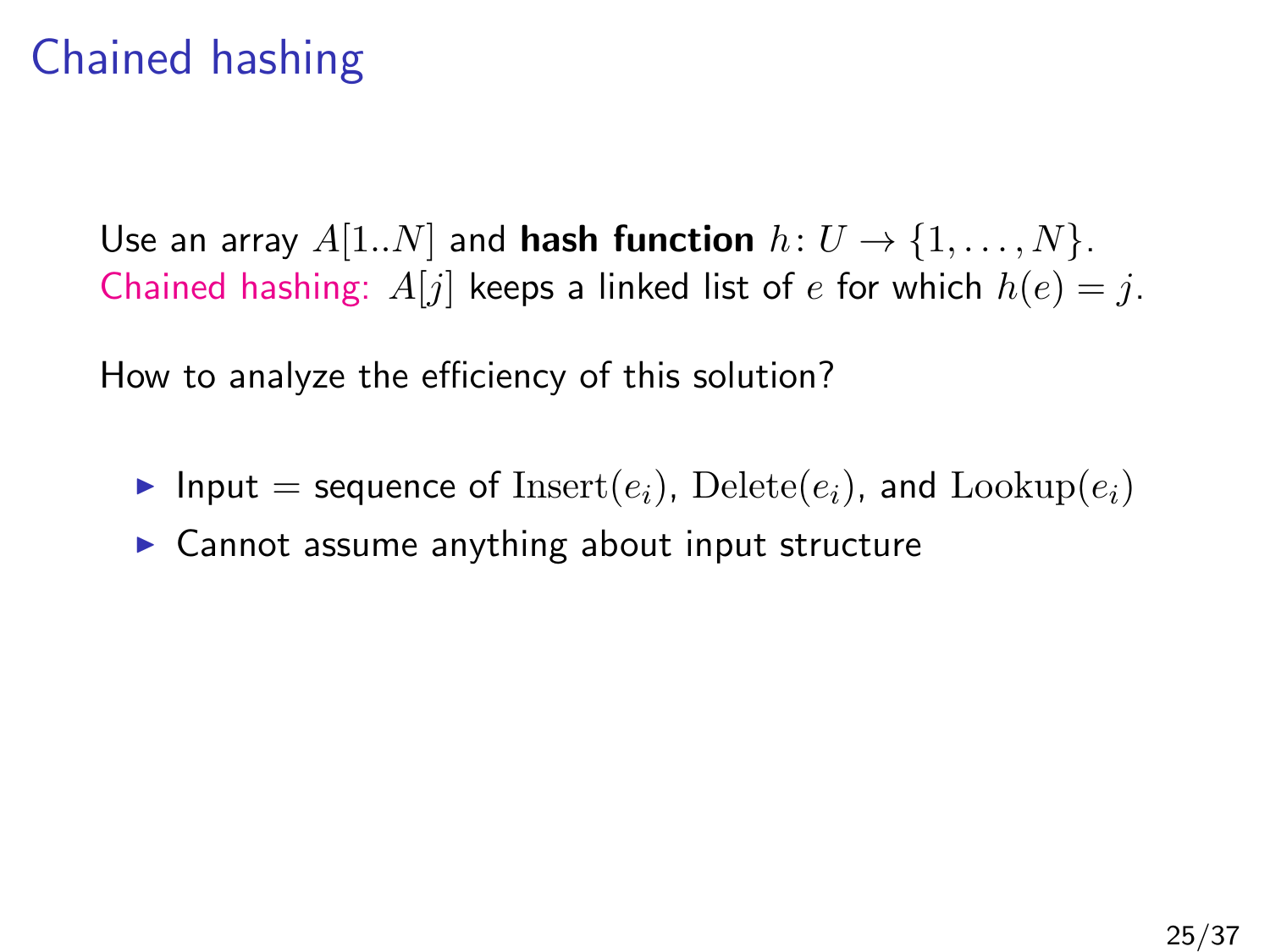# Chained hashing

Use an array  $A[1..N]$  and **hash function**  $h: U \rightarrow \{1, ..., N\}$ . Chained hashing:  $A[j]$  keeps a linked list of e for which  $h(e) = j$ .

How to analyze the efficiency of this solution?

- Input = sequence of  $Insert(e_i)$ ,  $Delete(e_i)$ , and  $Lookup(e_i)$
- $\triangleright$  Cannot assume anything about input structure

Note that we don't have to fix a specific  $h: U \rightarrow \{1, \ldots, N\}.$ What if h is a random function  $h: U \rightarrow \{1, \ldots, N\}$ ?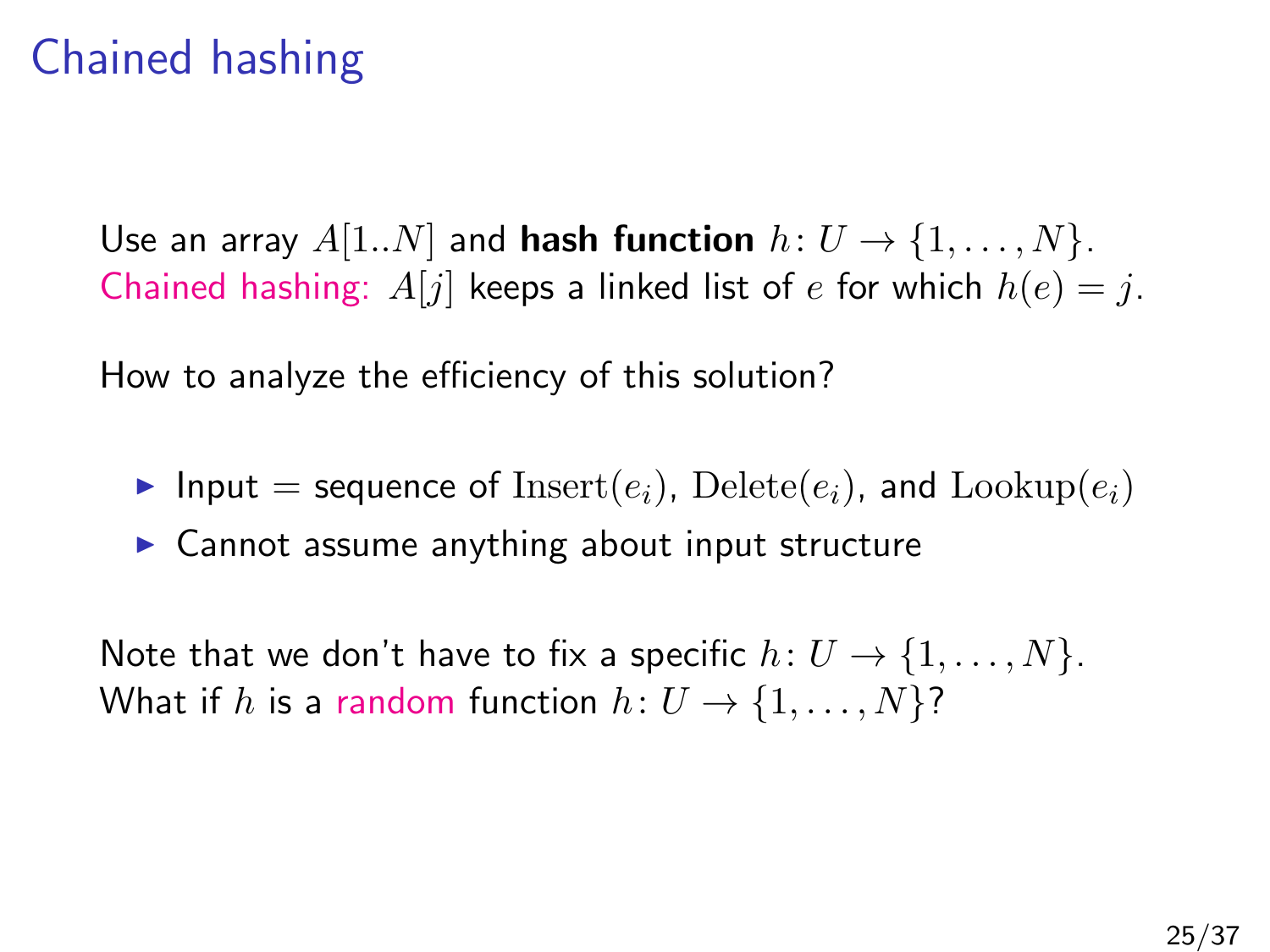Let's do another kind of analysis for randomized algorithms: Compute the expectation of the random variable

$$
T(\text{Op}(e_1),\ldots,\text{Op}(e_m))=\sum_{i=1}T(\text{Op}(e_i)).
$$

Consider  $ET(\text{Op}(e_i))$ .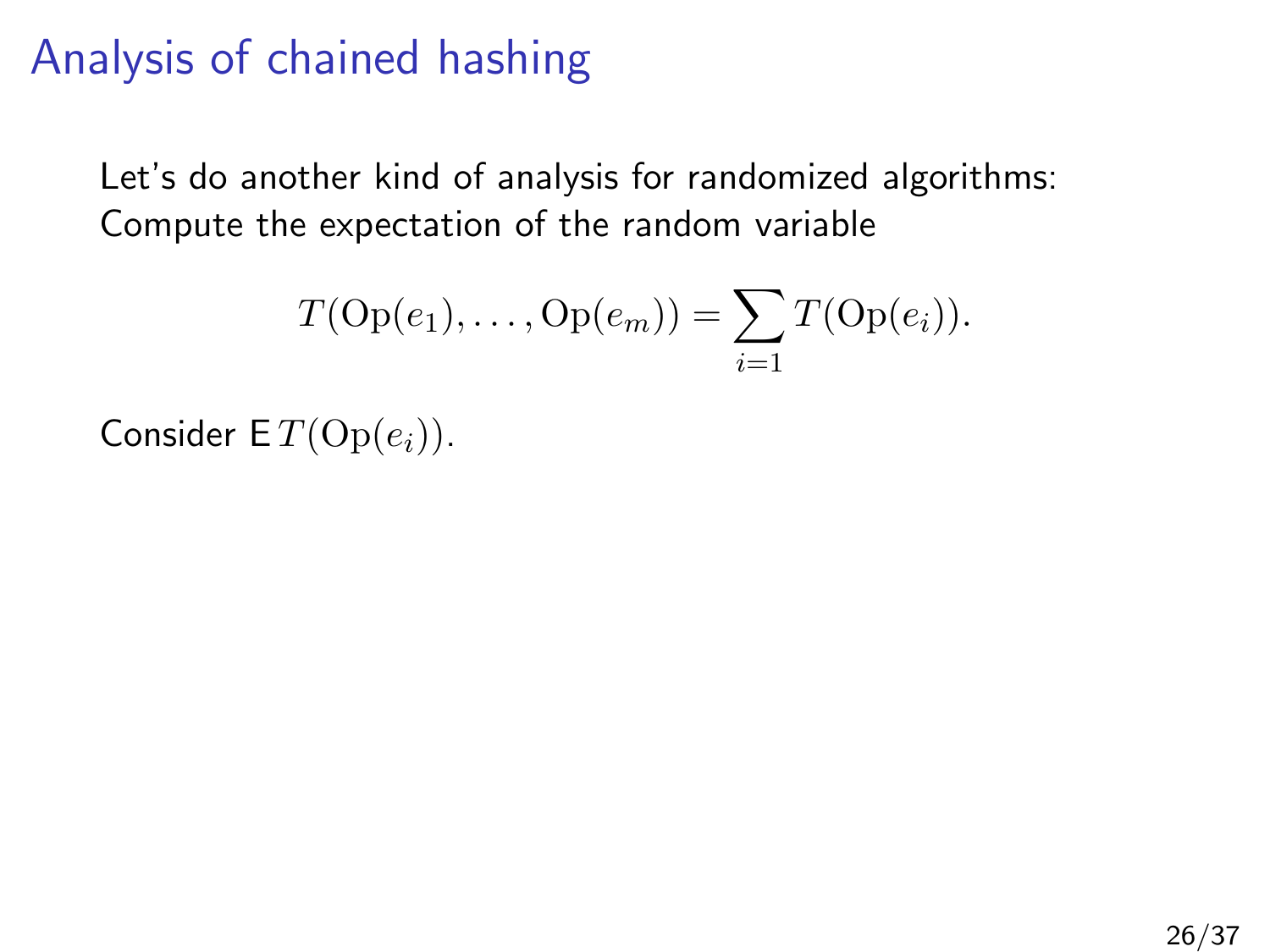Let's do another kind of analysis for randomized algorithms: Compute the expectation of the random variable

$$
T(\text{Op}(e_1),\ldots,\text{Op}(e_m))=\sum_{i=1}T(\text{Op}(e_i)).
$$

Consider  $ET(\text{Op}(e_i))$ .

Let  $S_i$  be the set after  $Op(e_i)$  is performed.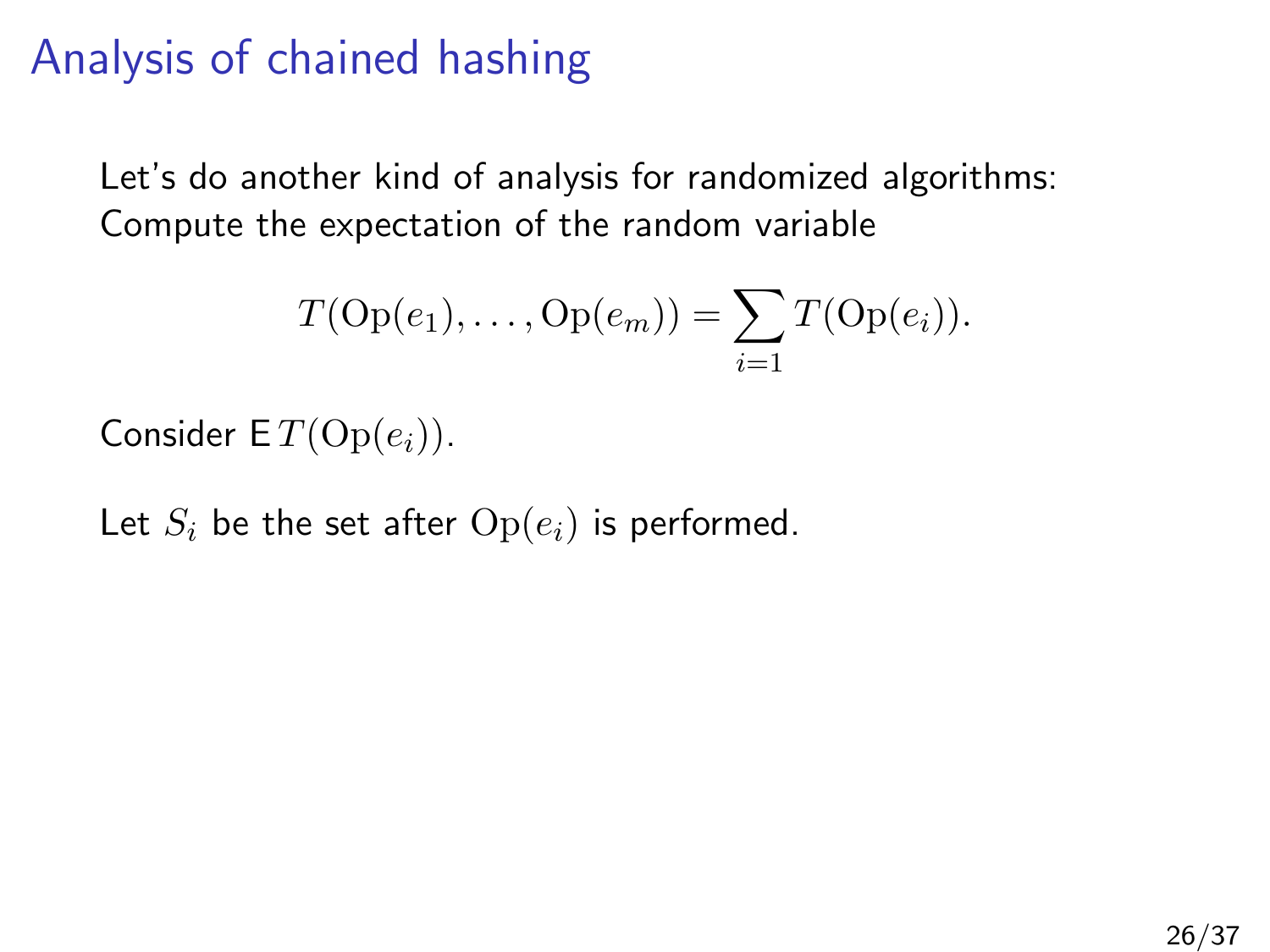Let's do another kind of analysis for randomized algorithms: Compute the expectation of the random variable

$$
T(\text{Op}(e_1),\ldots,\text{Op}(e_m))=\sum_{i=1}T(\text{Op}(e_i)).
$$

Consider  $ET(\text{Op}(e_i))$ .

Let  $S_i$  be the set after  $Op(e_i)$  is performed.

Claim  $\mathsf{E} T(\mathrm{Op}(e_i)) \leq 3.$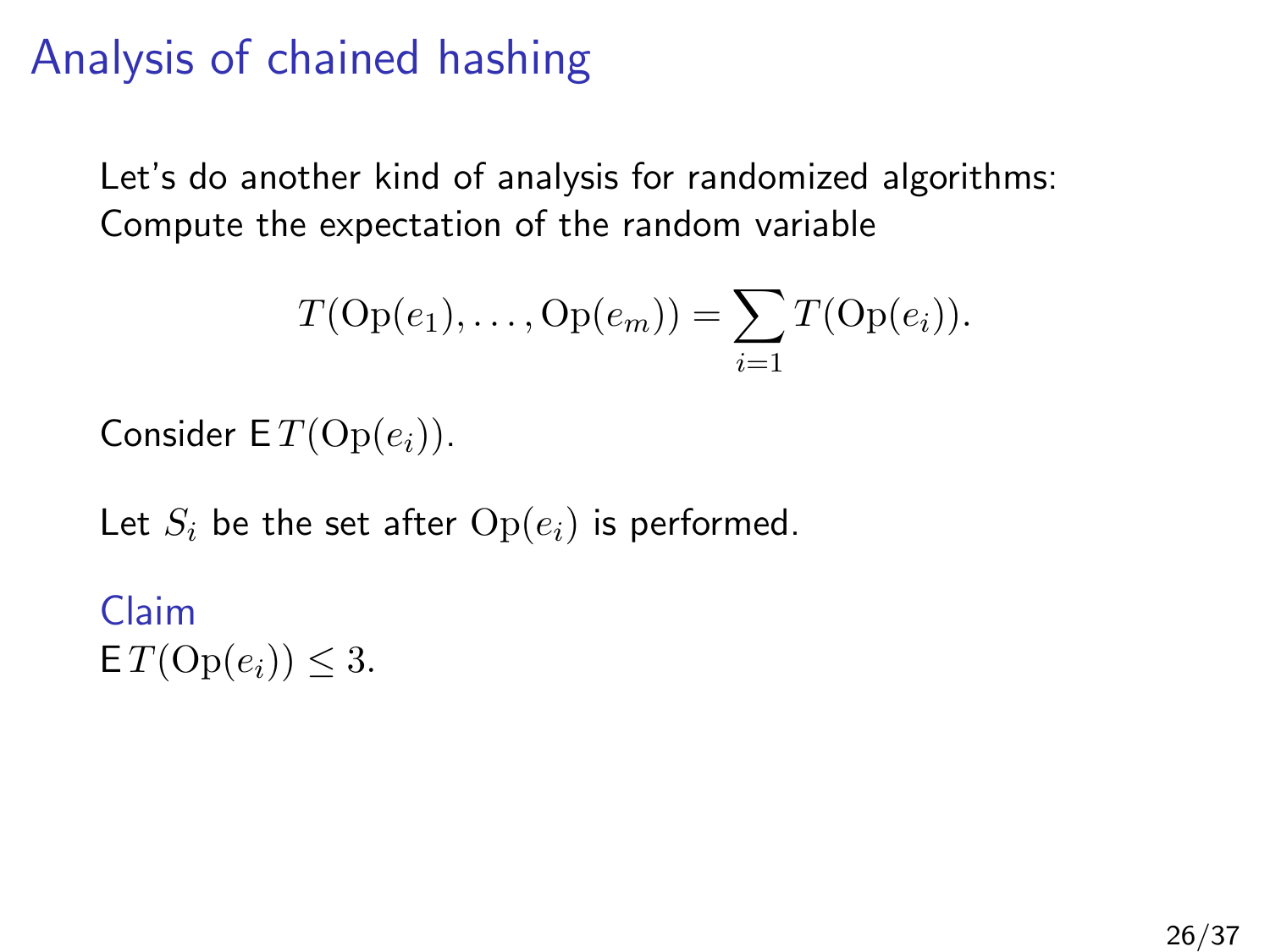Let's do another kind of analysis for randomized algorithms: Compute the expectation of the random variable

$$
T(\text{Op}(e_1),\ldots,\text{Op}(e_m))=\sum_{i=1}T(\text{Op}(e_i)).
$$

Consider  $ET(\text{Op}(e_i))$ .

Let  $S_i$  be the set after  $Op(e_i)$  is performed.

Claim  $\mathsf{E} T(\mathrm{Op}(e_i)) \leq 3.$ 

We only used the fact that  $P[h(y) = h(e_i)] \le 1/N$  for all  $y \in U$ such that  $y \neq e_i$ .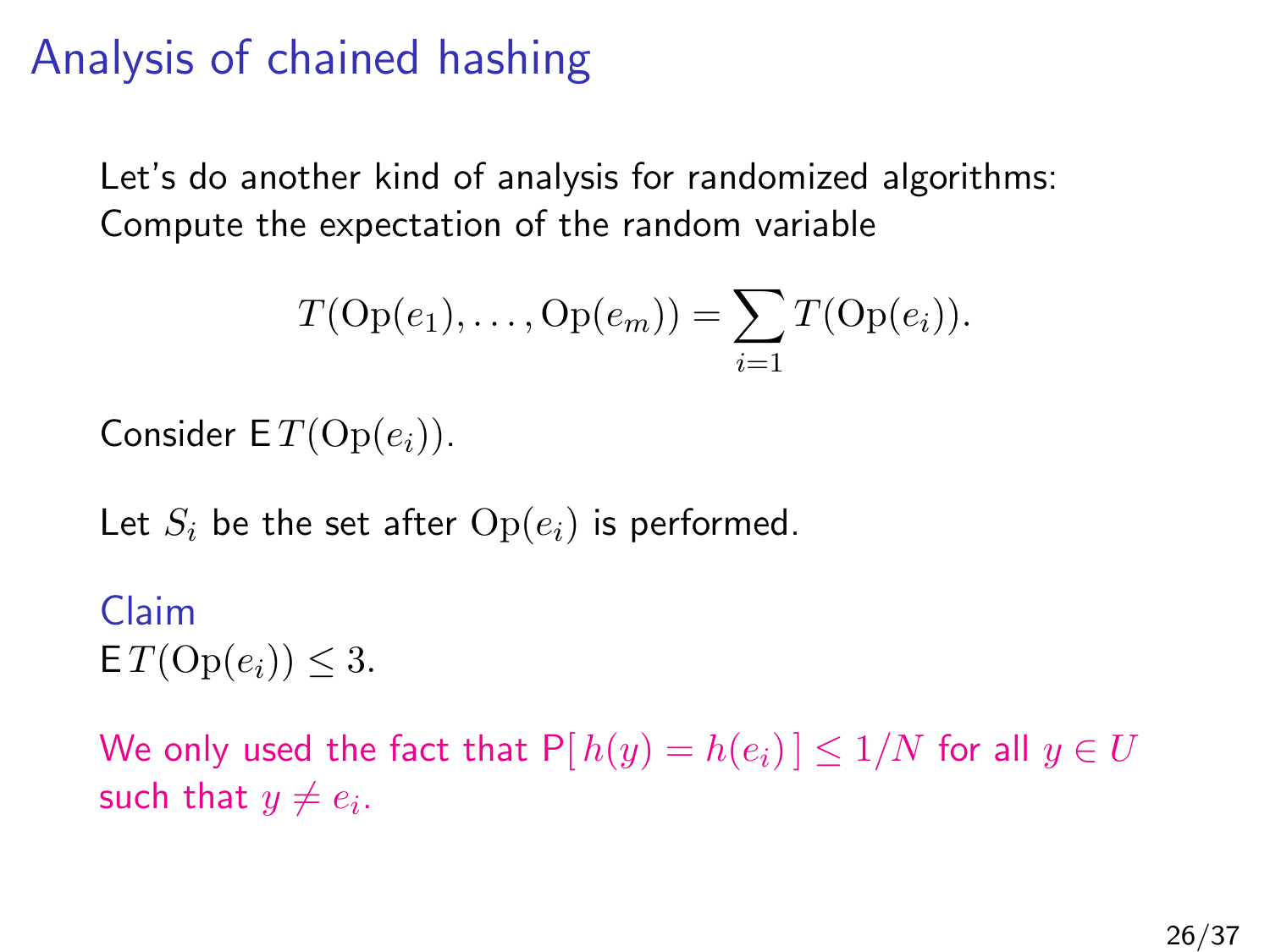## Universal hashing

#### Definition

Let H be a family of functions mapping U to  $\{1, \ldots, N\}$ . It is a universal family if for all pairs  $x \neq y$  from U and for  $h \in \mathcal{H}$  chosen uniformly at random

$$
\mathsf{P}[h(x) = h(y)] \le 1/N.
$$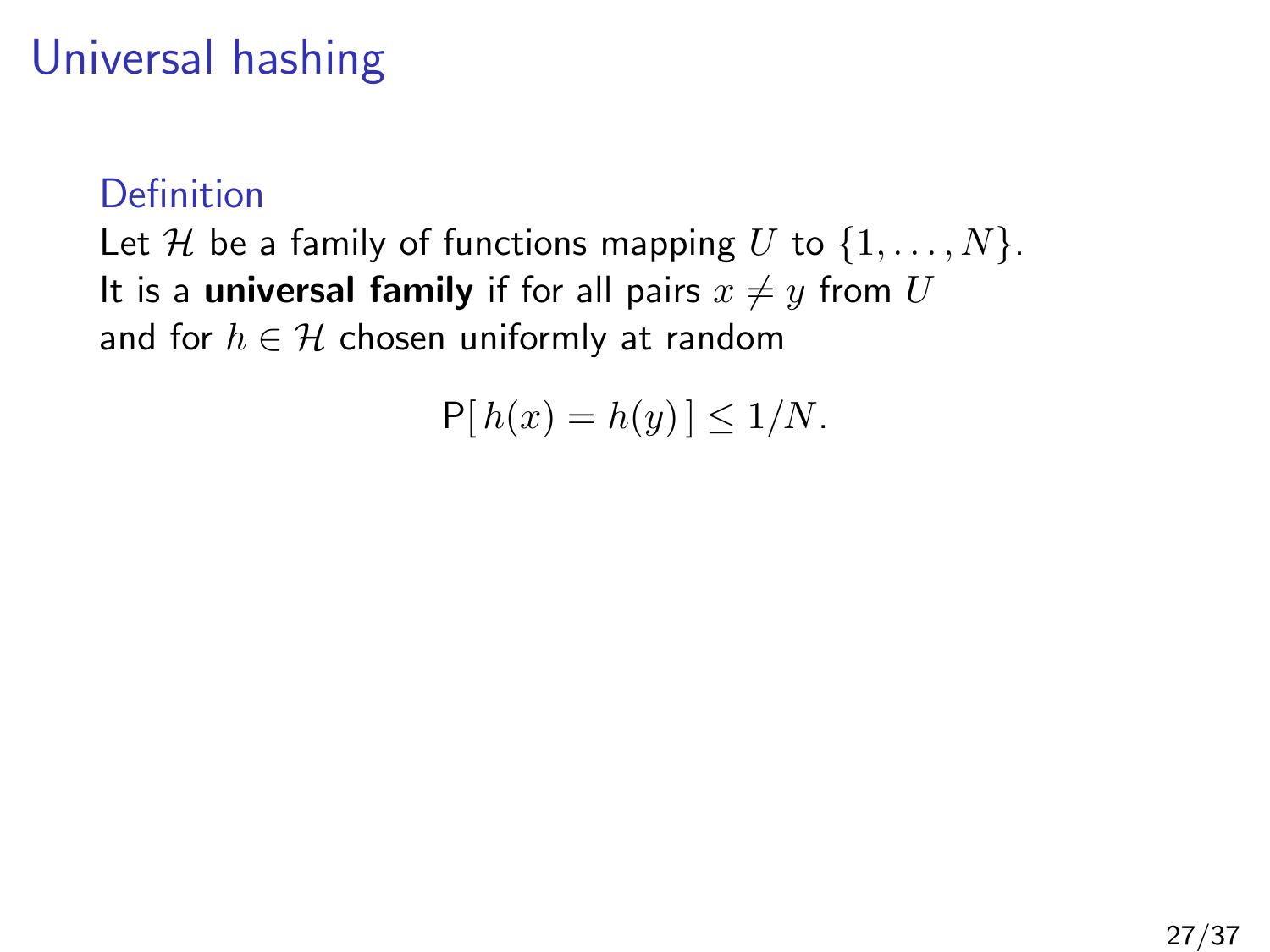### Universal hashing

#### Definition

Let H be a family of functions mapping U to  $\{1, \ldots, N\}$ . It is a **universal family** if for all pairs  $x \neq y$  from U and for  $h \in \mathcal{H}$  chosen uniformly at random

$$
\mathsf{P}[h(x) = h(y)] \le 1/N.
$$

So for the simple dictionary problem we can as a first step of the algorithm pick a function at random from a universal family  $H$ .

#### Example

 $h_{a,b}(x) = ((ax + b) \bmod p) \bmod N, a,b \in \{0,1,\ldots,p-1\},\$ forms a universal family if  $p$  is a prime greater than  $N$ .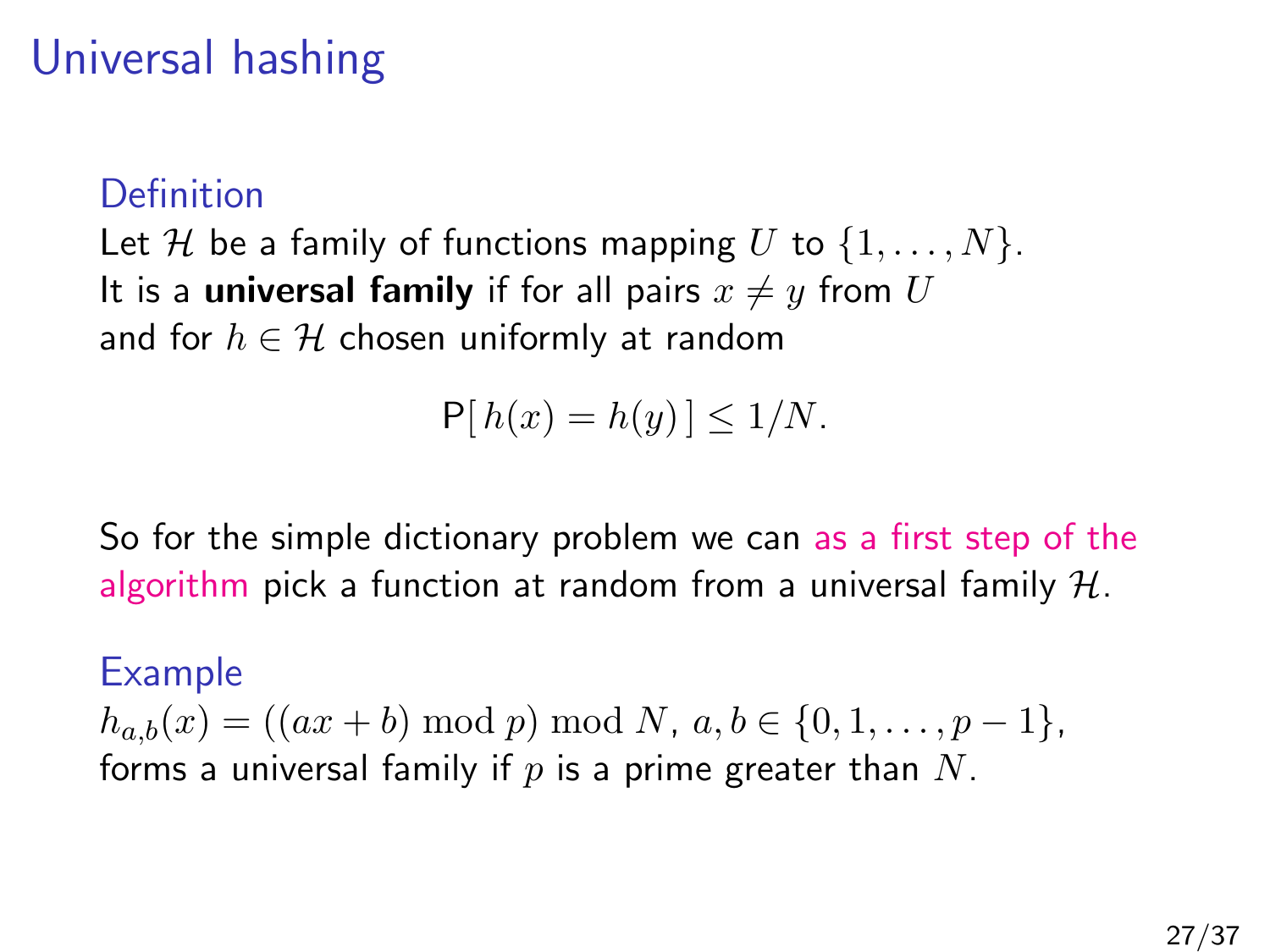#### Domain and range of hash functions

From now on instead of U and  $\{1, \ldots, N\}$ we use  $\{0,1\}^n$  and  $\{0,1\}^m$ .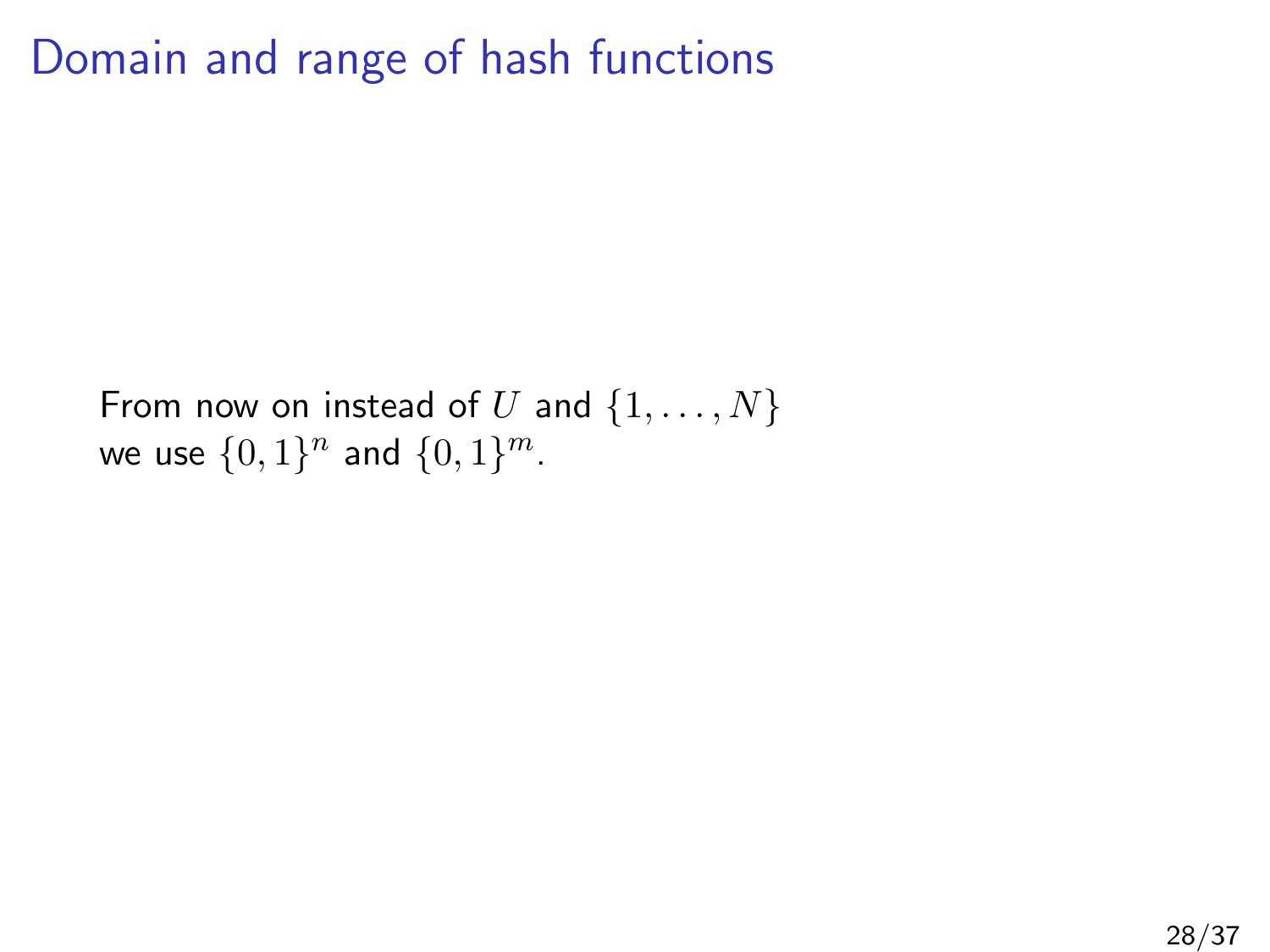### Pairwise independent families

#### Definition

Let H be a family of functions mapping  $\{0,1\}^n$  to  $\{0,1\}^m$ . It is a family of pairwise independent hash functions if for all pairs  $\boldsymbol{x} \neq \boldsymbol{y}$  from  $\{0, 1\}^n$ , for all elements  $\boldsymbol{w}_1,\boldsymbol{w}_2$  from  $\{0,1\}^m$ , and for  $h \in \mathcal{H}$  chosen uniformly at random

$$
P[h(\boldsymbol{x}) = \boldsymbol{w}_1, h(\boldsymbol{y}) = \boldsymbol{w}_2] = (1/2^m)^2.
$$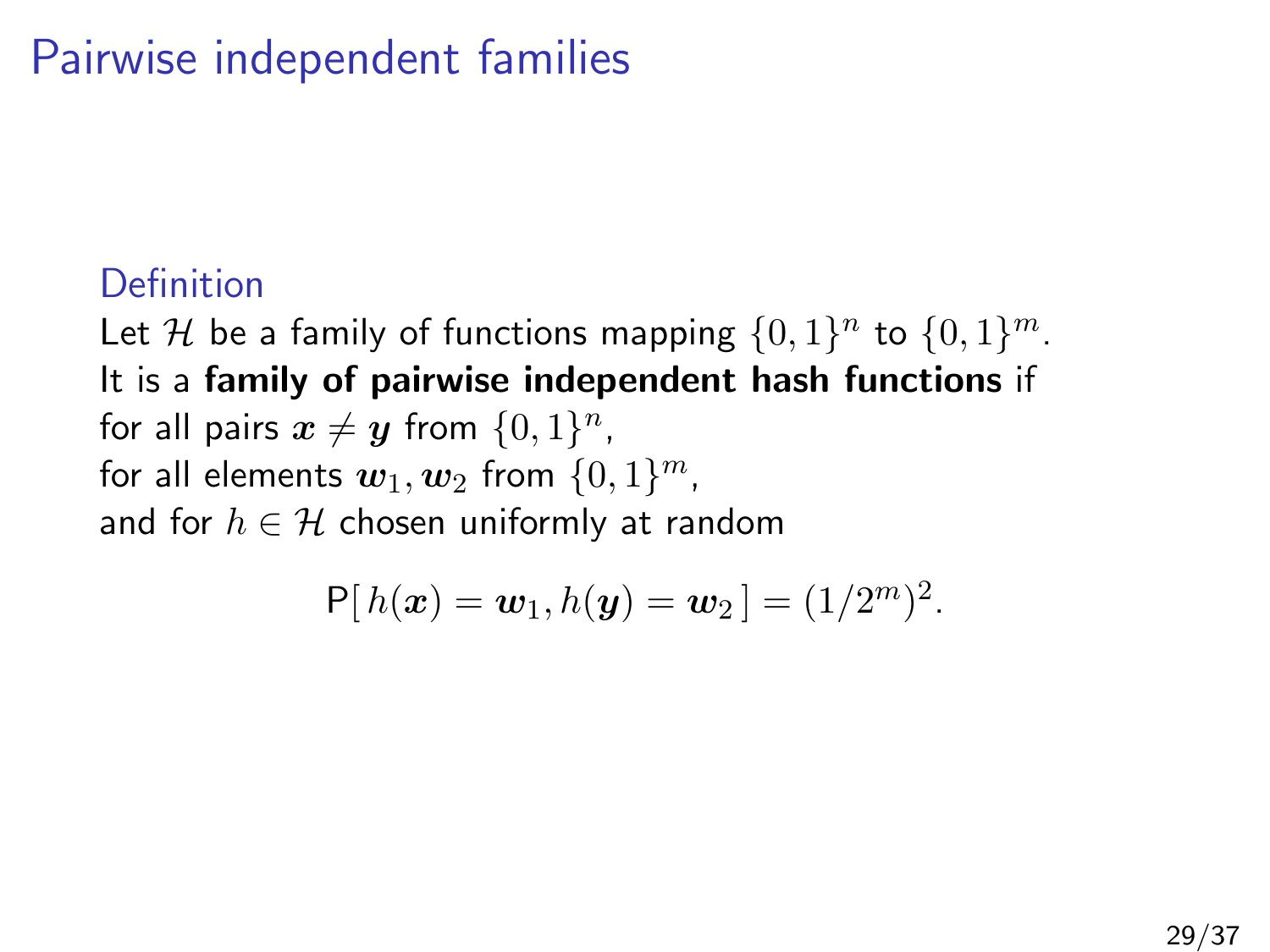Let  $\varphi(x_1,\ldots,x_n)$  be our propositional formula. Let  $S = \llbracket \varphi \rrbracket$ .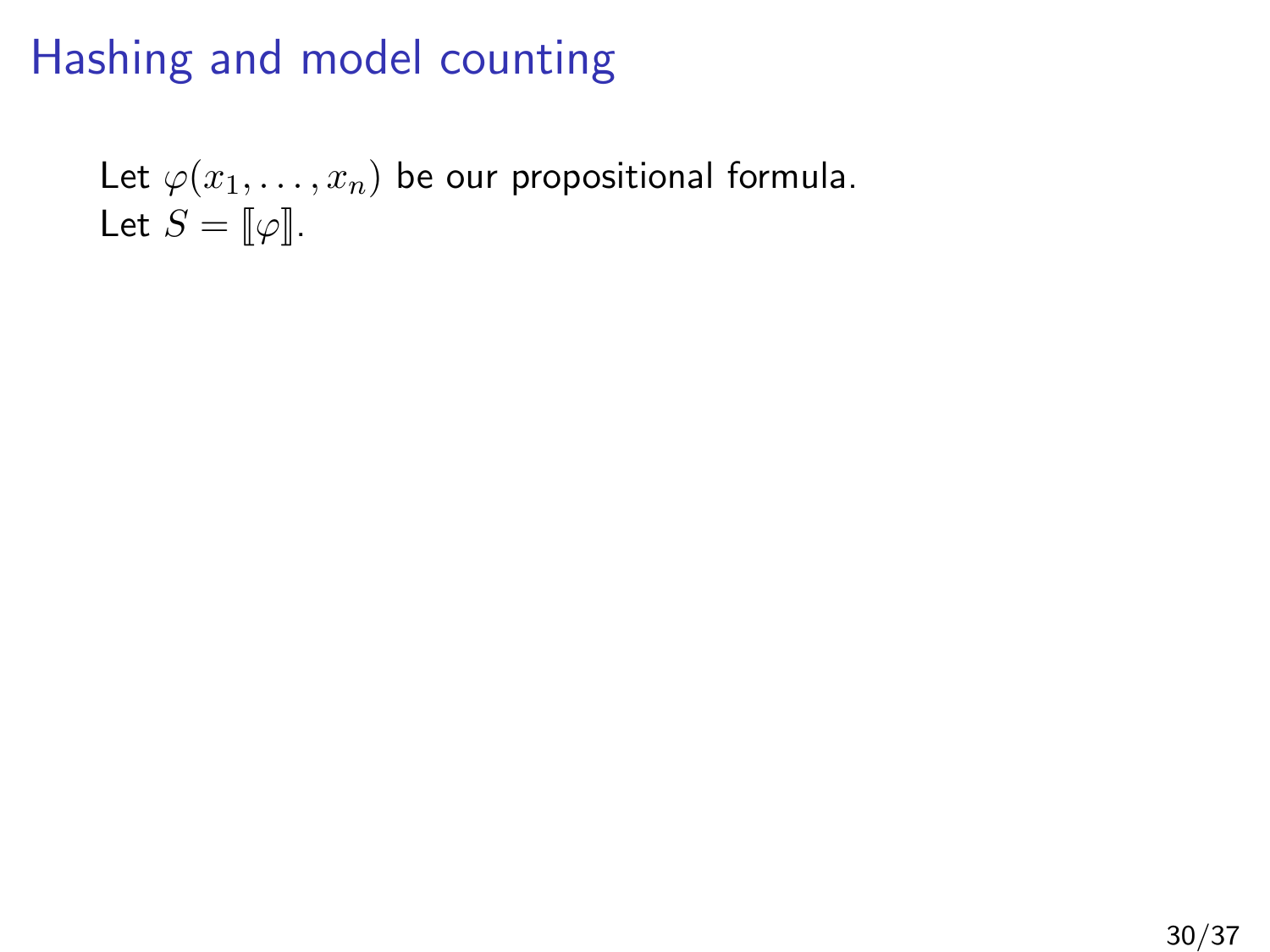Let  $\varphi(x_1, \ldots, x_n)$  be our propositional formula. Let  $S = \llbracket \varphi \rrbracket$ .

Suppose  $h: \{0,1\}^n \to \{0,1\}^m$  is a nice hash function. Then we can expect that  $h$  classfies elements  $S$  into  $2^m$  bins more or less uniformly.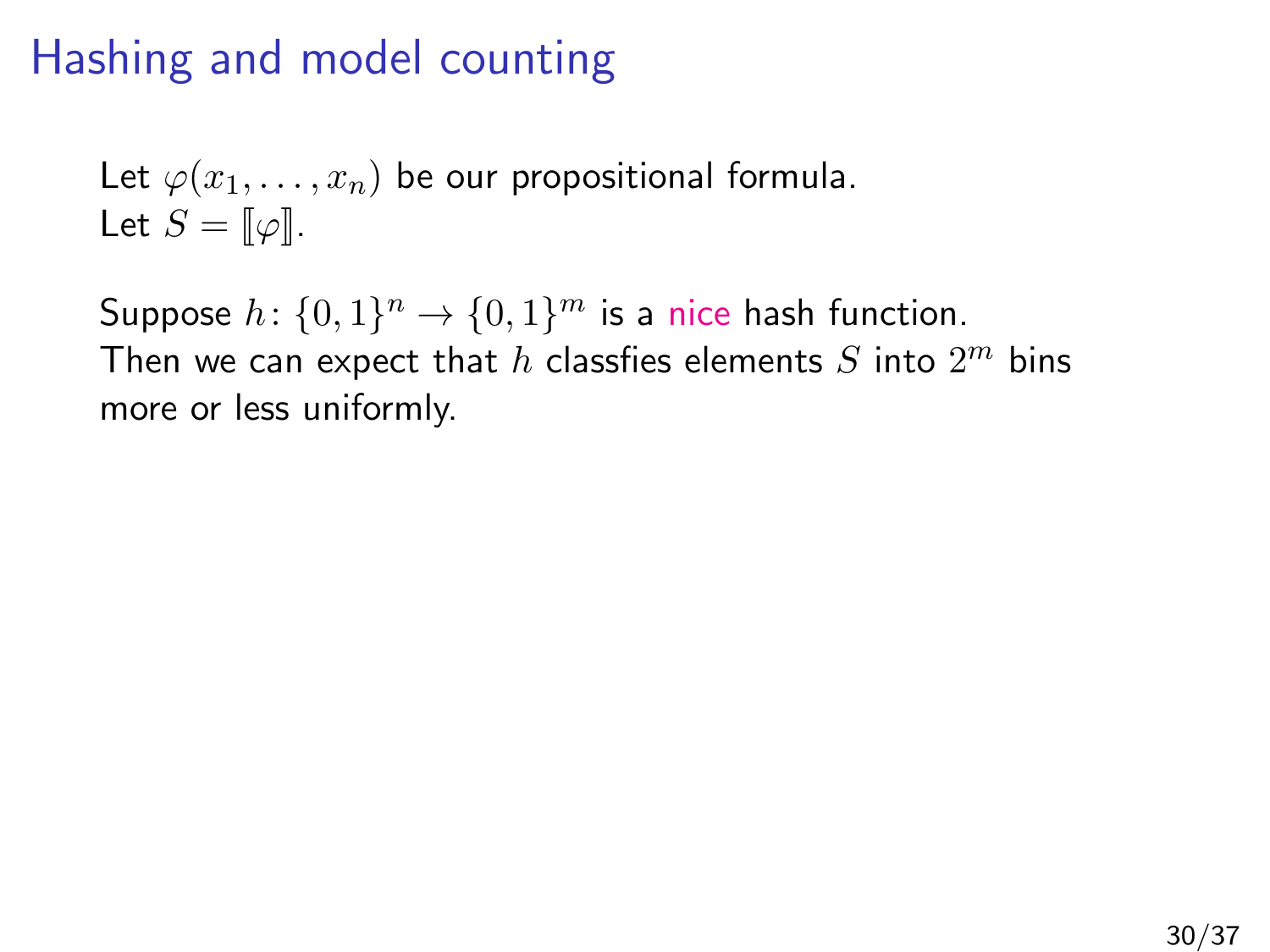Let  $\varphi(x_1,\ldots,x_n)$  be our propositional formula. Let  $S = \llbracket \varphi \rrbracket$ .

Suppose  $h: \{0,1\}^n \to \{0,1\}^m$  is a nice hash function. Then we can expect that  $h$  classfies elements  $S$  into  $2^m$  bins more or less uniformly.

In particular, the expected cardinality of the  $0^m$ -bin

$$
\{\boldsymbol{x}\in S\colon h(\boldsymbol{x})=0^m\}
$$

is  $|S|/2^m$ .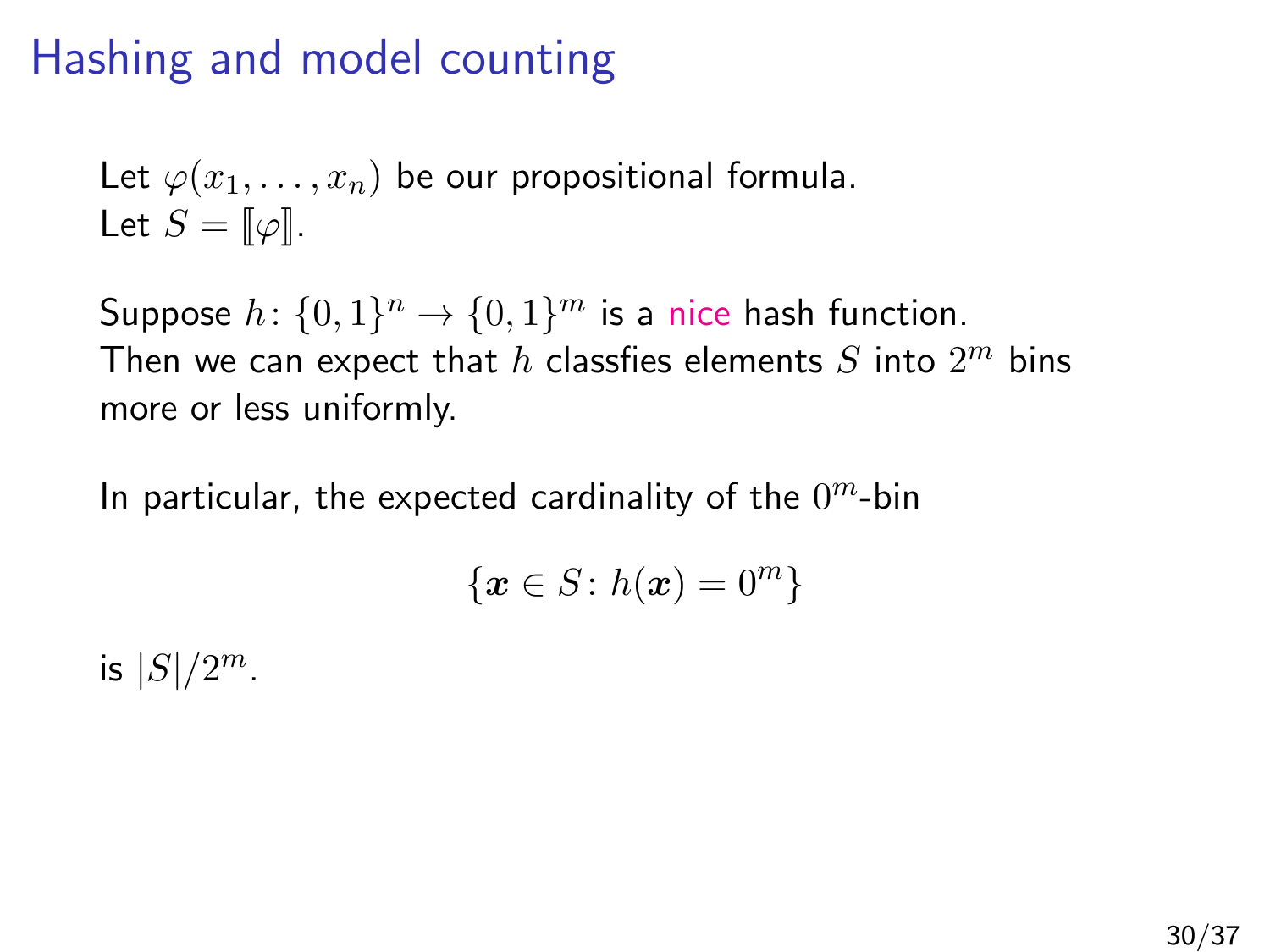Let  $\varphi(x_1,\ldots,x_n)$  be our propositional formula. Let  $S = \llbracket \varphi \rrbracket$ .

Suppose  $h: \{0,1\}^n \to \{0,1\}^m$  is a nice hash function. Then we can expect that  $h$  classfies elements  $S$  into  $2^m$  bins more or less uniformly.

In particular, the expected cardinality of the  $0^m$ -bin

$$
\{\boldsymbol{x}\in S\colon h(\boldsymbol{x})=0^m\}
$$

is  $|S|/2^m$ .

But for every  $h$  the size of a set is a nonnegative integer. Is it  $\theta$  or non- $\theta$ ?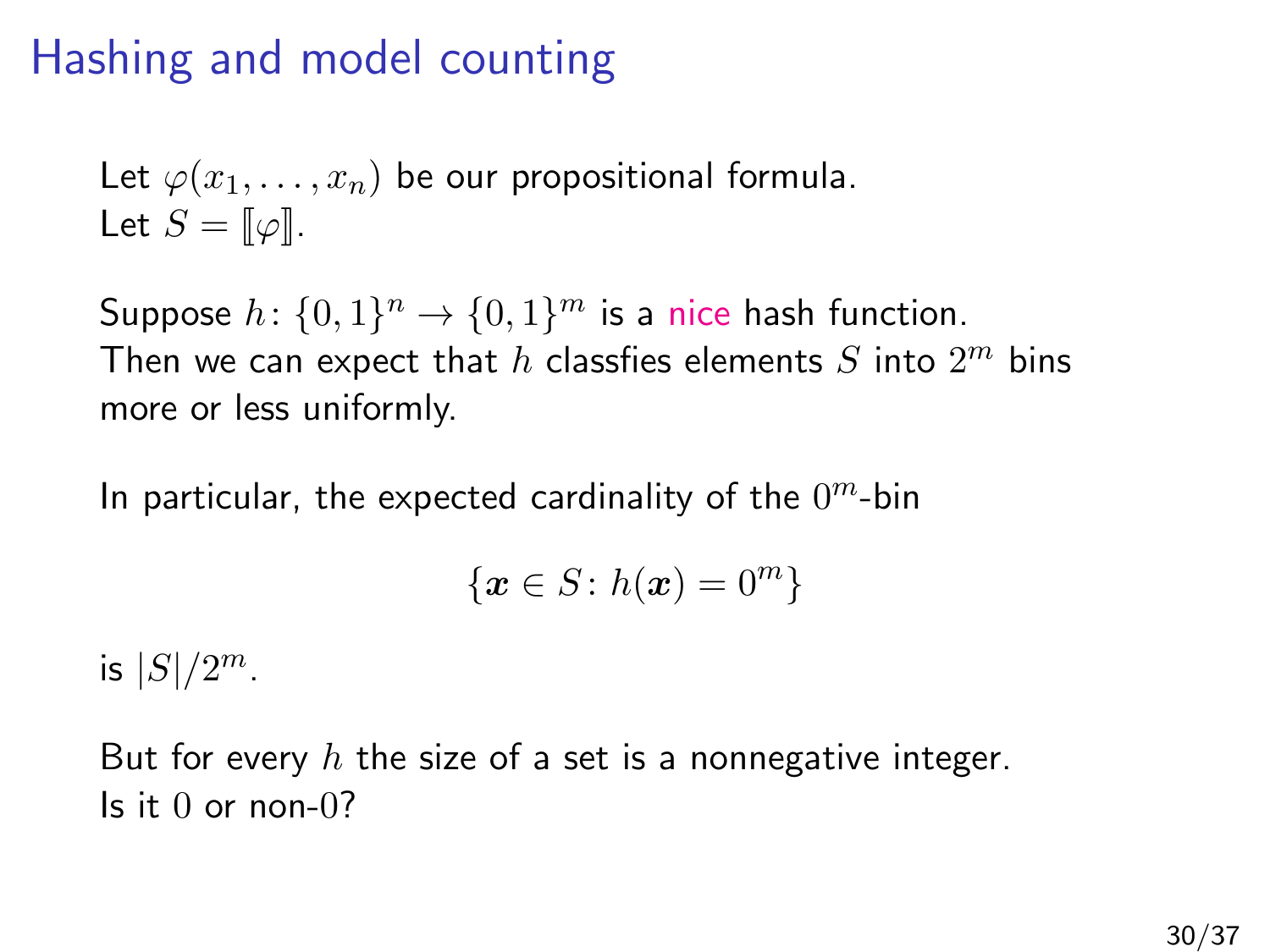#### The Estimate oracle via hashing: Intuition

Intuition:

Consider  $\gamma = |S|/2^m$ , the expected cardinality of the  $0^m$ -bin

$$
\{\boldsymbol{x} \in S \colon h(\boldsymbol{x}) = 0^m\}.
$$

If  $\gamma \ll 1$ , then the bin is likely to be empty. If  $\gamma \gg 1$ , then the bin is likely to be non-empty.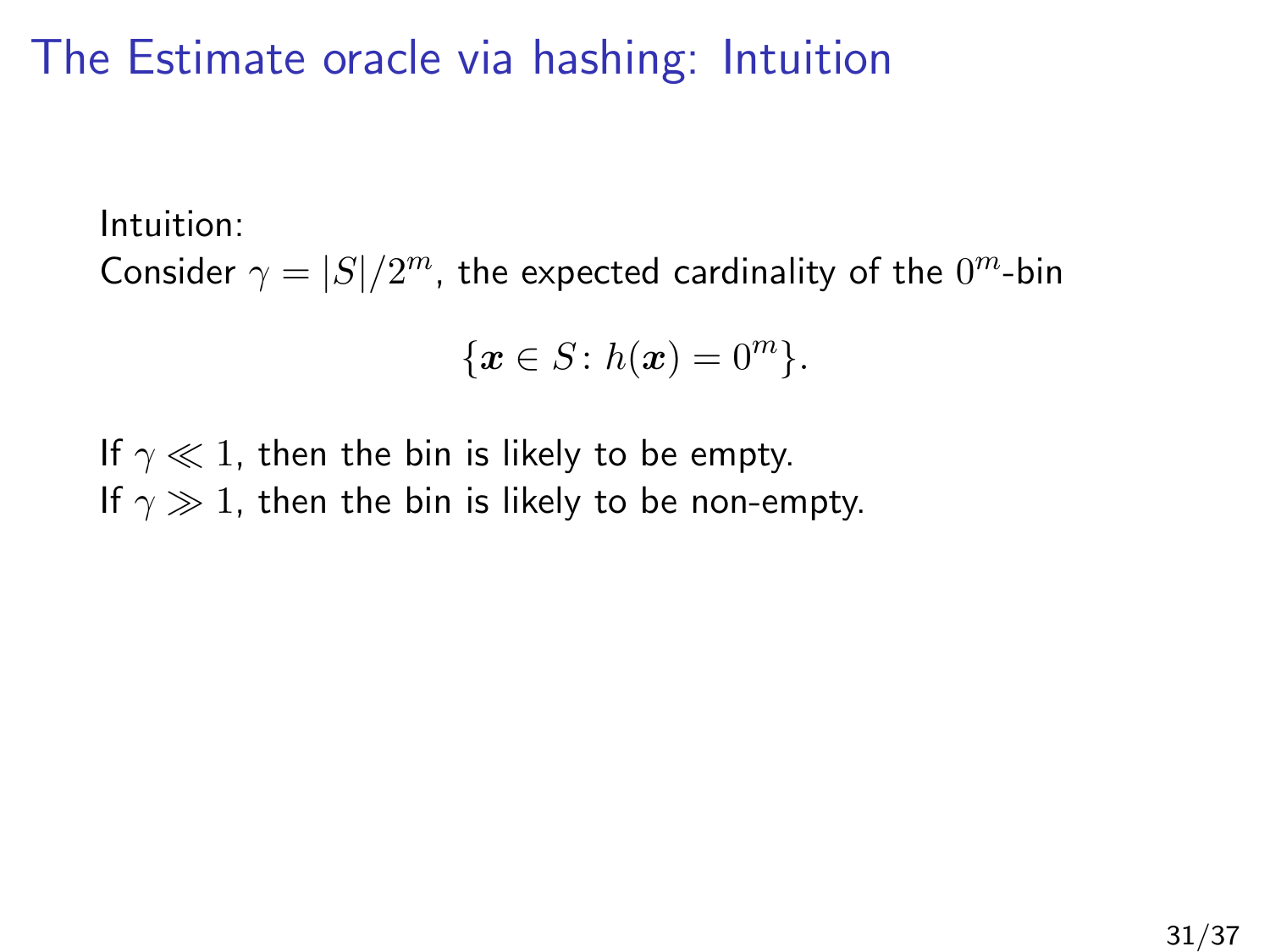#### The Estimate oracle via hashing: Intuition

Intuition:

Consider  $\gamma = |S|/2^m$ , the expected cardinality of the  $0^m$ -bin

$$
\{\boldsymbol{x} \in S \colon h(\boldsymbol{x}) = 0^m\}.
$$

If  $\gamma \ll 1$ , then the bin is likely to be empty. If  $\gamma \gg 1$ , then the bin is likely to be non-empty.

So if the bin is empty, then it's unlikely that  $\gamma \gg 1$ . And if the bin is non-empty, then it's unlikely that  $\gamma \ll 1$ .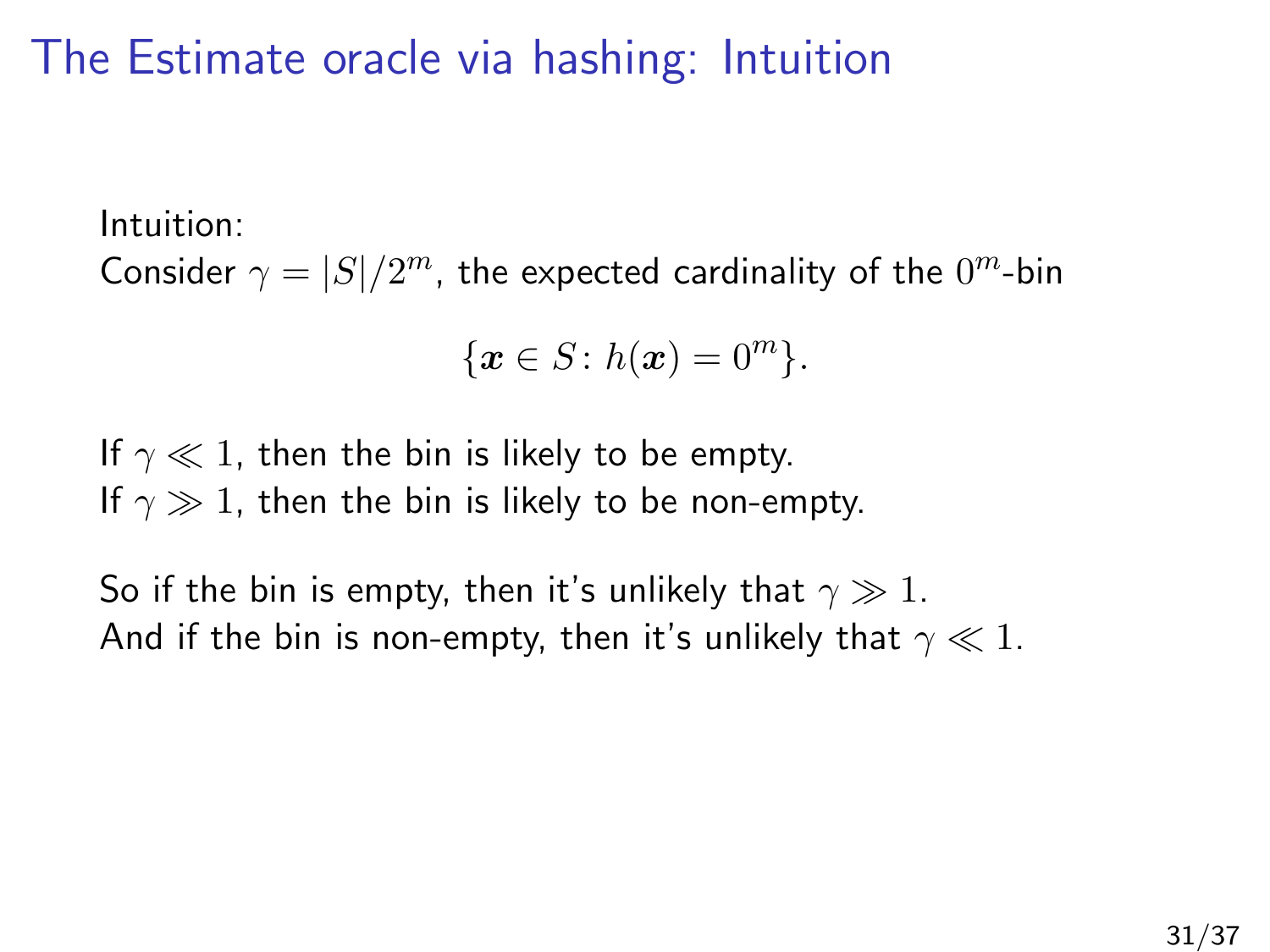#### The Estimate oracle via hashing: Intuition

Intuition:

Consider  $\gamma = |S|/2^m$ , the expected cardinality of the  $0^m$ -bin

$$
\{\boldsymbol{x} \in S \colon h(\boldsymbol{x}) = 0^m\}.
$$

If  $\gamma \ll 1$ , then the bin is likely to be empty. If  $\gamma \gg 1$ , then the bin is likely to be non-empty.

So if the bin is empty, then it's unlikely that  $\gamma \gg 1$ . And if the bin is non-empty, then it's unlikely that  $\gamma \ll 1$ .

Emptiness of bin: It's a satisfiability question!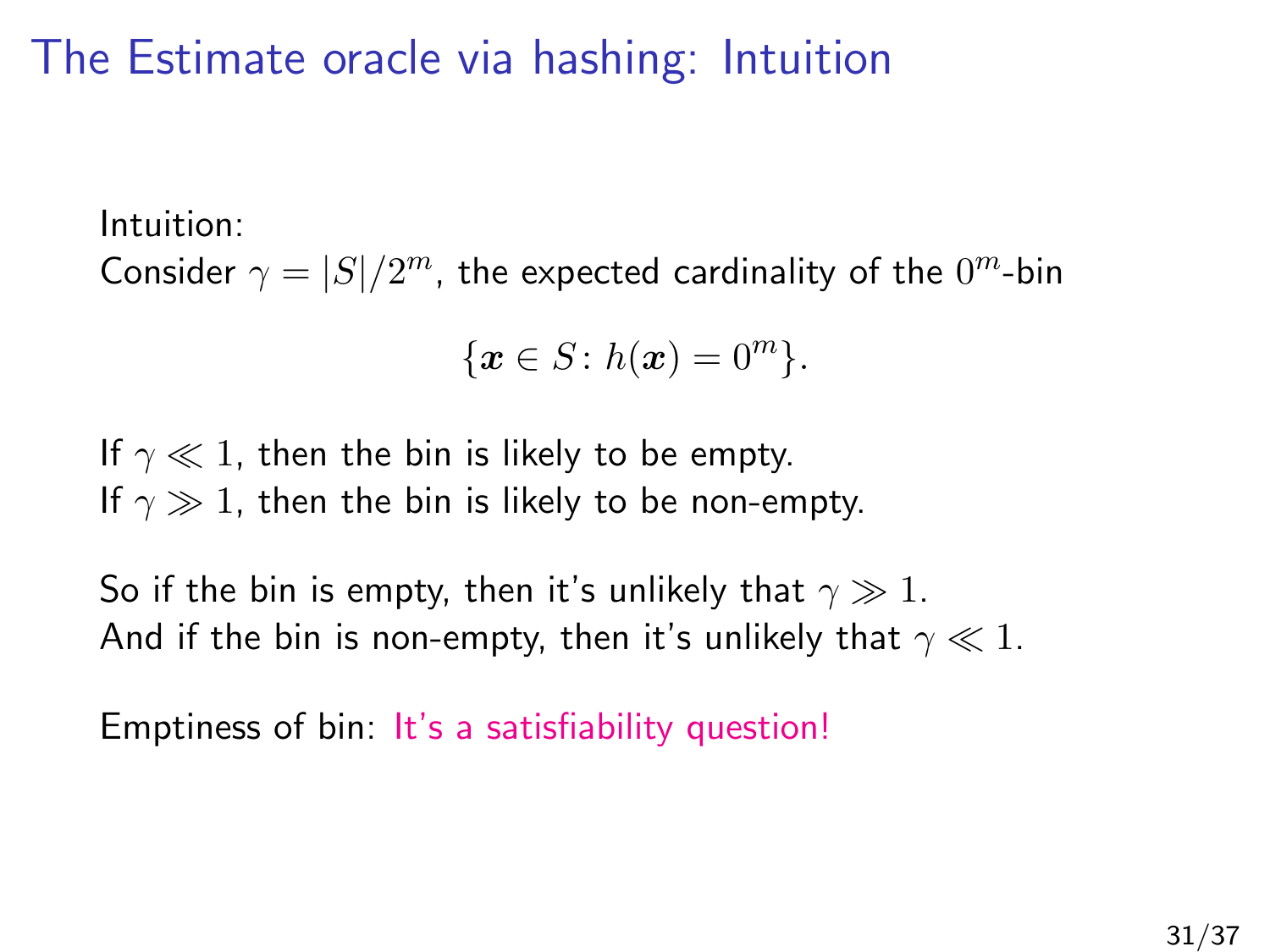# Leftover hash lemma (simplified)

#### Lemma

Let  $H$  be a family of pairwise independent hash functions  $h: \{0,1\}^n \to \{0,1\}^m$ . Let  $S \subseteq \{0,1\}^n$  satisfy  $|S| \ge 4/\rho^2 \cdot 2^m$  for some  $\rho > 0$ . For  $h \in \mathcal{H}$ , let Z be the cardinality of the set  $\{w \in S : h(w) = 0^m\}$ . Then

$$
P\left[\left|Z - \frac{|S|}{2^m}\right| \ge \rho \cdot \frac{|S|}{2^m}\right] \le \frac{1}{4}.
$$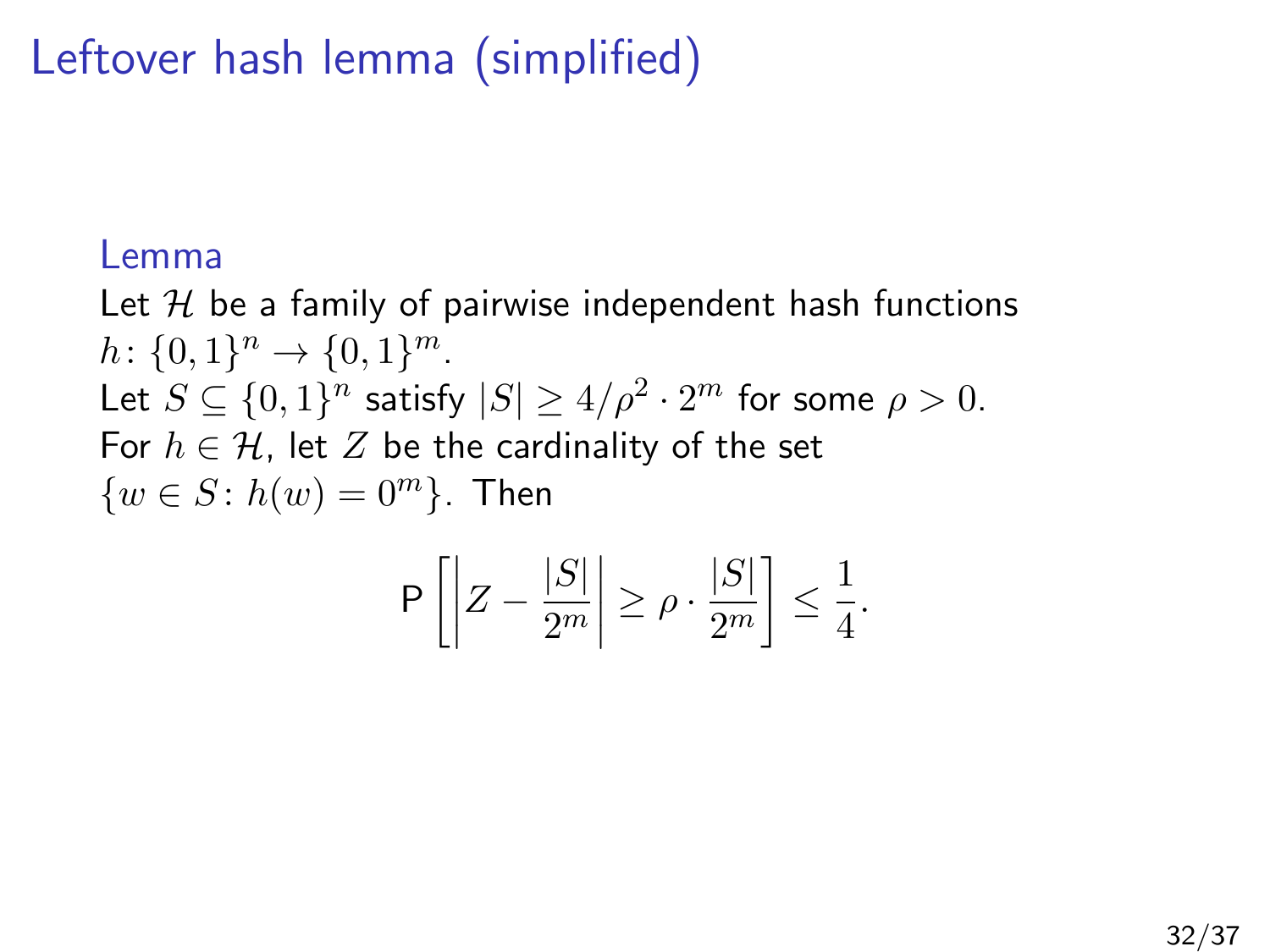#### The Estimate oracle via hashing

Given  $\varphi(x_1, \ldots, x_n)$  and m:

- 1. Pick  $h: \{0,1\}^n \to \{0,1\}^m$  from H uniformly at random
- 2. Check satisfiability of the formula

$$
\varphi(\boldsymbol{x})\wedge (h(\boldsymbol{x})=0^m)
$$

3. Return " mc $(\varphi) \geq C \cdot 2^m$  " if  $\varphi$  is satisfiable. Return " mc $(\varphi) \leq c \cdot 2^m$  " if  $\varphi$  is unsatisfiable.

#### Claim

Suppose  $H$  is a family of pairwise independent hash functions. Then for appropriate constants  $0 < c < C$ , this oracle returns the correct answer with probability  $\geq 3/4$ .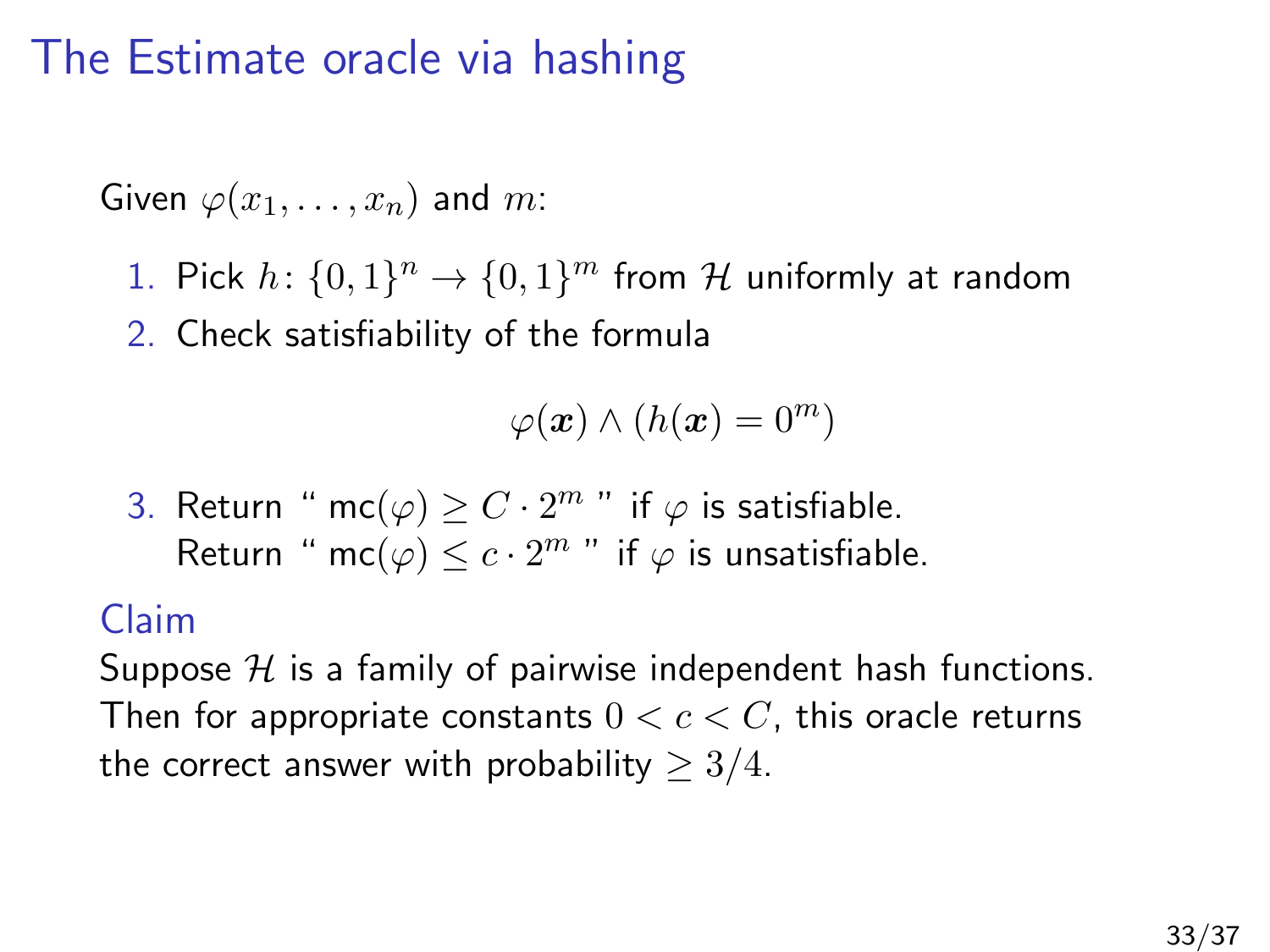Pairwise independency: Random affine operators

#### Claim

Functions  $h_{A,\boldsymbol{b}} \colon \{0,1\}^n \to \{0,1\}^m$  defined by

$$
h_{A,\boldsymbol{b}}(\boldsymbol{x}) = A \cdot \boldsymbol{x} + \boldsymbol{b} \bmod 2
$$

where  $A \in \{0,1\}^{m \times n}$  and  $\boldsymbol{b} \in \{0,1\}^m$ , form a pairwise independent family of hash functions.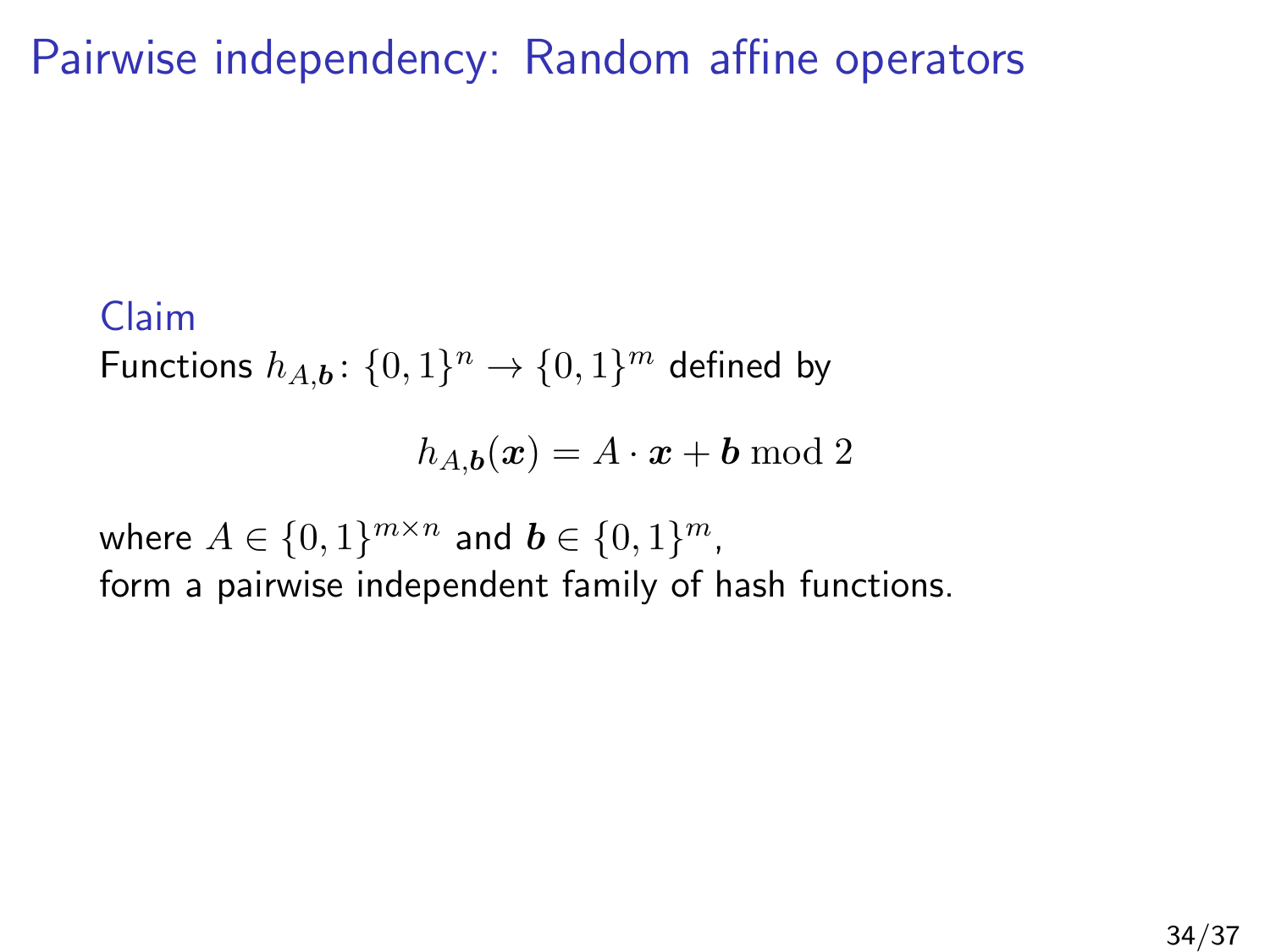# Conclusion: counting via hashing

#### Theorem

There is a polynomial-time randomized algorithm that, when given access to an NP oracle, approximates mc( $\varphi$ ) for a propositional formula  $\varphi$  up to factor  $(1 + \varepsilon)$  with confidence  $\geq 1 - \alpha$ .

[Jerrum, Valiant and Vazirani'86; Valiant and Vazirani'86]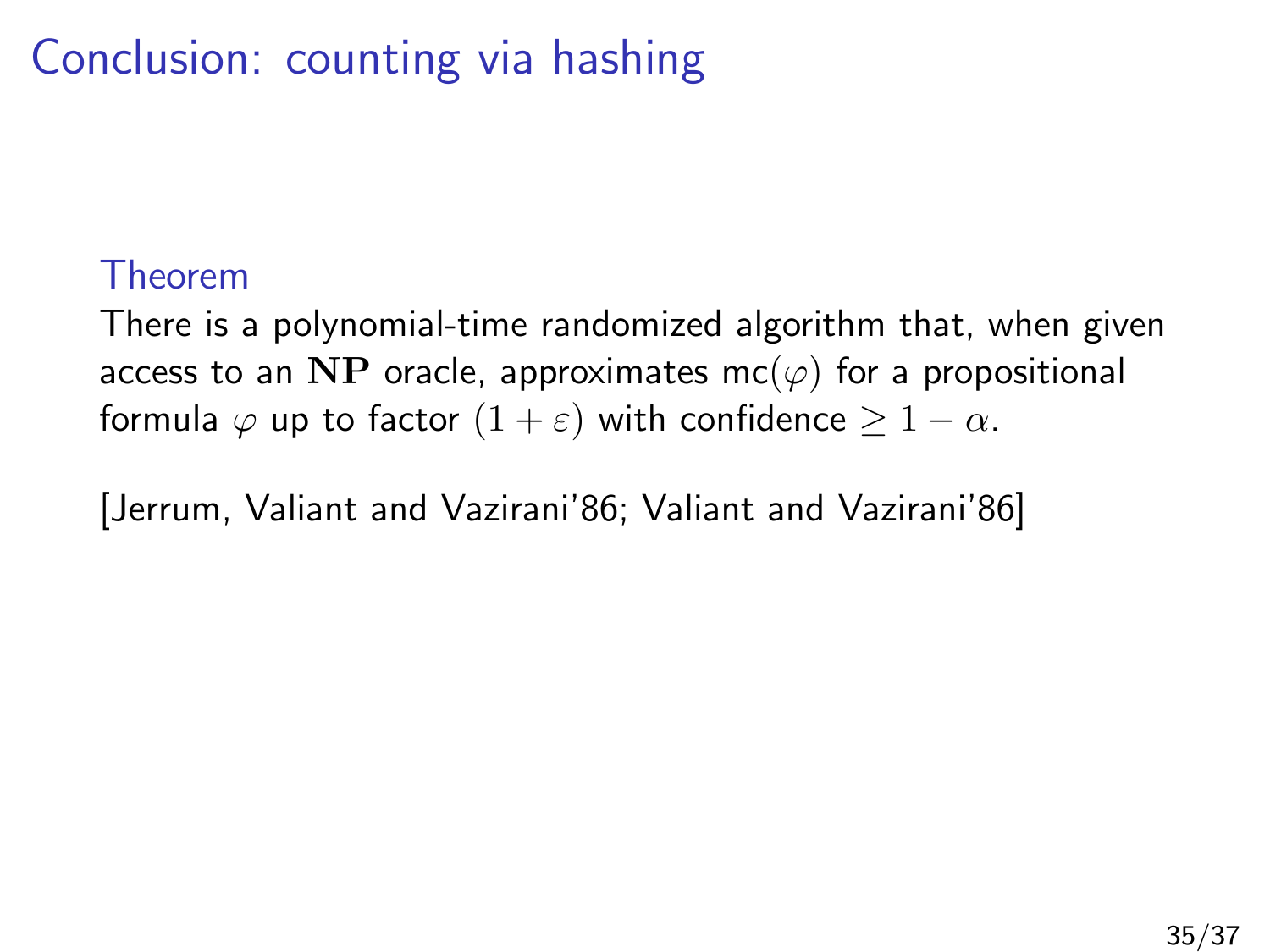# Conclusion: counting via hashing

#### Theorem

There is a polynomial-time randomized algorithm that, when given access to an NP oracle, approximates mc( $\varphi$ ) for a propositional formula  $\varphi$  up to factor  $(1 + \varepsilon)$  with confidence  $\geq 1 - \alpha$ .

[Jerrum, Valiant and Vazirani'86; Valiant and Vazirani'86]

Approximate counting can be done in  $BPP^{NP}$ (i.e., efficiently—but assuming a SAT solver).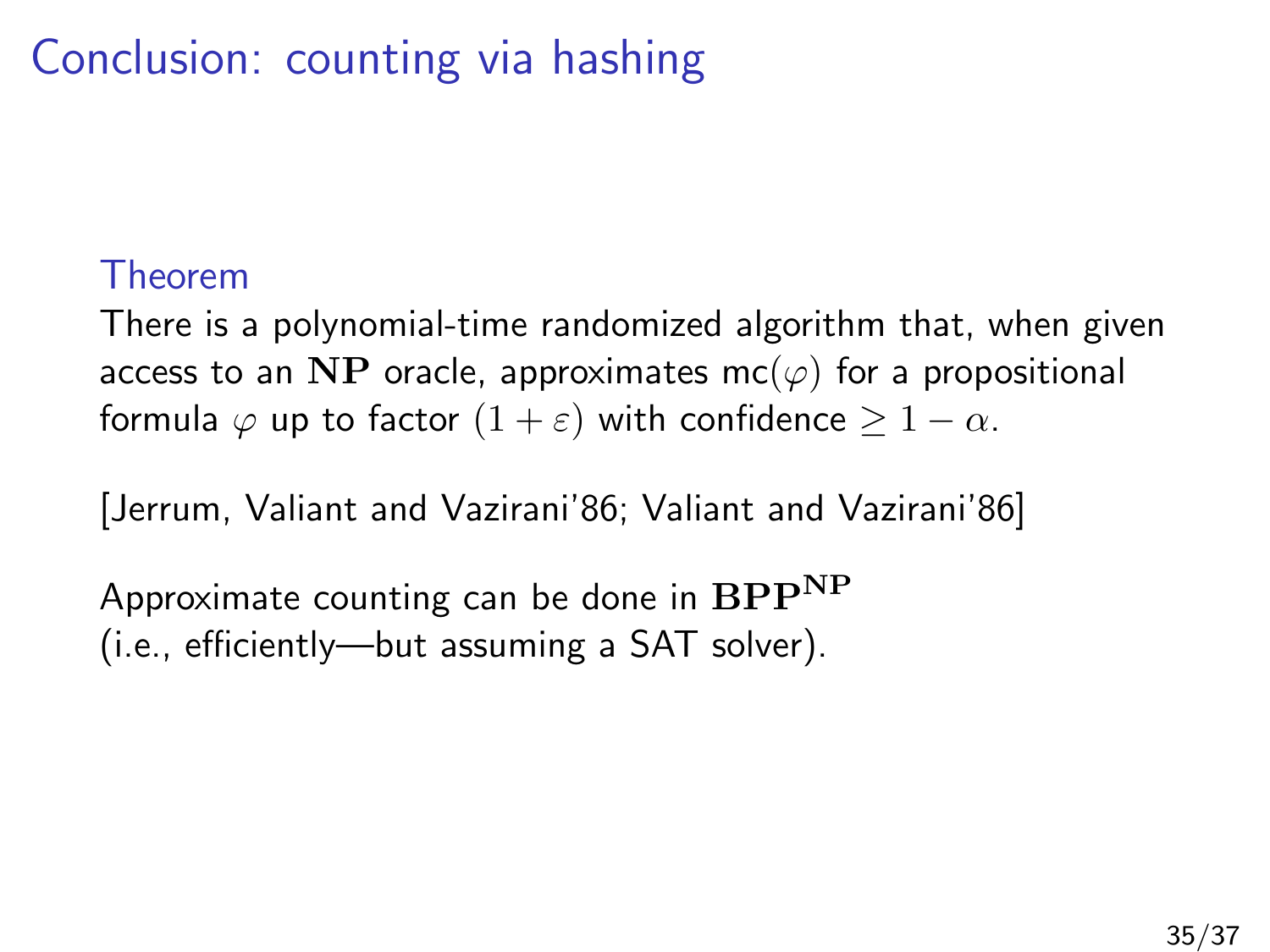## Summary of today's lecture

- $\triangleright$  Volume estimation via MCMC
- $\blacktriangleright$  Approximate counting for  $\#SAT$  using hashing